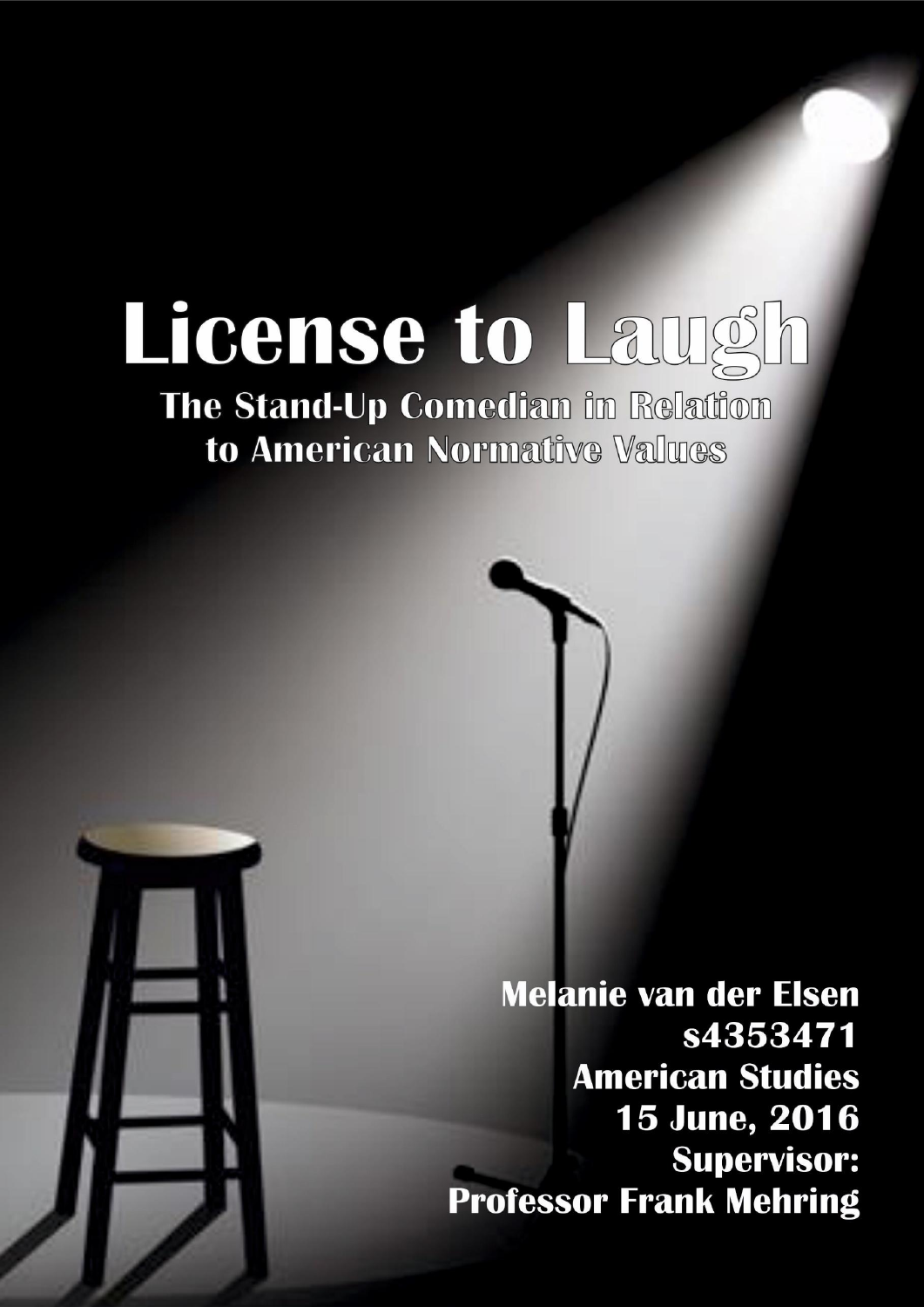ENGLISH LANGUAGE AND CULTURE

Teacher who will receive this document: Professor F. Mehring Title of document: License to Laugh: The Stand-Up Comedian in Relation to American Normative Values Name of course: Bachelor Thesis American Studies Date of submission: 15 June, 2016 Word count: 14.801

The work submitted here is the sole responsibility of the undersigned, who has neither committed plagiarism nor colluded in its production.

Signed

Name of student: Melanie van der Elsen Student number: s4353471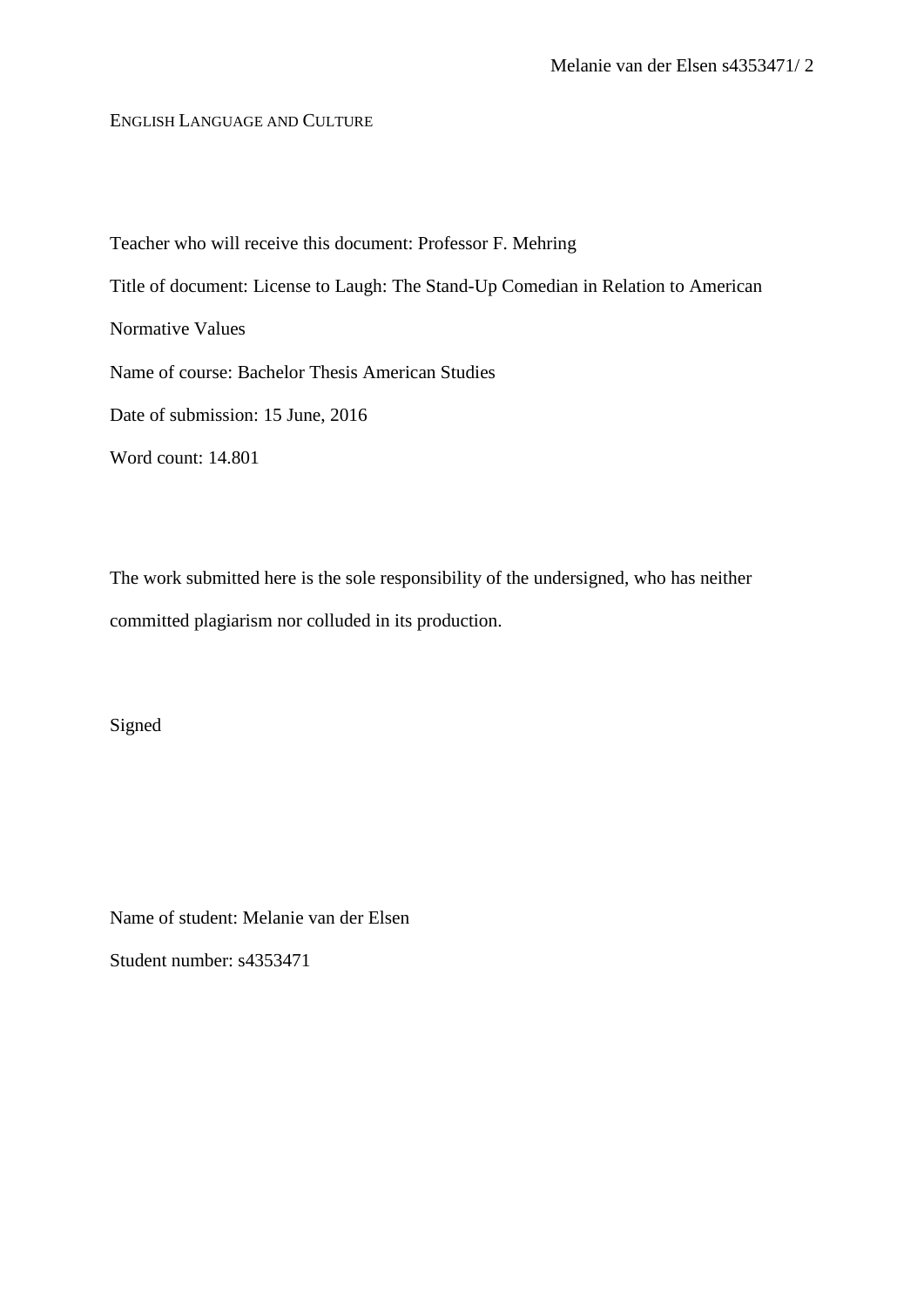#### Abstract

Humor is considered an essential feature of human culture and has always held up a mirror to society. One form of humor that has gained momentum in recent decades is American standup comedy. This thesis sets out to locate the function of the stand-up comedian in relation to American normative values. It does so in three steps. First, the three leading theories of humor are reviewed in relation to stand-up, which leads to an amalgamated version of the superiority theory and the incongruity theory based on the notion of incongruous superiority. Next, this notion paves the way for theorizing the construction of the comedian's license, which is a crucial concept in relation to normative values. The license is argued to depend specifically on self-deprecatory humor and performed marginality. Finally, the set out theoretical framework is applied to the case studies of Louis C.K. and Chris Rock. The first affirms the theory of the license and the second shows the complexity of its construction. In both cases, stand-up comedy serves as critique and a social corrective to established norms – it is itself a normative aspect of American society.

Key Words: Humor; Stand-Up Comedy; Self-Deprecation; Incongruous Superiority; The Comedian's License; Performed Marginality; Louis C.K.; Chris Rock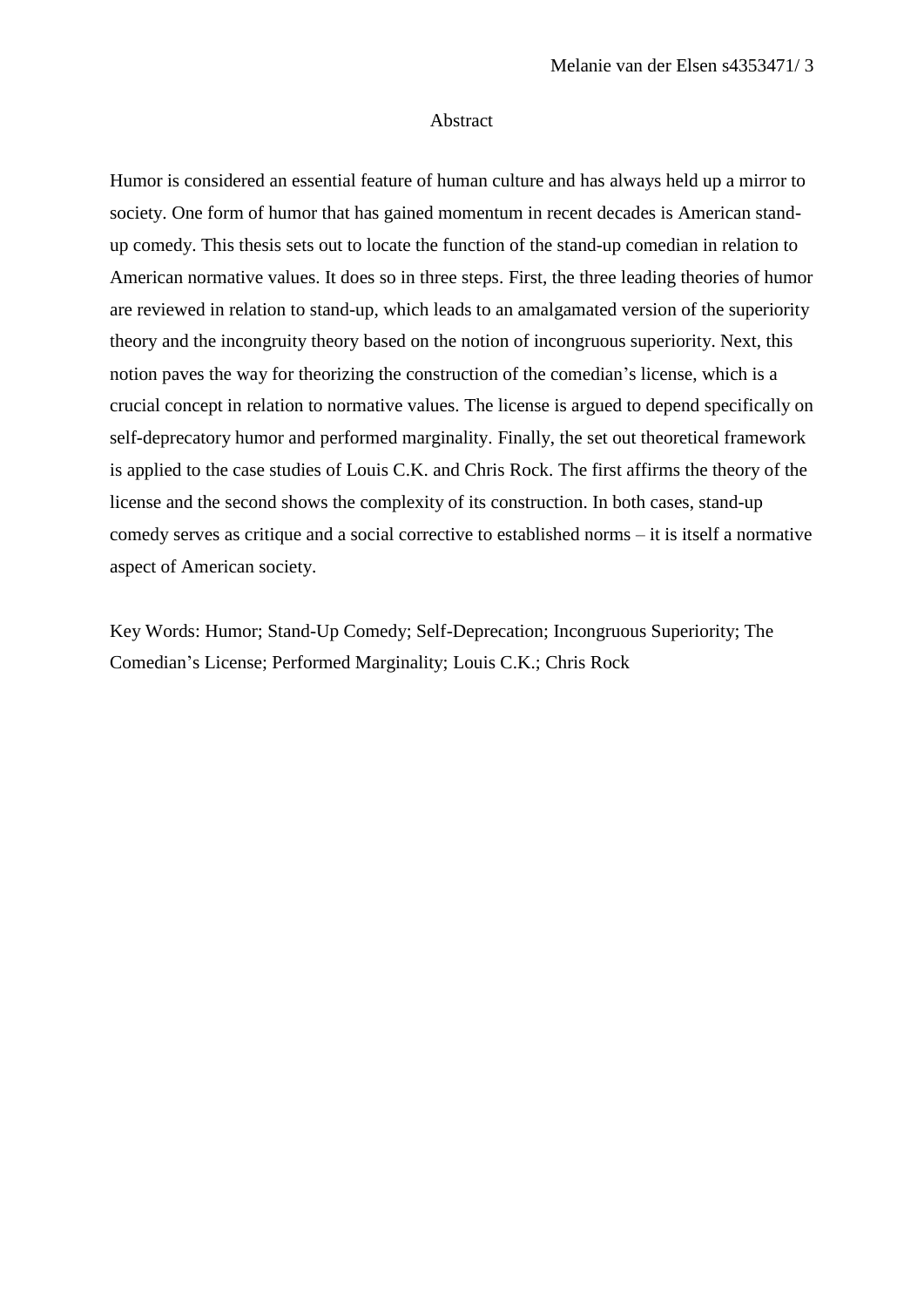### **Table of Contents**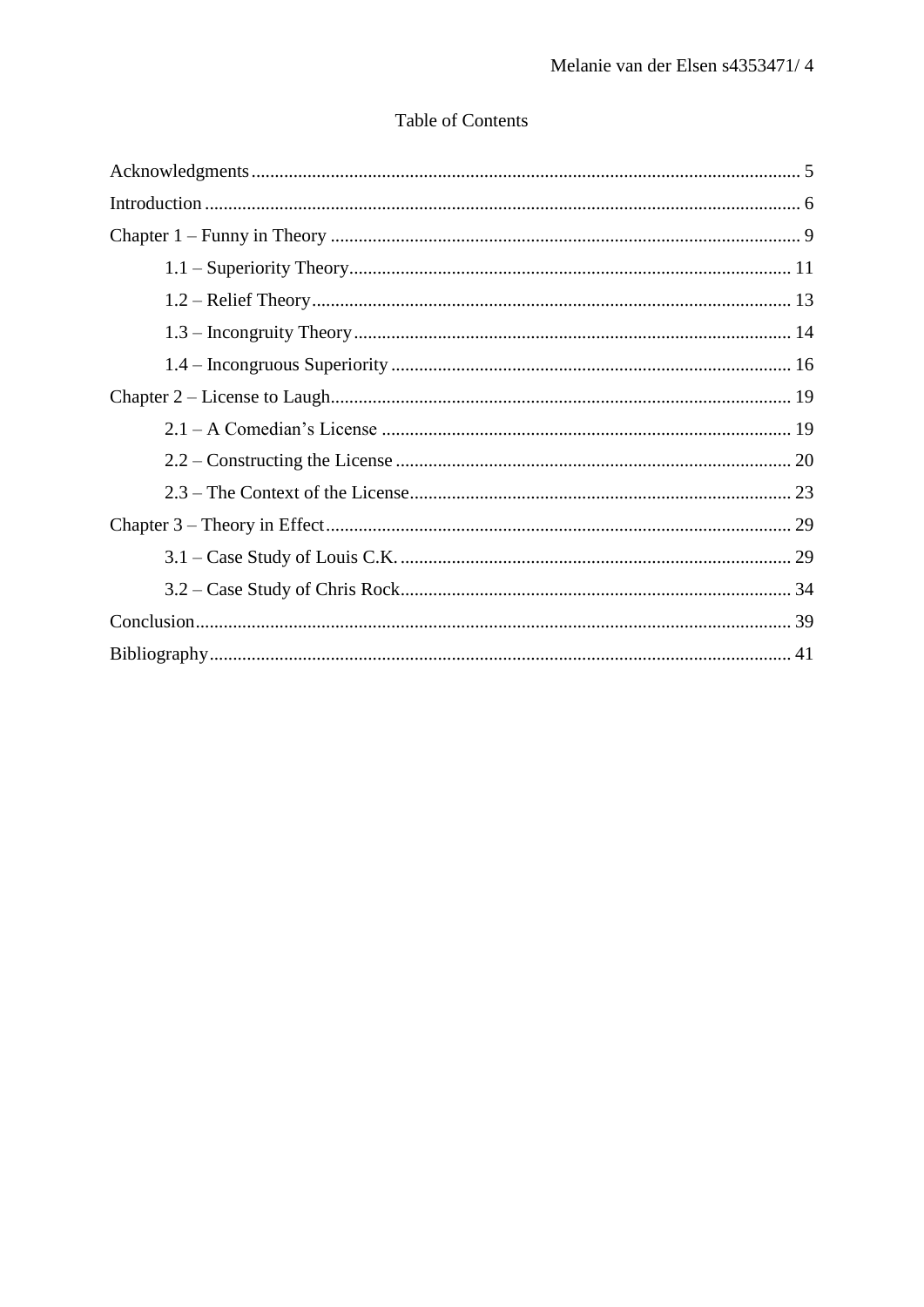#### Acknowledgments

Lawrence Mintz has observed that quite a number of studies on humor begin with a somewhat half-hearted apology for taking such a light subject so seriously or for not being able to reproduce onto paper the spirit and tone intended by the object of examination. Though I agree with the last point for it appears that nothing could be further at the opposite end of humor than academic writing, I shall not apologize for taking on this subject. In fact, the topic is anything but light, let alone the study thereof. Nothing distracts more from academic research than the comic I would say, for going through hours and hours of hilarious stand-up comedy material – of course, all under the guise of academic analysis – lures even the most focused of researchers into the pure entertainment of it.

Therefore, it would only seem appropriate that I devote a few non-academic words here to thanking those who have managed to pull me away from the delights of stand-up comedy and pushed me back towards the tedious but extremely satisfying task of finishing this thesis. First and foremost, I would like to thank my supervisor Professor Frank Mehring, who managed to muster a great deal of patients on his part and gave crucial and invaluable feedback to wild ideas for and early drafts of this thesis. In addition, I say thank you to Dr. László Munteán for letting me teach a class on humor as his teaching assistant in the course American Popular Culture and bounce ideas off himself and his students, who together offered me incremental insights into the subject of humor.

I would also like to thank three unknown and therefore unnamed ladies who sat across from me in the university cafeteria during my "analysis process" and reminded me of how much fun I was having working on my thesis – and how silly I looked laughing all by myself with my little smart phone in front of me showing me yet another true witticism by Louis C.K. Him I would also like to thank as well as Chris Rock, for existing. And my parents for creating me so that I may partake in the delightful enjoyment of comic amusement. Last but certainly not least, I thank my partner Eloy Weterings, who I hold personally accountable for my profound interest in stand-up comedy. This leaves me with nothing but to wish my reader a relatively pleasant time reading this thesis and I bid them good day. (If they do not "get" the incongruity implied here they should quickly move on to chapter I.)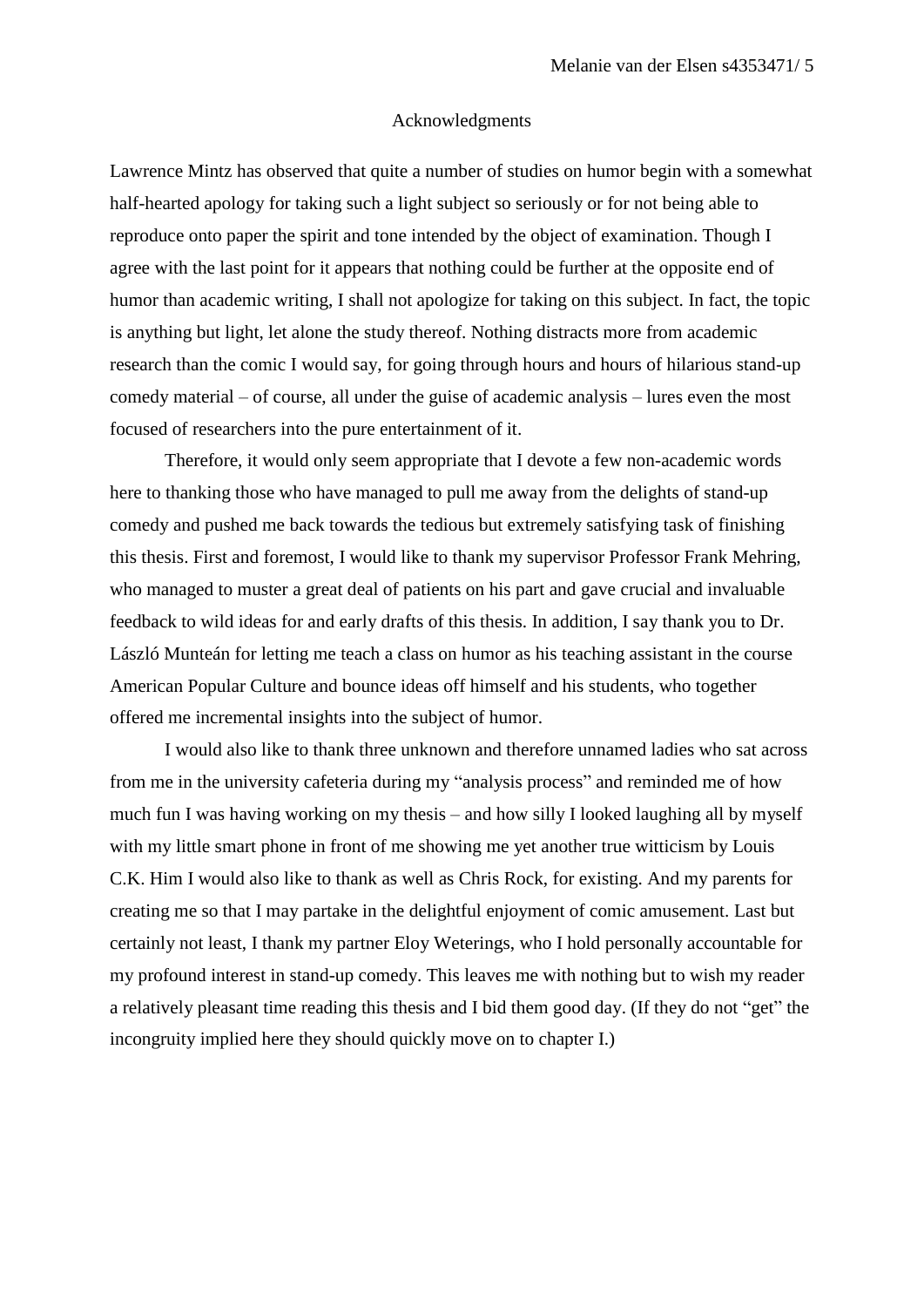#### Introduction

Nothing ruins a joke more than the attempt to explain it. Although it is not my intention to deconstruct and explain to my reader a myriad of jokes, it is the goal of this thesis to take the reader on an exploratory journey of comic amusement and, to be more specific, of stand-up comedy. One could ask: why attempt such a venture of explaining the comic? Why take such a light-hearted subject so seriously? It is my belief that humor has received too little attention in academic discourse and that it remains an understudied field. Yet, why it has received so little attention remains a mystery to me, for humor is one of the most prevalent aspects of every known human culture. It performs many social functions, such as to provide a setting for social criticism, to construct a community among a group of strangers – be it imagined or not – to exhibit intelligence, or to relieve stress, to name but a few. Humor that combines and executes these different functions well attains value and performs a fundamental role in social life (Carroll, *Humour: Short Introduction* 76).

One form of humor that may do so effectively is American stand-up comedy. Among different forms of humor, stand-up comedy is gaining steady momentum, not only in the United States but also in other parts of the world (Lockyer 586). The art of stand-up may be defined as the performance by a comedian of oral narratives, usually monologues, in which they *appear* to express themselves rather than take on a theatrical role. The definitive feature of stand-up is an absolute directness of communication between comedian and audience (Marc, qtd. in Lee 4). The essence of stand-up comedy is captured well by Judith Yaross Lee, who maintains that "[s]tand-up comedians purport to speak autobiographically and in their own voice while engaging in apparently authentic, if not convincingly spontaneous, communication with the audience and their punchlines typically cap extended anecdotes and observations instead of one-line jokes" (4). Stand-up comedy in this sense much resembles oral narratives that take place in common social relationships. However, it does rely upon the evidently artificial rules of theatrical performance, where an audience pays money to yield the floor to the comedian. As such, it is not an equal conversation where speaker and listener take turns, for the audience has agreed to restrict its communications to laughter, applause, boos, and so forth.

This provides the stand-up comedian with a unique setting for critiquing, disseminating, or reinforcing social norms. Stand-up comedians may pose themselves as the outsider, critiquing and challenging dominant ideology (Gillota 103), they may take on the role of community spokesperson, reinforcing social norms (Mintz 197), or their humor may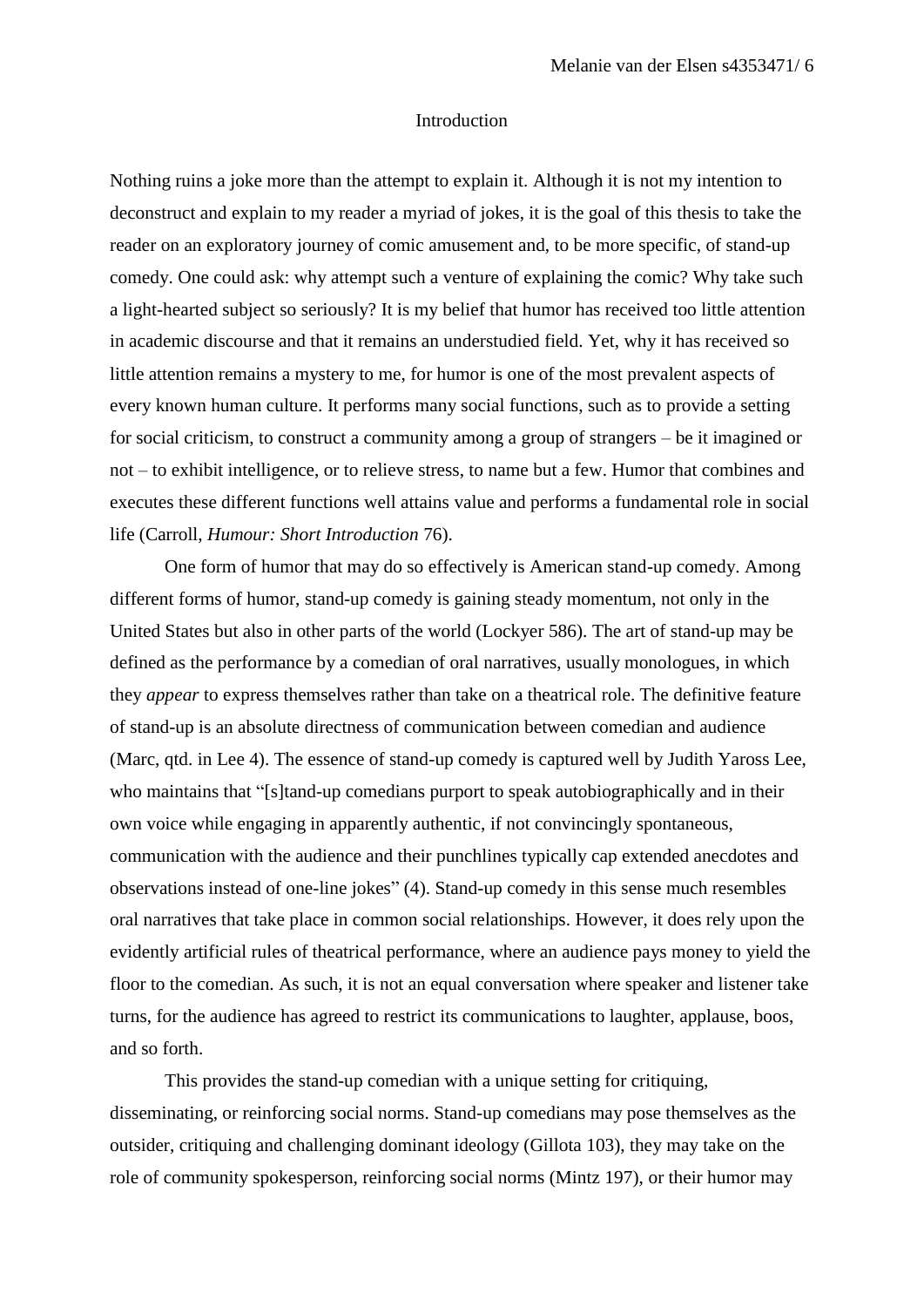even serve as a corrective factor of social norms (Bergson 86; Ziv 16). In any case, the standup comedian is given what Lawrence Mintz calls a "traditional *license* for deviate behavior and expression" that allows for turning the normally unacceptable into something comic, stretching and re-molding normative values (Mintz 196; Cohen and Richards n.p.; Durham 509). This license is best defined as a contract between comedian and audience based on a power relation unique to the art of stand-up. The comedian gains the license by using selfdeprecatory humor based on a his or her rhetorically constructed category of marginality for an audience that incongruously perceives their superiority to the comedian. This allows the comedian to vacillate between community stand-in and critiquing outsider in relation to American normative values. The analysis of these claims will be guided by the following research question: What is the *function* of the stand-up comedian in relation to American normative values?

In order to answer this question as meticulously as possible, a number of subquestions bolster the main research question and these provide the chapter outline for the thesis. Firstly, how effective are established theories of humor in making sense of stand-up comedy? How might they be redefined to make them more effective in this task? What elements are missing from these theories that are critical to explaining the nature of humor in stand-up comedy? Secondly, how are the missing elements devised or constructed by the comedian? How does the comedian, using these elements, influence existing social norms, especially in times of excessive cries for political correctness? Finally, the detailed theoretical framework set out based on the license of the comedian is supported by two close readings of stand-up performances.

The two case studies I have selected are works of stand-up comedians Louis C.K. and Chris Rock. The humor of these comedians provides fitting case studies as they not only take on a wide variety of topics that cross racial, sexual, gender, and class boundaries, but are also filled with self-deprecatory humor. Each of them uses one of two different types of performed marginality that I set forth in the second chapter, making them fitting case studies for my research. I analyze not only the textual content of the comedian's comic routines but also their paralanguage. Specific gestures, comments by the comedian, articulation, intonation, and facial expressions may reveal more about their comic routines. I limit my research to the analysis of *recorded* stand-up shows by the two mentioned comedians. Analysis of audiences and their reactions is therefore problematic as they are not generally in focus in these recorded shows. Moments of laughter, applause, and boos are an informative but limited object of analysis, so the analysis of audiences is additionally based on reviewing communication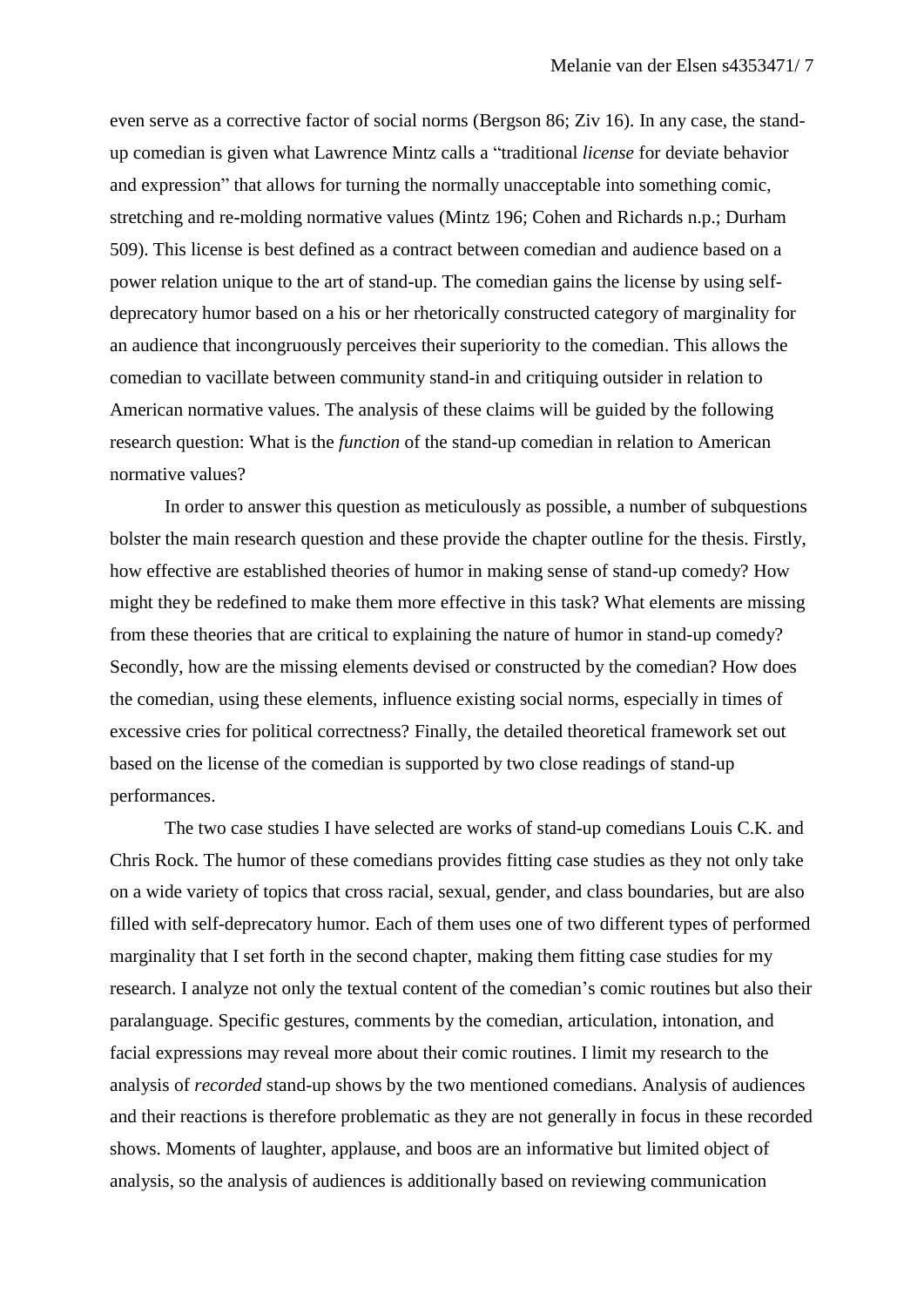studies that focus on the mediation of humor. The research questions are answered by using literary research on theories of humor, stand-up comedy, political correctness, and American normative values, among others, and the close readings of the case studies.

Current academic discourse on humor mainly revolves around three leading theories, namely the superiority theory, the release theory, and the incongruity theory. This thesis borrows the insights from these theories but it also attempts to do something different. Rather than use examples of stand-up comedy to support claims about the performance of these theories in explaining humor in general, this thesis places stand-up comedy at the center of its analysis and attempts to begin constructing a framework that makes sense of stand-up comedy in relation to these theories. More particularly, this thesis attempts to rescue the superiority theory from being pushed into the academic background by combining it with the incongruity theory, using the notions of "incongruous superiority" and the comedian's "license" based on self-deprecatory humor as a defense against political correctness. Though scholars have paid plenty of attention to the use of irony and satire in American humor, self-deprecatory humor has received minimal attention, particularly in relation to stand-up comedy and American normative values. Few studies have focused on how this form of humor may be an effective tool for influencing social norms even though it is a form of humor frequently resorted to in stand-up comedy (Gilbert 19). This thesis attempts to fill this gap by putting forward a hypothesis of the license of the comedian based on this form of humor.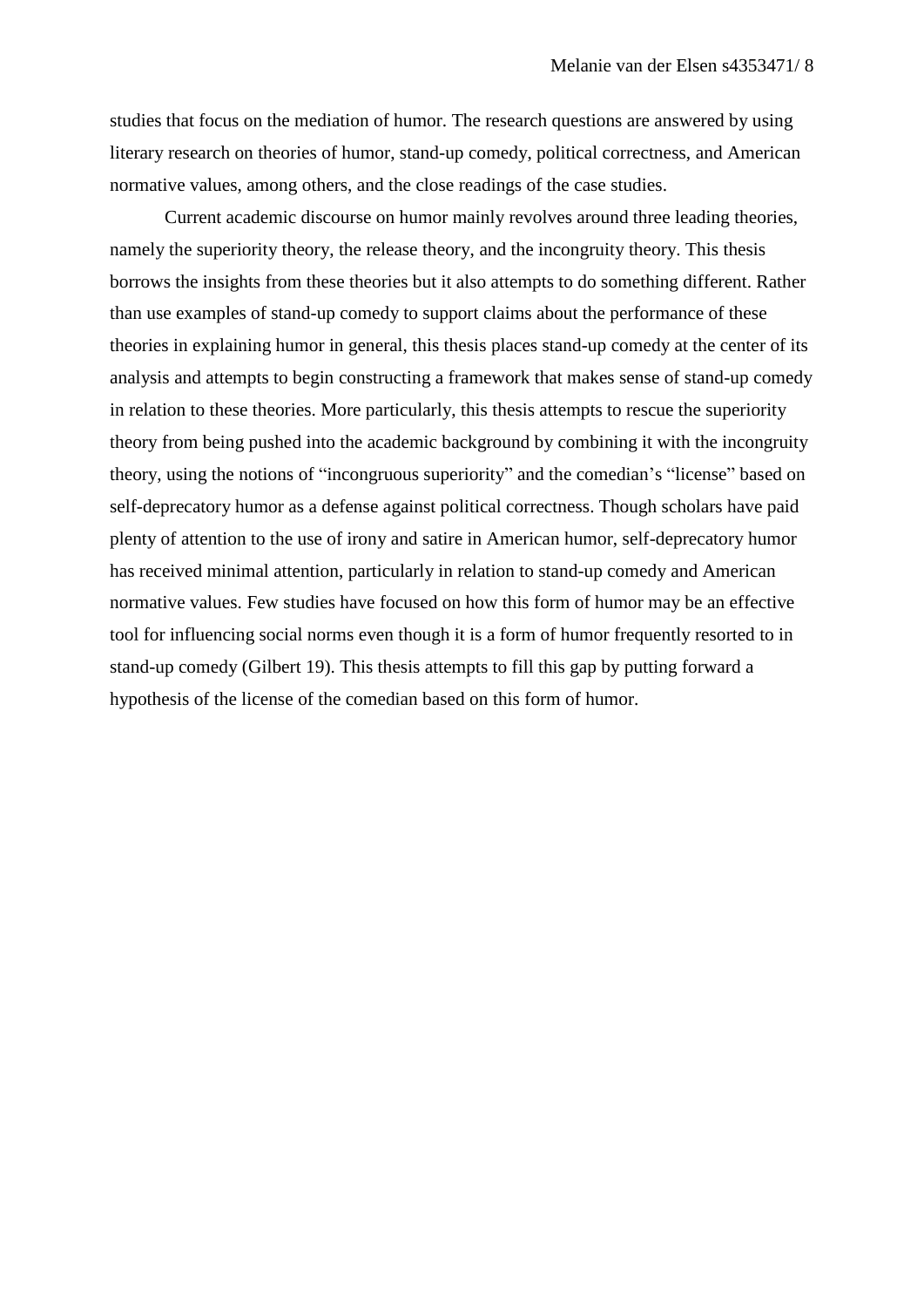#### Chapter 1 – Funny in Theory

Humor is considered an essential feature of human culture and has been studied for over 2300 years. Philosophers as early as Plato and Aristotle discussed the nature of humor in their works, believing that humor is actually associated with malice and abuse targeted at people marked as deficient. Plato even went as far as fearing humor to lead to what Homer calls "unquenchable laughter" and discouraged the cultivation of laughter among his students (Schulten 69). Especially heavy laughter could, according to Plato, make us lose our rational control of ourselves and thus make us less fully human. Theorizing humor has come a long way since the time of Plato and Aristotle and different theoretical frameworks now exist that attempt to explain the nature of humor. The three dominant theories are discussed in this chapter, one of which will be dismissed as insufficient for explaining stand-up comedy. The other two, or rather a combination thereof, seem much more promising in providing an informative approach to understanding stand-up comedy.

Before I move on to explaining what these theories are and what they entail, however, the term "humor" needs some consideration. It is necessary to clarify my definition of humor in order not to confuse it with any of its half-evolved etymological forms. The term is derived from the Latin word "humor," which means fluids, including bodily fluids. Ancient physicians believed that one's general well-being depended upon the right balance of four bodily fluids: blood, phlegm, black bile, and yellow bile. When the balance of these fluids is distorted, specific personality traits become emphasized, depending on which fluid is most out of proportion. An excess of blood, for example, would result in sanguinity or hopefulness. In this fashion, humor came to be associated with a person whose personality deviated from the norm. These people were regarded as eccentric and became a fitting subject for actors around the sixteenth century to mock. Such mockery, much in line with Plato's and Aristotle's conception of humor, is at the base of what is today called the superiority theory of humor, which will be discussed in the first subchapter of this chapter.

The term humor has acquired a very different meaning in today's society. Humor is a broad term and to narrow it down would be futile unless I first provide a contextual framework for humor to define in. This contextual framework is dependent on the theoretical framework I chose to work with, so at this point I wish to make clear that the theories I selected are the superiority theory and the incongruity theory. Why I chose these and not any other theory, I explain in the following subchapters. But acknowledging these theories here prevents me from having to define humor within multiple different frameworks.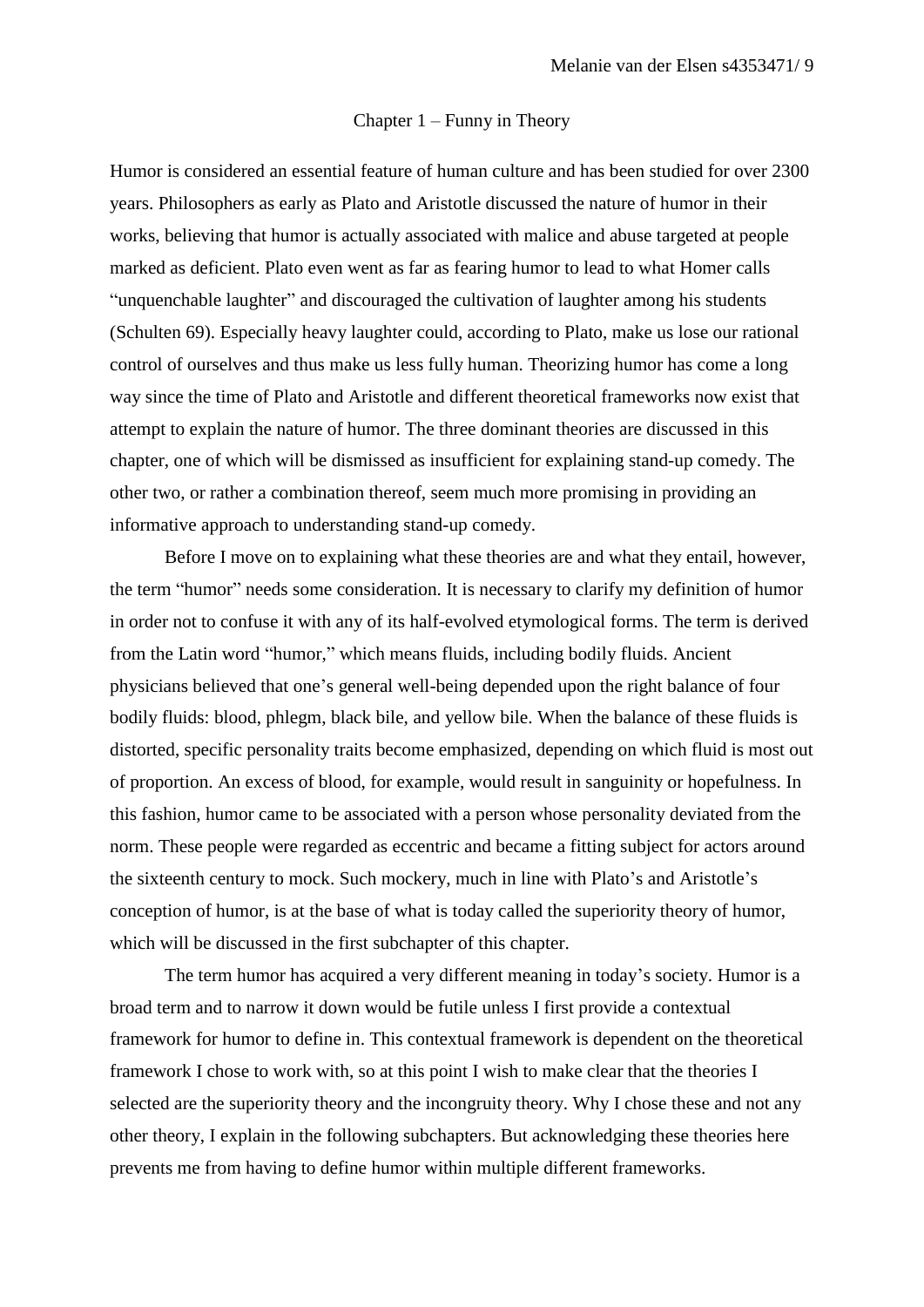The working definition that both the superiority theory and the incongruity theory adopt is that humor is *that* which is intended to induce laughter or amusement, so it is the *object* of comic amusement. This object is what constitutes human comic expression, which presents itself in various disguised forms. Many different forms of humor exist, some more commonly known and used such as irony, satire – be it political or not – and caricature. Others, however, are more subjective to individual taste, such as blue humor, which contains explicit, sexual, or scatological humor. In addition, some forms that are certainly categorized as humor are not generally associated with humor due to the altered connotation they have obtained in popular culture, such as burlesque. The mocking skits of this form of humor were often performed in the same venues as ecdysiastic displays, which in the nineteenth century led to it being perceived as "nude drama" of "cultural indecency, impudence, and suggestive sexual display" instead of being perceived as innocuous nonsense (Allen 16).

All of these forms of humor are examples of objects that *may* cause comic amusement. I use the word "may" here because all of these forms are subjective to personal taste. These forms of humor may also result in laughter, which again is subjective. The terms "comic amusement" and "laughter," should, however, not be confused with one another. Though the two surely are causally related in many cases, much laughter also occurs without comic amusement, like triumphant laughter, laughter from winning the lottery or from being tickled, or laughter from lovemaking or nervousness. Laughter, as John Morreall maintains, refers to a piece of behavior, though a very peculiar one (3). It is not like yawning or coughing purely physiologically explicable, but rather is connected to emotions. Comic amusement is defined as a paradigmatic emotional state, which is directed towards an object, much like fear (Carroll, *Humour: Short Introduction* 5). Whereas fear is directed towards a situation that is *perceived* as threatening, comic amusement is directed towards a situation that is *perceived* as humorous. In cases where laughter results from a state of comic amusement, it can be interpreted as the bodily expression of comic amusement directed at humor.

For stand-up comedy, needless to say, I focus solely on the type of laughter that results from comic amusement. As such, it seems futile to offer a theory of laughter to explain comic amusement, for such a theory would be too all-encompassing. It is more informative to turn to theories that deal with the nature of humor. Though the three main theories that I discuss are often used interchangeably as theories for laughter and for humor (Shaw 113), I follow what I take to be the current consensus position and treat them as theories of humor as they then offer a more illuminating approach to stand-up comedy.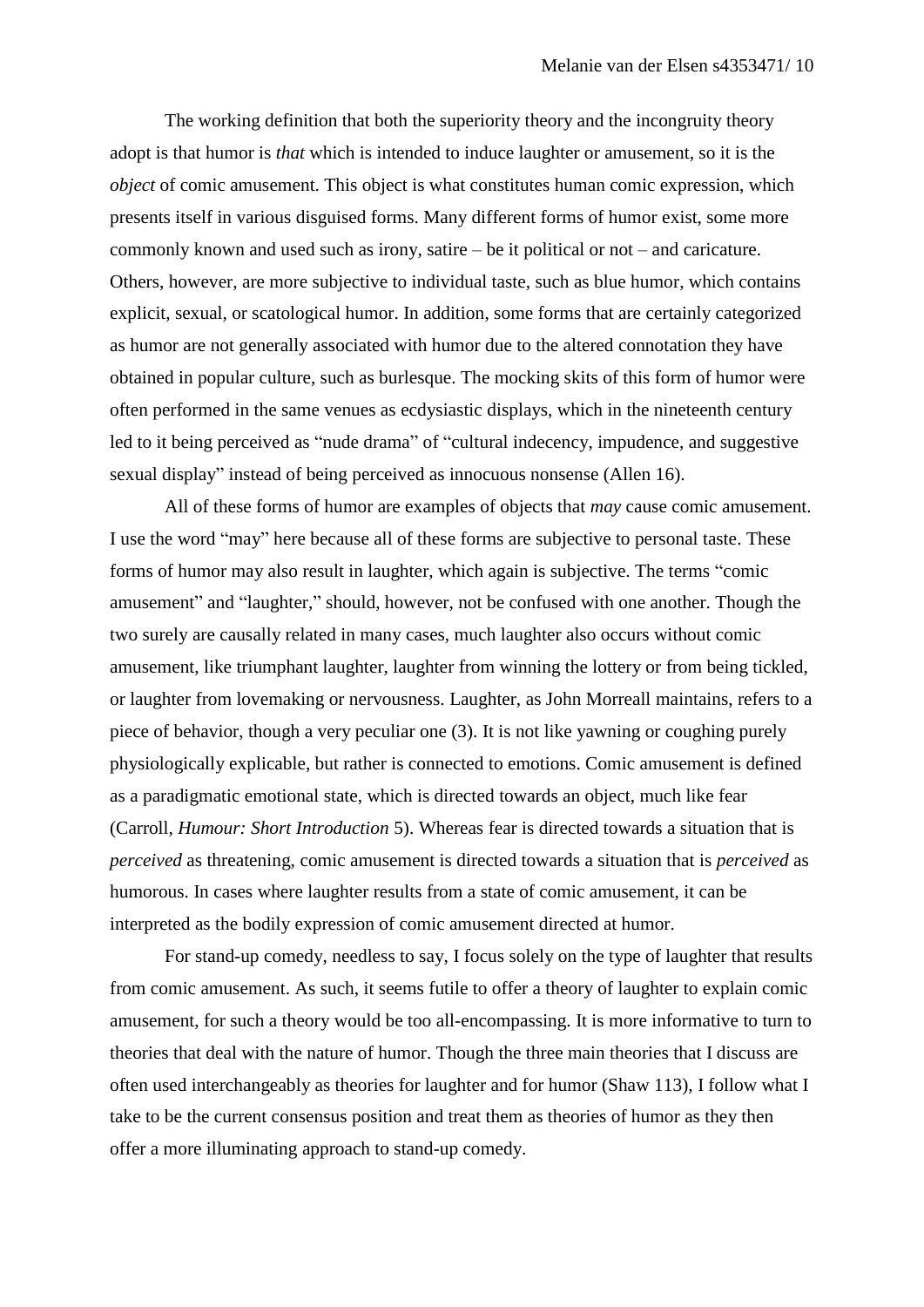#### **1.1 – Superiority Theory**

Some 2000 years after Plato and Aristotle contemplated the nature of humor, Thomas Hobbes laid solid foundation for our contemporary definition of the superiority theory of humor. In his *Leviathan*, he defines humor as a "*Sudden Glory*," a "passion which maketh those Grimaces called Laughter," that results from perceiving infirmities in others that reinforce our own sense of superiority (43). The most apparent example I can give to illustrate this notion of superiority are "moron jokes," such as jokes as told by the Dutch about Belgians. Let me illustrate this with an example:

> A Dutchman and a Belgian together wash ashore on an island full of cannibals and are immediately taken prisoner. Right before the Dutchman and the Belgian are eaten, a voodoo cannibal walks in and says: "Our gods want to give you an opportunity to stay alive. Go to the jungle, collect 100 pieces of fruit, and put them all in our butt. If you can do this without laughing even once, you will be a free man once more."

> The Dutchman and the Belgian are released and together they storm off into the jungle to find 100 pieces of fruit. The Dutchman returns first with 100 berries and immediately starts stuffing his butt. At number 100, he all of a sudden roars with laughter and thus failed in his task. Before the cannibals throw him in their cooking pot, their leaders asks: "How could you fail? You were almost a free man and then you burst into laughter." The Dutchman, still laughing, replies: "Well, I was about to put in the last berry and then I saw that ridiculous Belgian guy arriving with 100 coconuts."

If the reader finds this sort of joke funny, then they are in a state of comic amusement caused by the feeling of superiority most likely over the Belgian moron character. (There is also an interpretation that causes laughter directed towards the idiocy of the Dutchman to be influenced by the sight of the Belgian with 100 coconuts). If I replace the nationalities of this joke, and retell it, for instance, as an Irish American laughing at a Polish or Italian American, this does not change the fundamental structure of the joke. There is still a feeling of superiority over the moron characters. This is also the case with the popular variants of lawyer jokes and blonde jokes. These are all instances of moron jokes, where characters are made fun of who are particularly stupid, vain, greedy, cruel, dirty, or deficient in any other form, both physically (e.g. stuttering) and culturally (e.g. illiteracy).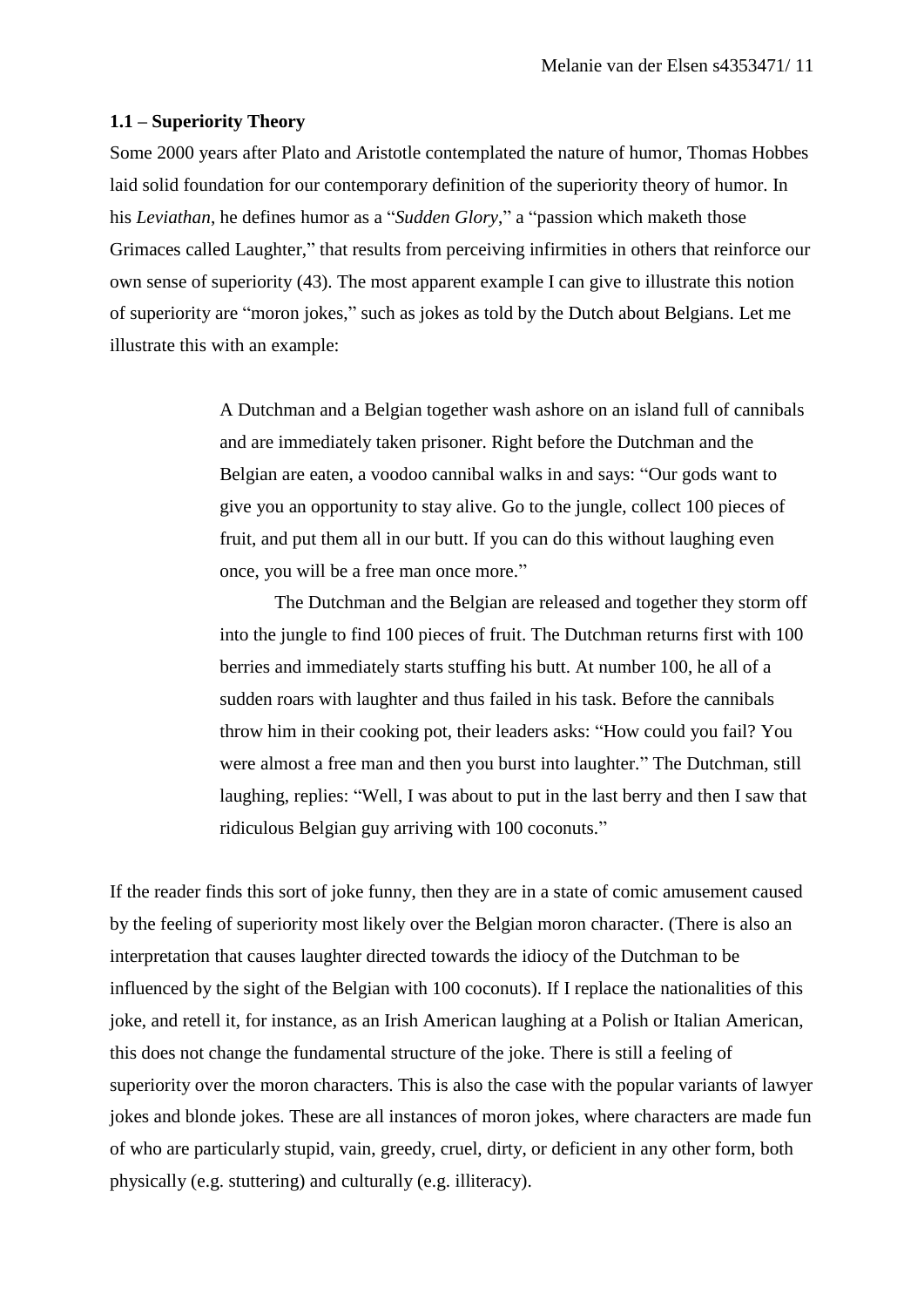The superiority theory, however, has over the years slowly been pushed off the academic stage, simply because its explanatory reach suffers notable limitations. Take, for instance, a simple joke like "what day does an egg fear the most?" "Friday." Here it is unclear who to feel superior to. In fact, the receiver of the joke might actually feel inferior to the teller if they cannot immediately think of the answer, which may then increase implicit social pressure and make them feel uncomfortable.

In addition, people often find themselves comically amused when they are in the process of doing something stupid or foolish, like putting salt in their coffee instead of sugar. They are comically amused at their own *inferiority* and in these instances no feelings of *superiority* come into play. So, it would seem that the superiority theory is difficult to square with self-deprecatory humor. Of course, a suggestion here would be that the listener laughs because they feel superior to the person debasing themselves, but that is not the riddle here. The real mystery is the question of why the perpetrator of self-deprecatory humor finds it funny or useful.

One answer to this question would be that jokesters using this sort of humor feel themselves superior in relation to their audience, because their self-deprecation actually demonstrates their cleverness (Carroll, *Humour: Short Introduction* 12). This form of selfdeprecation is one often found in stand-up comedy, where stand-up comedians deprecate themselves in their comic routines to evoke an emotional state of comic amusement from the audience (Gilbert 19). According to this logic, the stand-up comedian would feel superior to the audience due to his or her cleverness. Yet, this is where proponents of the superiority theory will find themselves in a dilemma. If the audience's laughter correlates with the standup comedian's recognition of his or her own cleverness, the audience surely must be aware of their own inferiority to the comedian standing before them. And, if the laughter corresponds to the audience's feeling of superiority towards the comedian, why then does a comedian enjoy his or her own humorous deprecation? Moreover, as  $18<sup>th</sup>$  century philosopher Francis Hutcheson, one of the fiercest critics of the superiority theory, noted, there are many things in this world humans find inferior to themselves, like for instance oysters, but they never laugh at them ("Comic Amusement" 77). Superiority, then, is not a necessary qualification for comic amusement.

After this assessment of the superiority theory, it would seem natural to explore other options, particularly in relation to stand-up comedy, that may provide a more informative solution. In the following two subchapters, I discuss two other theories, but I wish to make note here that I return to the superiority theory afterwards as I feel that it has already given an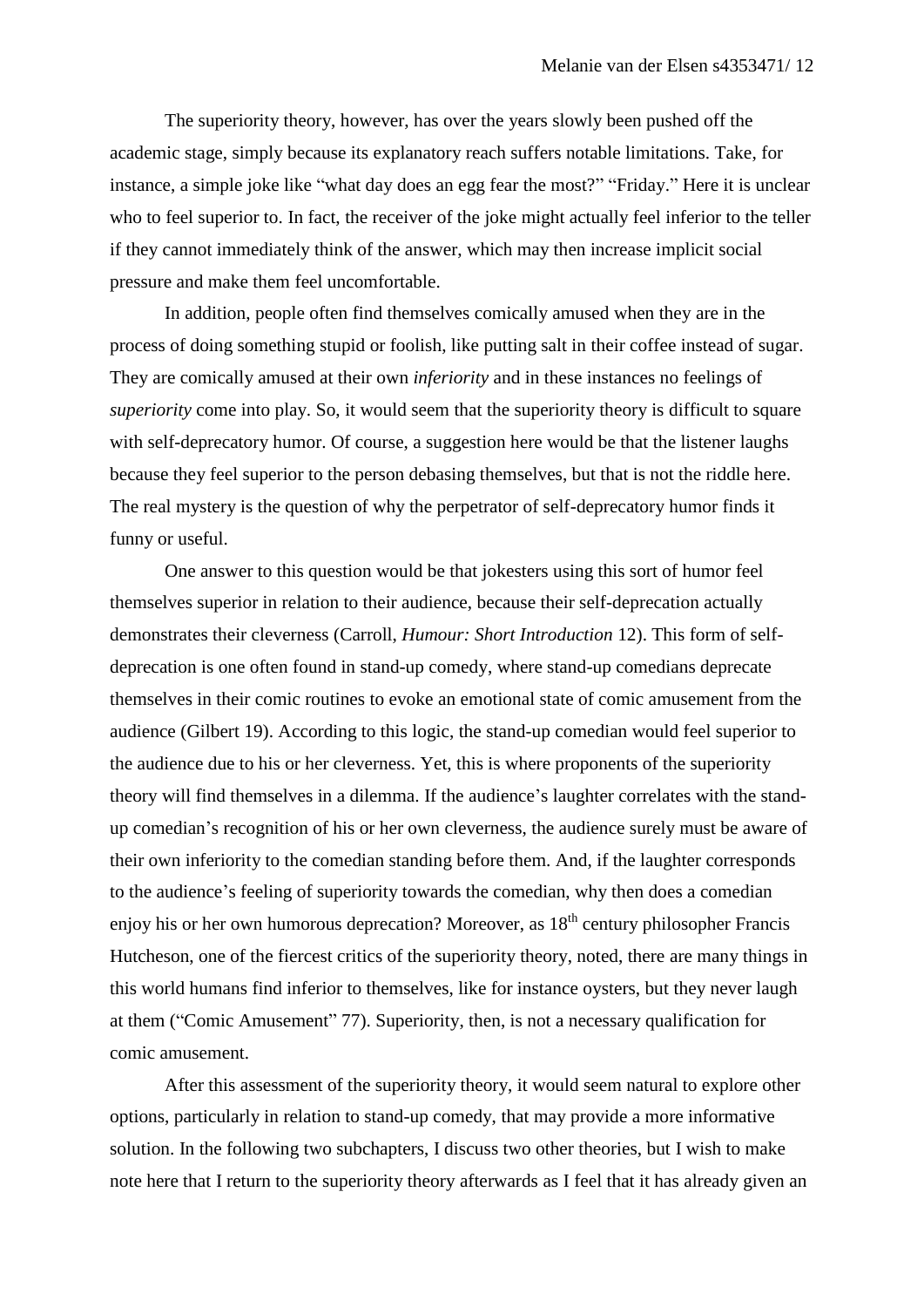important explanation as to the power relation between the comedian and the audience that is unique to stand-up comedy.

#### **1.2 – Relief Theory**

Relief theories tend to define humor along the lines of a tension-release model. The most prominent relief theorist is Sigmund Freud, who in his *Jokes and their Relation to the Unconscious* distinguishes three sources of laughter, namely joking, the comic, and humor. Each different source involves the saving of some form of psychic energy that is then discharged through laughter. In joking, energy is released through laughter that was saved for the use of repressing sexual and hostile feelings. The comic involves a saving of cognitive energy that would have been used to solve intellectual challenges. The unused energy is released through laughter. In the humorous, emotional energy is released. This energy would have been saved for an emotional reaction in an emotion-provoking situation, but when such a situation turns out to be non-serious, the energy is discharged through laughter (Carroll, "On Jokes" 318).

Rather than defining humor as an object of comic amusement, this theory discusses the essential structures and psychological processes that produce laughter. It is linked to Freud's psychoanalytic theory of the unconscious containing sexual instincts and aggressive drives that are expressed through the conscious in a reworked, acceptable, and yet ambiguous fashion. In the case of the comic, this is done through the structuring of the joke. The structuring enables the ambiguity or the "trick" that simultaneously and irrationally presents the joke to be unconscious as well as conscious in content and creates the release of laughter. Because the theory mainly focusses on laughter, it does not furnish a way to distinguish the humorous from the non-humorous and thus becomes too vacuous.

Space does not allow me here to critique the general architectural design of Freud's psychoanalytical theory. Instead of dismissing this theory on the basis of such critique, I wish to point out that Freud's theory focuses its major part on the joke and the structure of the joke. If I relate this to the main topic of this thesis, stand-up comedy, it would merely provide me with a theory that makes sense of the jokes used by the stand-up comedian. But, as I have already explained, the stand-up comedian uses comic narratives, rather than punch-line jokes. These comic narratives are generally not structured as a simple joke, but contain extensive monologue with several punches. The relief theory, therefore, seems not very promising as a basis for discussing the nature of humor in stand-up comedy. For this reason and on the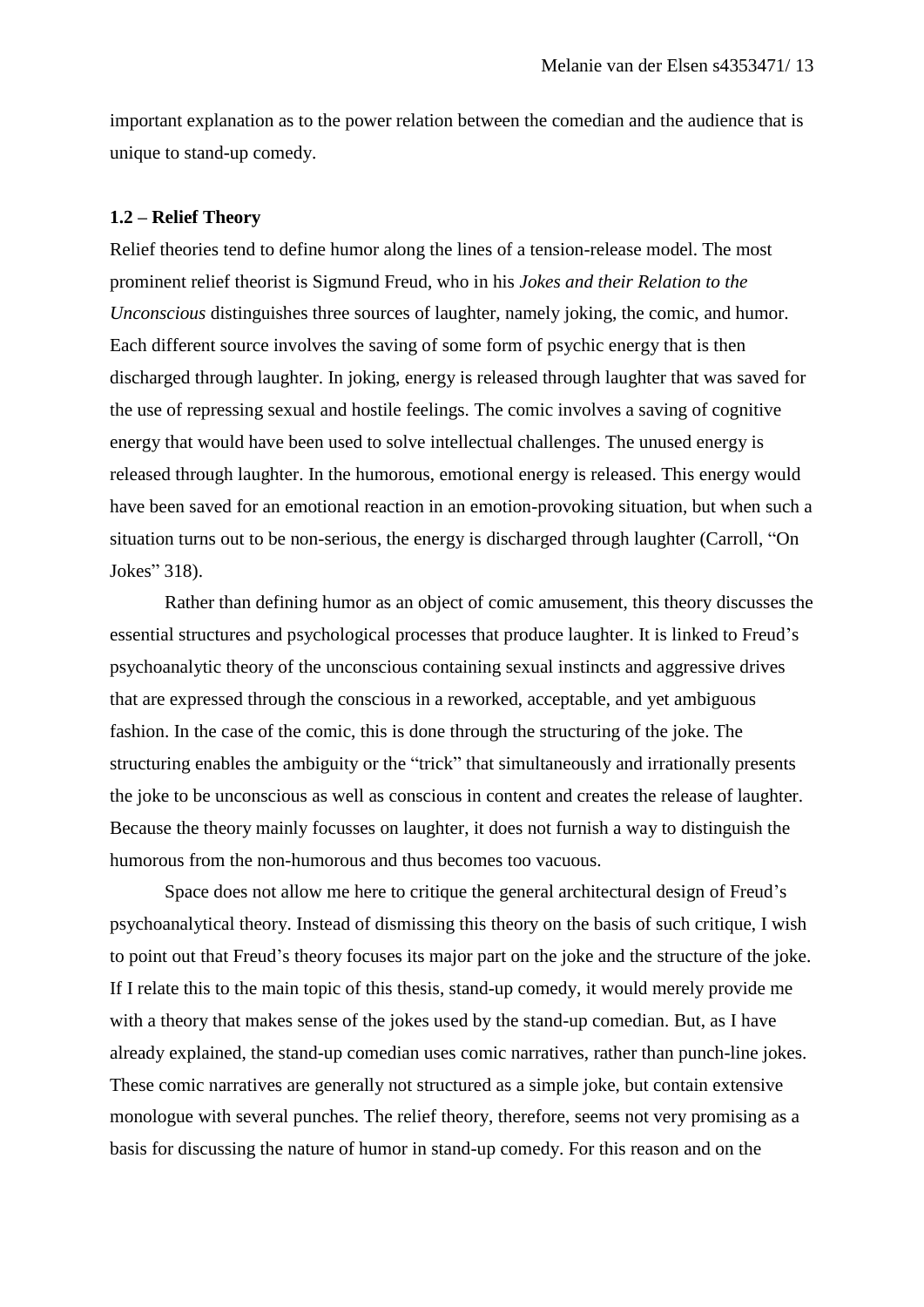account of it being too vacuous, I do not wish to pursue this theory any further, but it being one of three main theories I could not have omitted it altogether.

#### **1.3 – Incongruity Theory**

The incongruity theory currently is the dominant theory in academic discourse on humor, because it offers the most informative approach to locating the structure of the *intentional* object of comic amusement. It evolved as a direct antithesis to the superiority theory, based on the comments most notably by Francis Hutcheson as discussed earlier in this chapter. Hutcheson noted in his *Reflections Upon Laughter* that an experience of superiority need not be a prerequisite for laughter. He mentions snails, oysters, and owls, which humans feel superior to but which they do not laugh at on the account of a mere feeling of superiority. The following quotation from Hutcheson's work provides an early incipient of the incongruity theory:

> That then which seems generally the cause of laughter is the bringing together of images which have contrary additional ideas, as well as some resemblance in the principal idea: this contrast between ideas of grandeur, dignity, sanctity, perfection and ideas of meanness, baseness, profanity, seems to be the very spirit of burlesque; and the greatest part of our raillery and jest are founded upon it (qtd. in McDonald 49).

Hutcheson takes as starting point burlesque and catches the essence of humor as a clash between contradicting connotations that are associated with the skid, laying with this description foundation for later philosophers to build on and form the incongruity theory.

Kant and Schopenhauer developed this idea into the umbrella theory that dominates current discourse on humor. Their conception of the theory led to the explanation now most commonly used to explain humor, which is a state of comic amusement as caused by the perception of something that seems incongruous – something that violates mental patterns and expectations. Kant's conception of the theory is based on the idea that "[i]n everything that is to excite a lively convulsive laugh there must be something absurd (in which the Understanding, therefore, can find no satisfaction)" and concludes that "*Laughter is an affection arising from the sudden transformation of a strained expectation into nothing*" (133). Like Kant, Schopenhauer thought laughter arose from the perception of an intellectual incongruity. Unlike Kant, however, Schopenhauer did not see the perception of an incongruity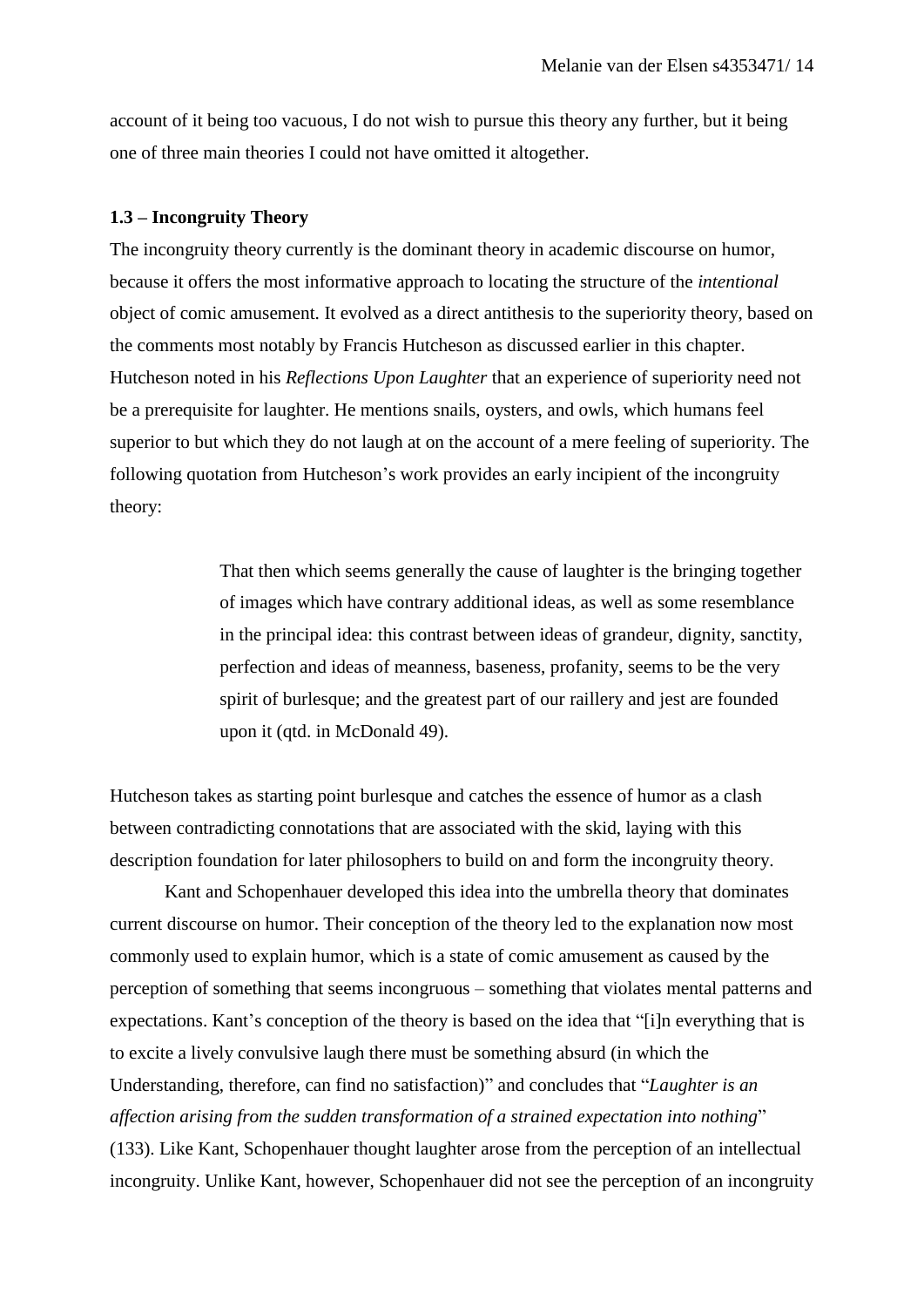as an intellectual dilemma. According to Schopenhauer, what is perceived is always right and what is thought is subservient to what is perceived. Moreover, Schopenhauer recognizes in the incongruity a social message that signals how life should be lived. We laugh at behavior that ought to be corrected (Buckley 203).

No doubt influenced by Schopenhauer, Henri Bergson's theory is one of the most influential and sophisticated theories of humor. He argues that humor is the "mechanical encrusted upon the living," meaning that humor involves an incongruous relationship between human intelligence and habitual or mechanical behavior (25). A large source of the comic is recognizing human superiority over the subhuman. As in Schopenhauer's work, there is emphasis on the implication that humor serves as a social corrective, which, according to Bergson, helps people recognize the mechanical behaviors that are considered inhospitable to human flourishing.

As the three variants of the incongruity theory discussed might have already hinted at, "incongruity" is best defined as an umbrella term, for there seems to be no consensus on what exactly constitutes the incongruity. In addition, not all incongruous situations cause comic amusement. As with the other theories discussed, this one also seems vacuous: it seems capable of assimilating anything including that which is not pretheoretically funny. Here, I wish to resort to Noël Carroll, who has argued that by adding specific qualifications to this theory, our current victor is created in the category of theories for explaining humor. The first qualification is that the incongruity should not involve the production of any sort of anxiety. In addition, it should not be annoying or include a genuine problem-solving attitude. It should, however, give rise to enjoyment of precisely the pertinent incongruity and to an experience of levity. Humor, then, is the response-dependent object of comic amusement, characterized thus (Carroll, *Humour: Short Introduction* 49).

The theory framed in this manner seems particularly well-suited to explain stand-up comedy as stand-up comedians use the "technique" of incongruity to bring across their humor. Comic routines in stand-up start with a set-up to create a certain expectation. The punch(line) is the last part that violates that expectation. So, in the language of the incongruity theory, it can be said that the comic routine's ending is incongruous with the beginning. However, as I mentioned earlier, comic routines in stand-up comedy generally do not consist of punchline jokes, but contain extensive narratives. As such, it becomes hard to locate the set-up and the punch, for one comic routine may contain several set-ups and punches or one set-up for a long and extensive comic routine with no punch at all. Though these comic routines may indeed contain many incongruities, be it Kant's intellectual incongruities,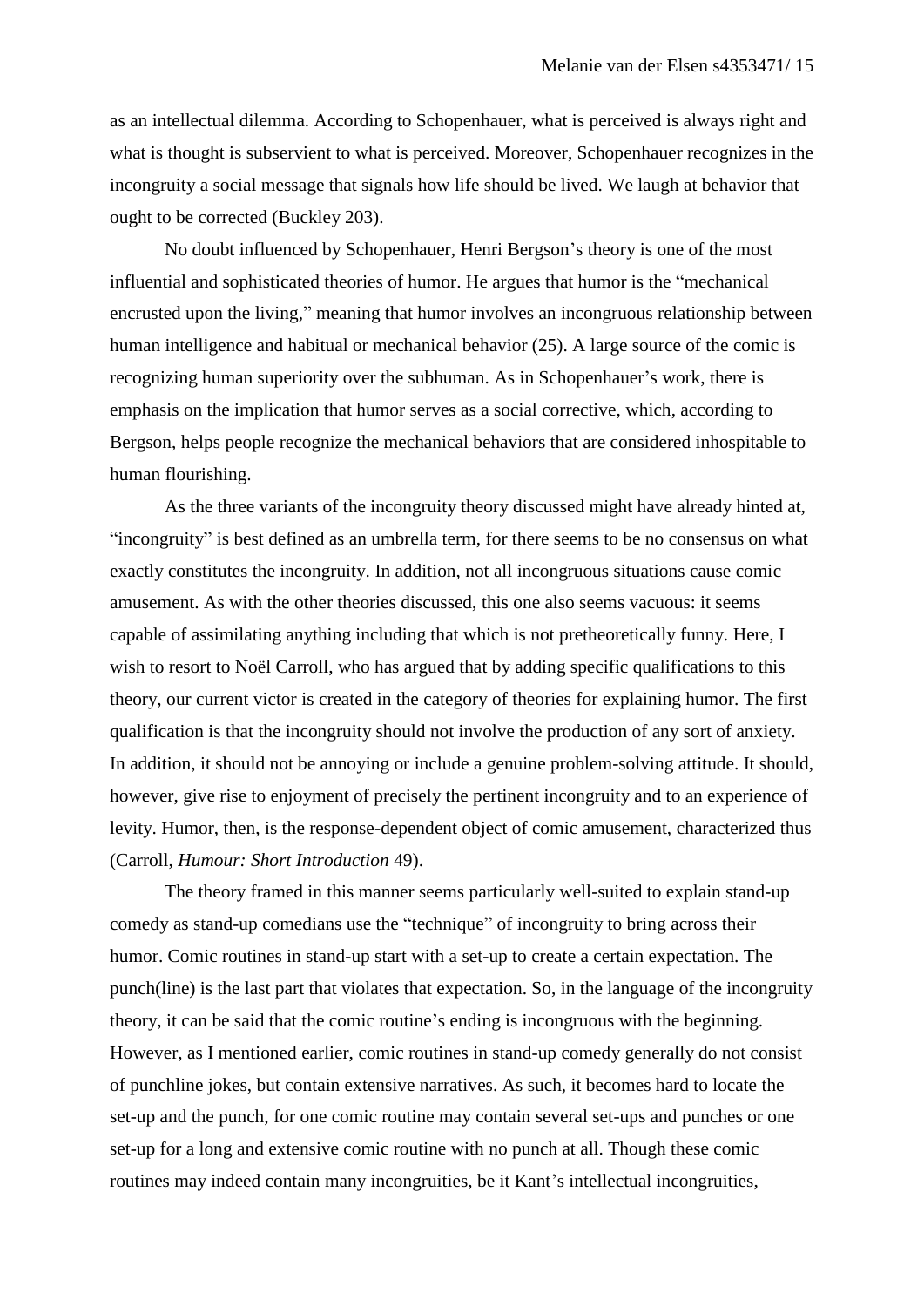Bergson's social incongruities, or incongruities of any other kind, there appear to be some missing elements in explaining why the audience finds the stand-up comedian comically amusing.

#### **1.4 – Incongruous Superiority**

The first step in locating the missing elements that I concluded the previous subchapter with is to revisit a theory I left with a somewhat open ending. Therefore, this subchapter returns to the superiority theory first and from there proceeds to introduce a concept that is essential for explaining the nature of humor in stand-up comedy, namely the concept of "incongruous superiority".

The superiority theory in its existing form leaves unresolved the dilemma of how to explain the nature and function of self-deprecatory humor, a type of humor that stand-up comedians frequently resort to (Gilbert 19). The question remains open as to why the comedian who is debasing themselves would find this sort of humor funny and useful. An initial suggestion was that perpetrators of self-deprecatory humor use this form to demonstrate their own cleverness. However, according to Carroll, self-deprecatory humor and feelings of superiority do not square on the basis of cleverness because they offer no satisfactory explanation for the state of comic amusement that both parties find themselves in simultaneously (*Humour: Short Introduction* 12). The comedian would find themselves in a state of comic amusement because he feels superior to his audience. Yet, if the audience sensed their own inferiority to the comedian, they would not be comically amused, when in fact they are.

It will not suffice to do away with this dilemma by suggesting that the stand-up comedian is not clever. Firstly, the insightfulness of the monologues that stand-up comedians use demonstrates their cleverness. The narratives are deeply analytical and frequently take on topics that are taken for granted by the audience, such as parenting or the use of language, presenting the audience with a thought-provoking viewpoint. Moreover, I wish to refer to the traditional fool or jester, who in medieval times and in folklore served as a *professional* clown in the courts of kings and noblemen (Sherman 172). Jesters mocked the solemnity of the royal court and they alone could express themselves without restriction, often identifying for a king hard truths that only they could articulate. Humor softened the blow for the king and while he was laughing he would ponder over the truths that the jester brought to his attention.

This traditional jester, though often presenting themselves as a fool, was in fact quite the opposite. The intellectualization of folly by the jester was most likely the definitive feature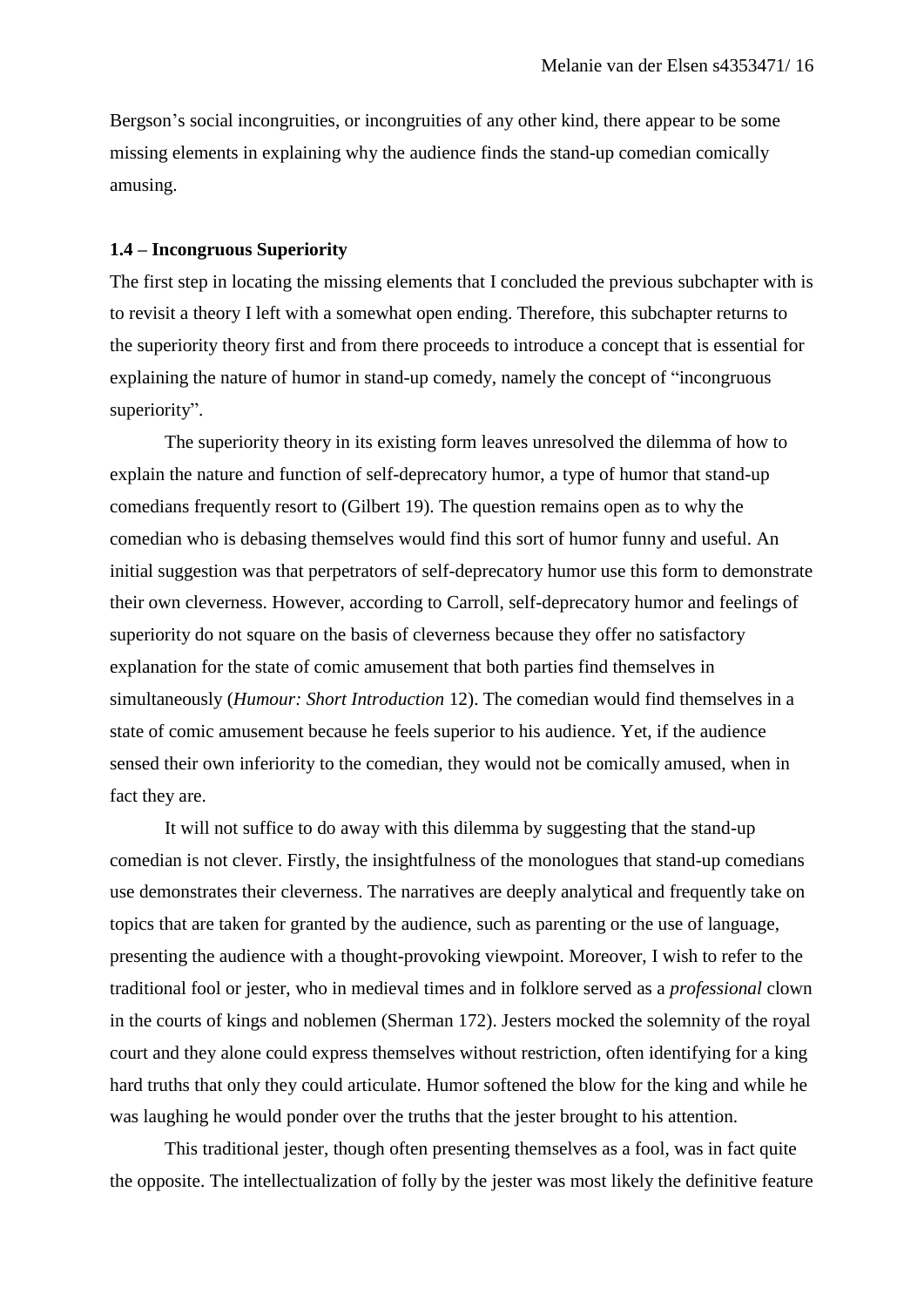that got them their profession in the first place. The stand-up comedian serves a similar function in contemporary society with an audience consisting of the today's version of "kings and noblemen" – the general audience that now comes from every walk of life. Like the kings and noblemen of old, this contemporary audience is selective in granting their jester approval and a lack of cleverness would certainly not fit the profile of a stand-up comedian.

How can the notion of superiority, then, be squared with self-deprecatory humor? If the comedian's cleverness is indeed undeniable, then there is but one option left: the answer lies with the audience. Certainly, their part in stand-up comedy is not a passive one. Standup's definitive feature of an absolute directness of communication between audience and comedian allows the audience to communicate actively to the comedian. Though it has agreed to limit its communication to laughter, applause, boos, and so forth, this binary flow of communication is in fact quite rich and, as Jason Rutter has argued, "does not flow merely from the comedian to the homogenous audience but rather through all the parties involved as audiences offer feedback to the performer and respond to each other's actions" (290). This feedback makes it possible to determine that the audience laughs when the comedian is debasing him or herself. It is therefore my suggestion that the audience *perceives* themselves to be superior to the comedian, incongruously. This brings me to the next step of defining the missing elements that explain the nature of humor in stand-up comedy.

Let me point out here that there are two missing elements. The first one is defined in this subchapter and the second one is covered in Chapter 2. Both are based on the active role the audience plays in stand-up comedy. Since there is no viable way to determine factual superiority – or inferiority for that matter – of the audience in cleverness or in any other fashion, the safest route to take, then, is to focus on audience *perception* based on their communication. When proceeded in this direction, laughter becomes the primary object of analysis as this is the most informative form of communication on perceived superiority. Whether from a distance watching the performance through various (social) media or from up close as a member of the audience, the laughter during comic routines containing selfdeprecatory humor signals that the audience is in a state of comic amusement and that they have *perceived* themselves to be superior to the comedian. This perceived superiority I coin "incongruous superiority."

Incongruous superiority may be defined as a *perceived* superiority by the audience, while the de facto superiority remains with the comedian. The type of incongruity implied in this notion lies close to Bergson's version of social incongruity. His conception was derived from the "mechanical encrusted upon the living," meaning that a large portion of humor is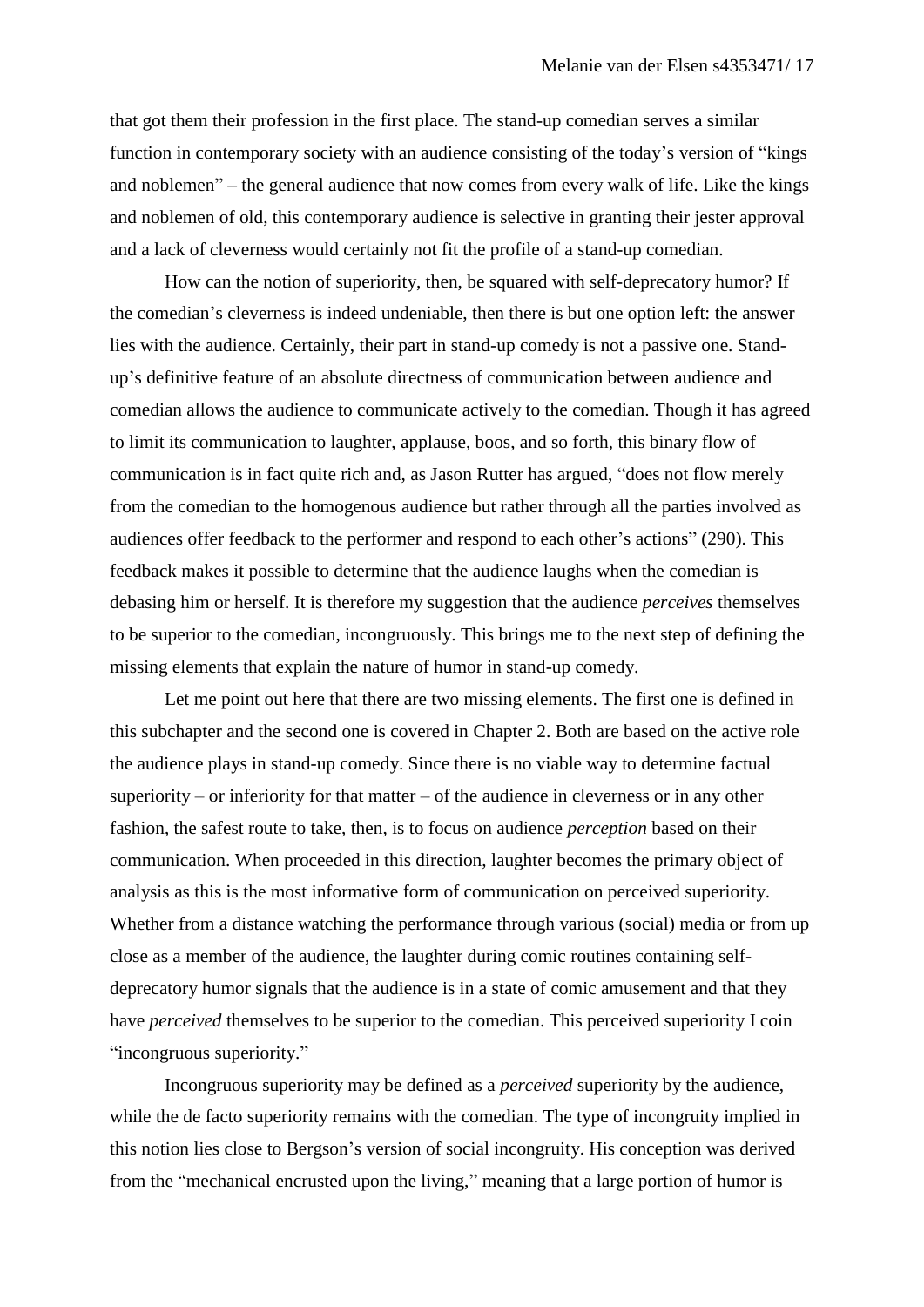based on the incongruity between an expected act of our subconscious and our subsequent failure to comply with the expected act (20). Much like an automatism that suddenly falters or, as Bergson calls it, a "mechanical inelasticity," the audience is unaware that their sense of superiority is based upon their subconscious automatic response to a person debasing themselves, no doubt amplified by the comic theater setting they find themselves in (8).

As has already been established, stand-up comedy is bound by the artificial rules of theater, thus providing an effective setting for the audience to be fooled in – willingly or not. Once the audience enters the comic arena, they not only agree to yield the floor to the comedian but they also agree to a temporary suspension of reality, much like in theater and film. The audience momentarily suspends the belief that the comedian is clever and superior, incongruously perceiving themselves to be the superior one. In other words, the kings *allow* themselves to be fooled by their jester.

The notion of incongruous superiority resolves the dilemma of why the perpetrator of self-deprecatory humor finds it funny. It leaves them the de facto superior one that finds comic amusement in the audience letting itself be fooled. The second part of the dilemma – why they find it useful – is yet to be resolved and I set out to do so in the next chapter.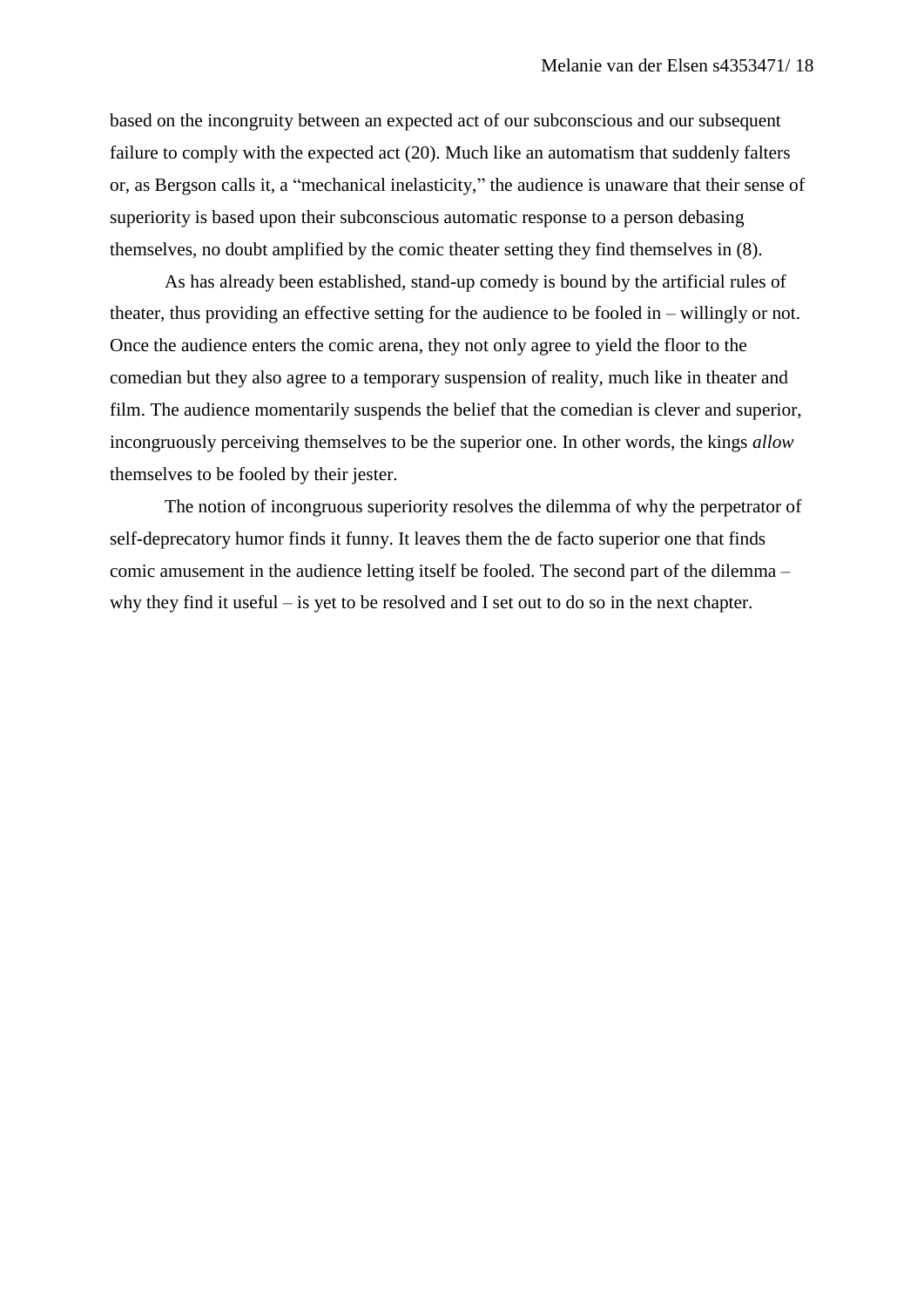#### Chapter 2 – License to Laugh

The second missing link is located and defined in this chapter. It is not only crucial to explaining the nature of humor in stand-up comedy, but it is also the linking element that, based on the idea of incongruous superiority, amalgamates the superiority theory and its antithesis as conceived by Hutcheson and its subsequent advocates. The term I use for this missing element I borrow from Lawrence Mintz, who in his essay "Stand-Up Comedy as Social and Cultural Mediation" introduces the notion of the license (196).

#### **2.1 – A Comedian's License**

As I mentioned in the concluding paragraph of the subchapter on the superiority theory, I belief that this theory has already revealed important implications about the power relation between the comedian and the audience. The power of the comedian does not solely exist on the fact that the audience paid money to watch a performance. On the sole premise of that, a comedian would be allowed to say anything. Yet, as intervals of silence and, if the comedian is very unfortunate, shouts of boos may indicate, this is not the case. The comedian is not permitted to say just anything for the audience expects that he or she "will be able to deliver a high-quality *humorous* performance" (Lockyer 593, my emphasis).

To determine how the audience selects the humorous, the power relation between the two actors requires a close scrutiny. This power relation between comedian and audience in stand-up comedy is unique to its art form and differs from other theatrical forms of entertainment, like plays or cinema, in that it requires an active participatory role from the audience. The feedback that the audience gives constructs a form of approval or disapproval on the basis of which the comedian is allowed to carry on the show or, in worst-case scenario, is booed off stage and forced to end it. More so than in any other theatrical art form, the audience has a direct power in influencing the continuation of the show. They might sit through a badly performed play or film or they might leave, but the show goes on nevertheless. Due to the binary power relation of direct communication between comedian and audience, it can be said that if the comedian is allowed to perform, they are given a *license* for comic expression and deviate behavior.

Traditionally, the license for comic expression is granted to those in society who deviate from the norm in a negative way. As Mintz argues, these people are mentally or physically defective and are cruelly ridiculed because of their defectiveness (196). The license they are granted based on feelings of superiority towards them exempts defective people from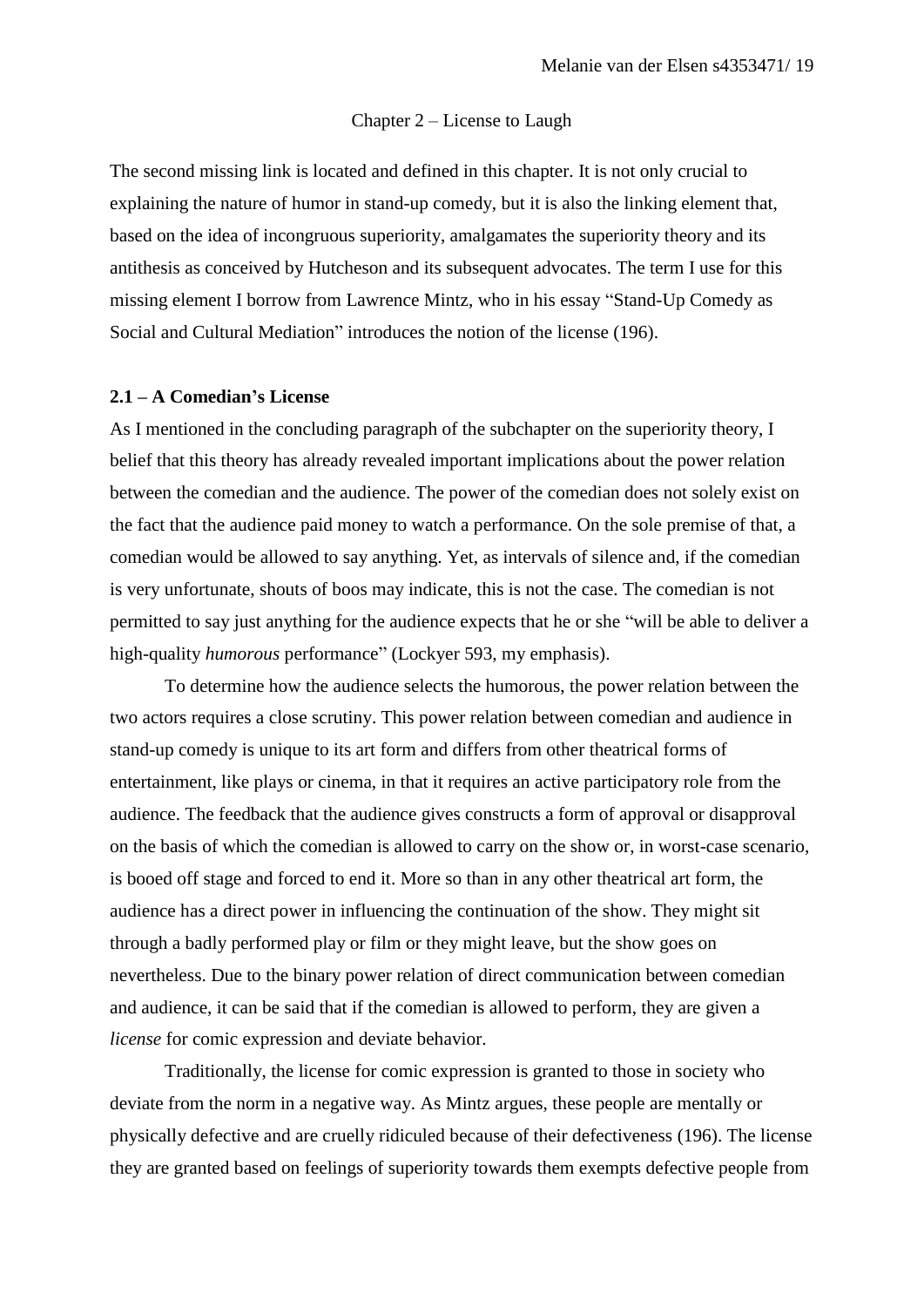normal behavior on account of their marginality as they lack the capability of proper conduct. Paradoxically, as humans condone improper behavior by defectives and laugh at them, they are also held up a mirror in which they "secretly recognize it as reflecting natural tendencies in human activity if not socially approved ones" (Mintz 197). Mintz maintains that in this sense, the comedian can become our public spokesperson, a shaman, celebrating shared cultural values and reinforcing them together with the audience (197).

Whereas the license of the traditional defective is based on their actual marginality, the license of contemporary stand-up comedians is based on their theatrical performance (Gilbert 169). They *perform* their marginality through self-deprecatory humor, presenting themselves as defective in some way and leading the audience to incongruously perceive themselves as superior to the comedian. This function of self-deprecatory humor resolves the second part of the dilemma as to why the comedian finds this sort of humor useful in their comic routines. Yet, the construction of the license could not be as straightforward as resorting to selfdeprecatory humor, for then again the comedian would be allowed to say just anything after having debased themselves. The construction of the license involves a second factor that determines the *extent* to which the license is valid, so therefore the process of the construction of the license needs a closer examination.

#### **2.2 – Constructing the License**

The process of constructing the license through self-deprecatory humor is based on the comedian's performance of his or her marginality. Each comedian's performance may be based on a different type of marginality, which determines the *extent* of the license. To explain this properly, I will first consider the context for marginality to define in. Marginality is frequently discussed as a social category of a group of people occurring in a society coping with cultural transitions and cultural conflicts (Gilbert 3). The marginalized either assimilate into the dominant group or into the subordinate group, or they oscillate between the two. In the case of oscillation, the individual benefits from a unique perspective. They hold a combination of insights from both groups, the marginalized one as well as the dominant group, and with these insights they have the ability to take on the role of the critiquing outsider with the knowledge and insights of an insider.

Gilbert maintains that the marginal have made their presence known in every existing human culture (4). These marginal individuals most frequently lacked membership to the dominant culture based on class, race, gender, sexual orientation, or creed. Individuals who lack membership based on these criteria are "modern strangers" who seek a paradox – "to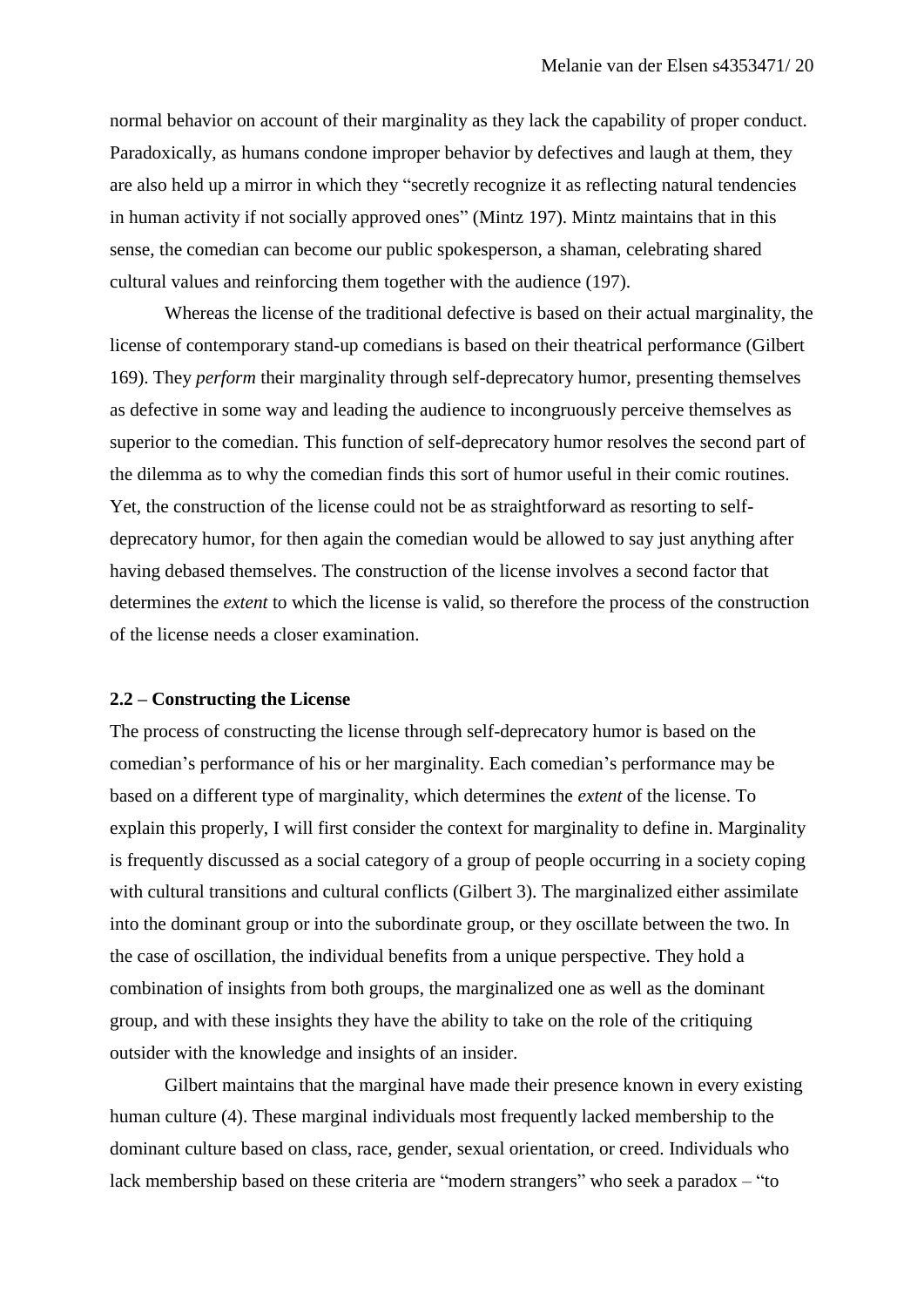accomplish distance through membership and membership through distance" (Gilbert 4). Hence, marginality becomes a two-edged sword: marginal individuals who fall between the cracks may be alienated, whereas those who rise above the cracks serve as synthesizers (Willie qtd. in Gilbert 4).

Regardless of whether they rise or fall, the marginal perform a fundamental function in society, for without margins, the existence of a center would not be possible. It is precisely this function of marginality that is significant to our cause, for marginality that is defined solely as a sociological condition fails to facilitate discussion on the position of the marginal within society. Marginality as a rhetorically constructed category, however, produces social and psychological effects that open up dialogue on the power relations within a culture  $-\text{in}$ our case American culture. Marginality in this sense serves as a means for subverting or reaffirming the status quo, which, according to Mintz, is precisely what the stand-up comedian's license allows them to do (196). So, the comedian gains a license by performing self-deprecatory humor based on a his or her rhetorically constructed category of marginality.

The rhetorically constructed marginality of the comedian can either be based on actual marginality or on fictional marginality. Fictional marginality can only be based on topics that cut across actual marginality and stand-up comedy in this sense results in an epideictic performance. One very fitting example of this is one of the case study discussed in Chapter 3, in which Louis C.K., a white, middle-class, heterosexual male – a person who for quite some time would have been part of the dominant culture in America, or at least part of the group that controlled the discourse (Gillota 103) – deprecates himself on the basis of bad parenting. The subject of parenting cuts across actual marginality as individuals from every cultural group, whether dominant or subordinate, can identify with this topic. Another example is the opening monologue to George Carlin's recorded stand-up special *Life Is Worth Losing*. Carlin, a member of the same dominant culture as our former example, opens his act by not only speaking extremely rapid but also rapidly switching from self-deprecation to irony to sarcasm to satire and so forth. The monologue literally becomes an epideictic display in which his use of language is the factor that cuts across cultures.

The other form of marginality, performed marginality based on actual marginality, is emphasized by its rhetorically constructed version, as becomes visible in the second case study of Chapter 3. This comedian, Chris Rock, an African-American male, positions himself with a certain marginalized group that corresponds with his own actual marginality and from this position is able to oscillate between his marginal culture and the dominant one. By deprecating himself and his marginal culture as a whole, he is in the unique position of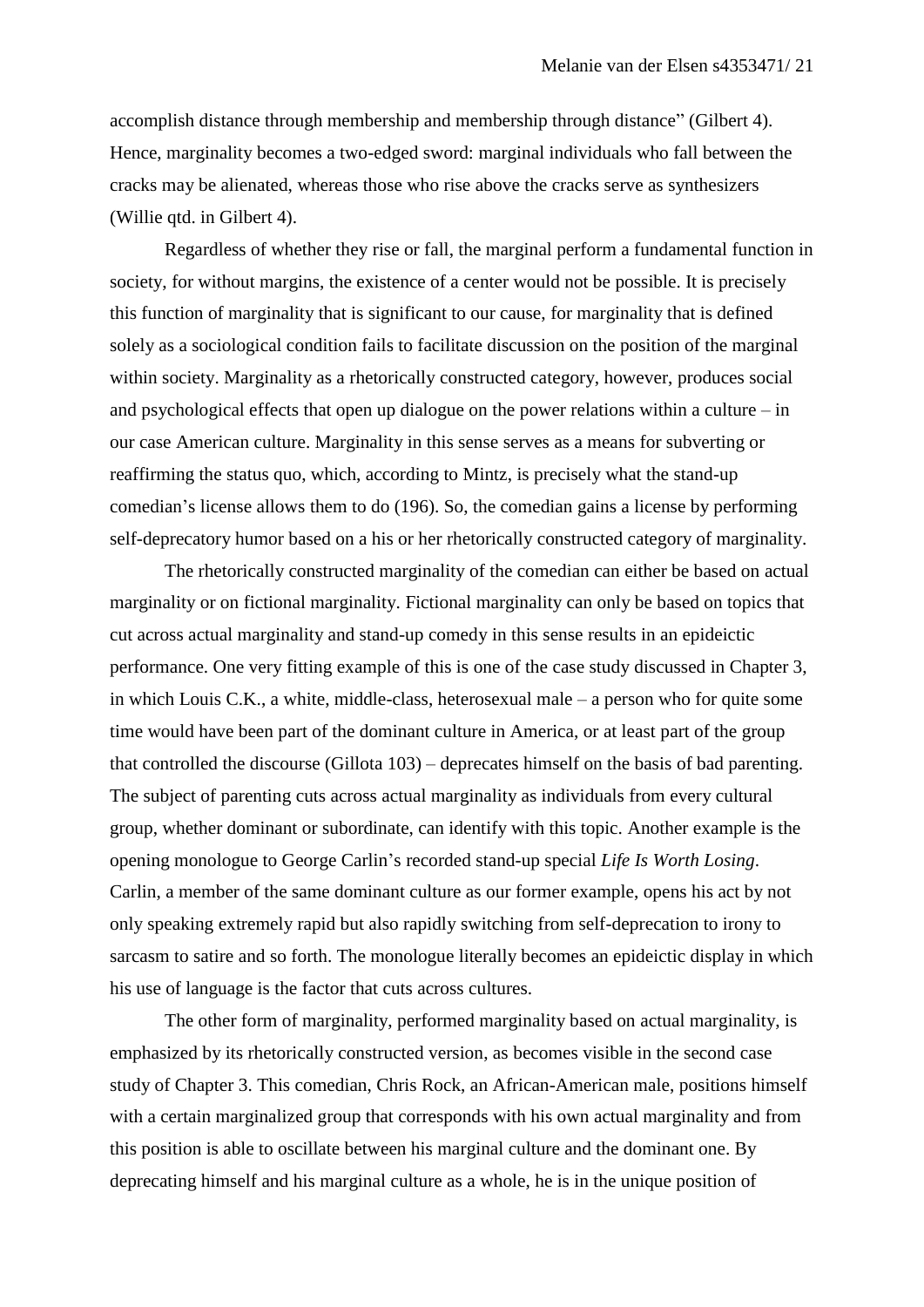critiquing the dominant culture, positioning himself as the public community spokesperson or shaman that Mintz referred to (197). A second example of this type of performed marginality is that of Chris Tucker, also an African-American male. Whereas Chris Rock is well aware of his social position as synthesizer, Chris Tucker as a comedian welcomes the stereotype and exploits it to its fullest to gain his license. In the opening act to his stand-up performance *Chris Tucker: Live*, for example, the audience sees him appearing on stage, dancing to sexually charged music that displays what Carroll calls the stereotype of "voracious sexual appetites" of African Americans (*Humour: Short Introduction* 88).

This type of marginality based on stereotyping as well as on self-deprecation serves two contradictory functions. One the one hand, they reinforce what often are negative and reduced images of a certain minority group, while on the other hand, if the stereotypes are used in an absurd fashion, they may subvert the stereotype as a whole. As Jaclyn Michael maintains in her study of Muslim American stand-up comedy, "stereotyped minorities respond to and engage with their comedic relevance in public settings. These acts and these spaces – such as vaudeville plays, minstrel shows, and comedy clubs – are also important sites for *observers* of social life to index the cultural integration of minorities" (Michael 131, my emphasis).

Whether fictional or actual, the performance of marginality as a target for selfdeprecation is at the core of the construction process of the comedian's license. This performance may in fact be so crucial to a comedian's license that some have "branded" their entire stage identity based on it. In line with Lee's portrayal of Mark Twain as a branded stand-up comedian, I use the marketing term "branding" instead of the social term "reputation" to emphasize the commercial value of a comedian's stage identity. One striking example of this type of branding is the nickname "Fluffy" used by stand-up comedian Gabriel Iglesias. His comic routines are for the largest portion based on deprecating his own obesity, which he calls "fluffiness" – hence the nickname the "fluffy guy." At the start of his performances, even before he appears on stage, the audience often yells "fluffy" as an early sign of approval (Iglesias [6:10]). Iglesias is branding this nickname not only by his stage performances, but also by selling commodities to fans in the form of merchandise. According to Lockyer, the "collective fan status" of the audience amplifies the comedian's approval, so branding serves as an effective magnifier for the extent of the comedian's license (596).

Another factor that affects the extent of the license of the comedian is audience homogeneity. Mintz, for example, maintains that the audience of a stand-up comedy performance is reduced to a homogeneous group. He argues that "[t]he comedian must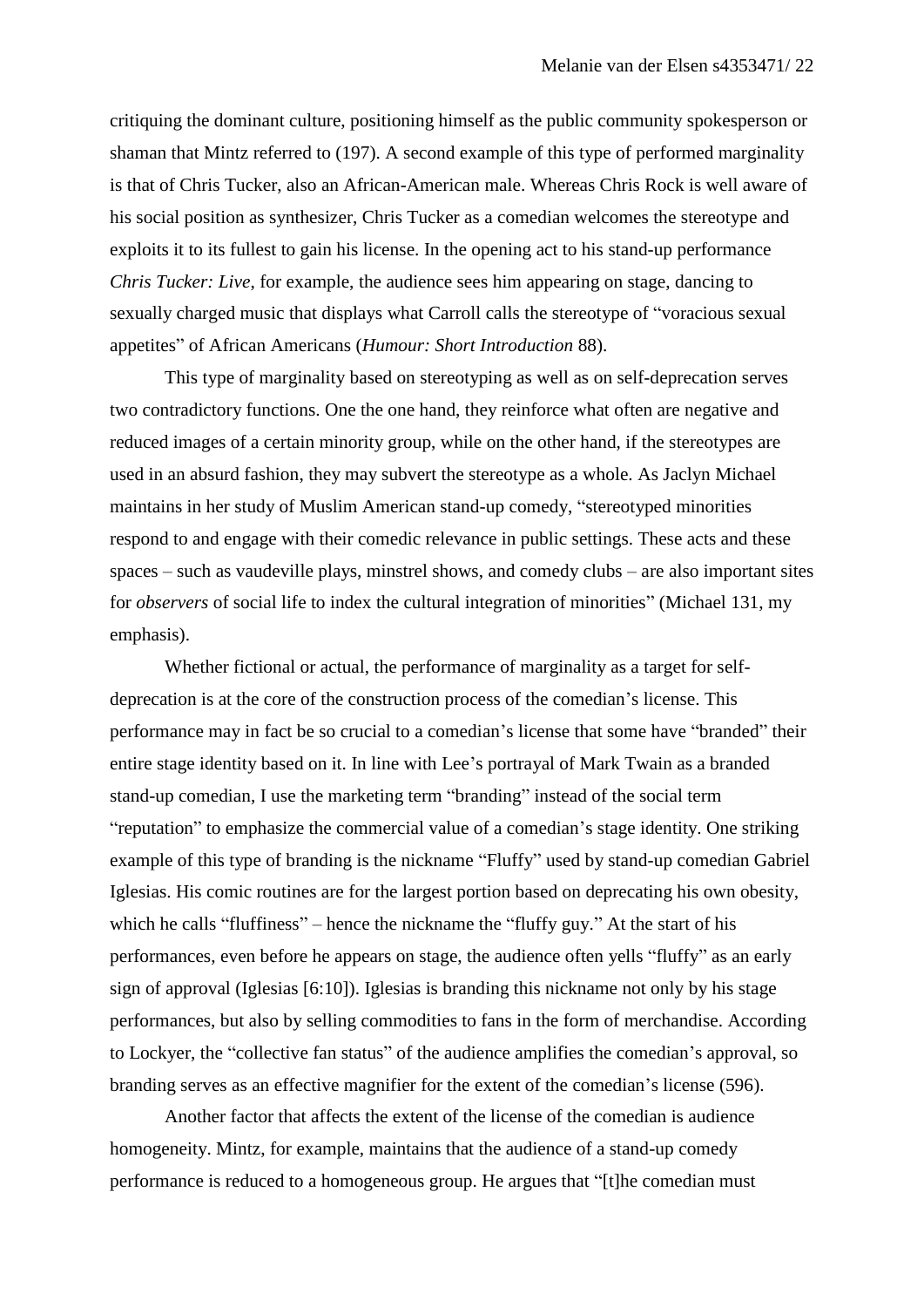establish *for the audience* that the group is homogeneous, a community, if the laughter is to come easily" as this "loosens the audience and allows for laughter as an expression of shared values rather than as personal predilection" (200). Lockyer extrapolates Mintz's argument to performances in large arenas (592). Her argument is founded on the premise that venues such as "arenas, stadiums, churches, and theaters promote social solidarity more than any other venue" based on a collective purpose for visiting these venues (Lockyer 596). Such solidarity in stand-up comedy audiences, Lockyer maintains, significantly benefits not only individual audience members as they share the same comic experience but also the stand-up comedian in the attempt "to create a collective unified audience" (596). If during a comic routine an especially controversial topic or taboo is joked about and only a small number of audience members laughs, the audience in its entirety is presumably significant enough to produce enough laughter to justify the incorporation of the joke. So, the larger the audience, the more easily the license is obtained.

The notion of incongruous superiority as described in the previous chapter has squared self-deprecatory humor as a frequent feature of American stand-up comedy with the superiority theory. The notion of superiority in stand-up comedy is essential to constructing the comedian's license, so this latter traditional concept has been scrutinized and redefined to fit contemporary stand-up comedy. By doing so, I located two missing elements needed to amalgamate the superiority theory with the incongruity theory of humor, which in their combined form now provide an informative and effective theory that explains the nature of humor in stand-up comedy. It may be summarized thusly: the audience is comically amused when humor based on an incongruity does not involve the production of anxiety of any sort, when it is not annoying, when it does not involve a genuine problem solving attitude, when it gives rise to enjoyment of precisely the pertinent incongruity, and to an experience of levity (Carroll, *Humour: Short Introduction* 49). In addition, the *extent* to which humor can arouse a state of comic amusement in stand-up comedy is limited by the license the comedian is authorized to construct in a unique power relation between themselves and the audience, in which perceived incongruous superiority, self-deprecatory humor, and performed marginality determine the reach of the license. This leaves me with one last question: what if the comedian breaks the contract implied in the notion of the license?

#### **2.3 The Context of the License**

The initial function of the license is to allow the comedian to procede with his show. Yet, the very fact that a performer needs *additional* permission by his audience to perform – their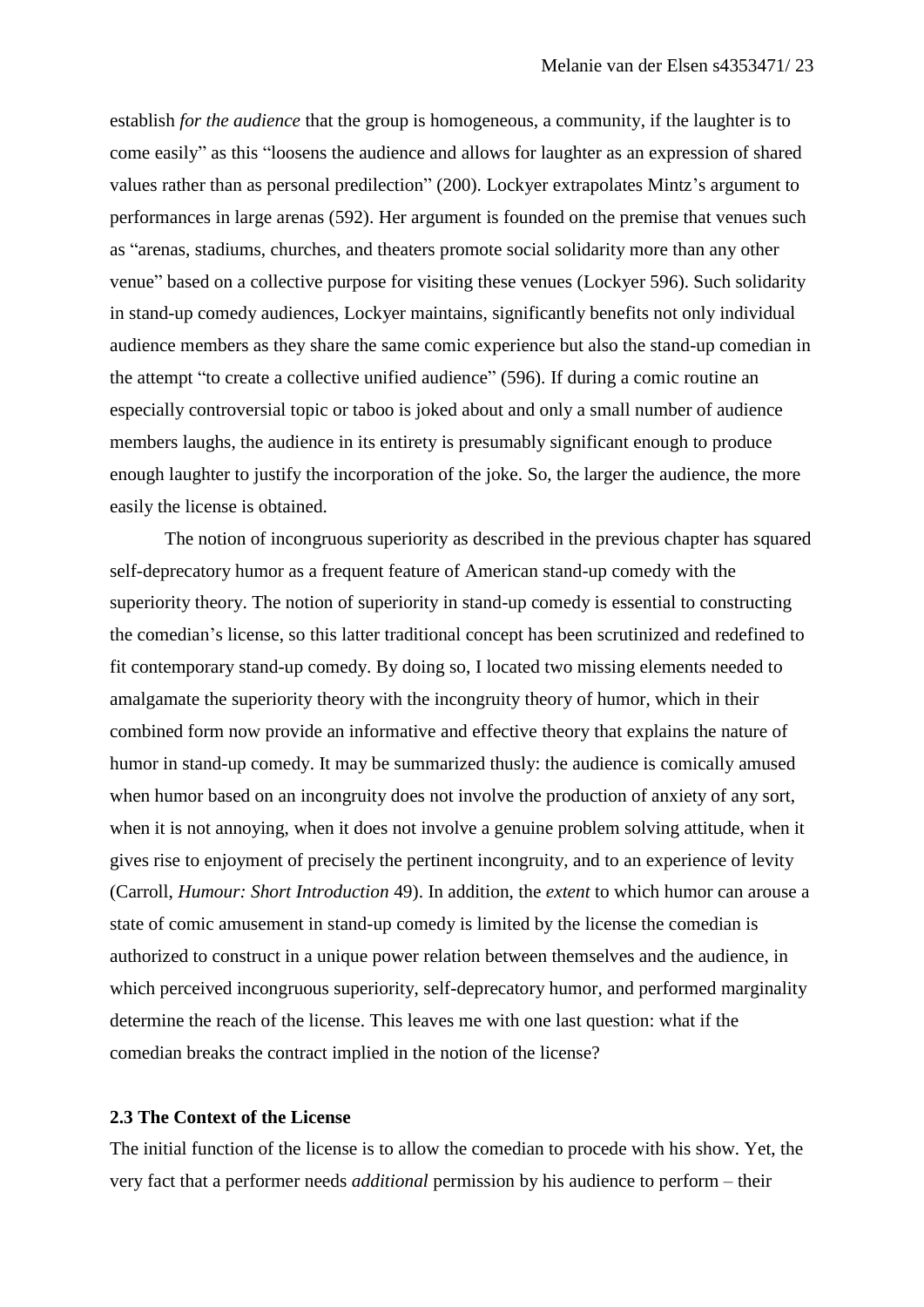presence in the comedy venue or their payment to the comedian for performing is the initial permission – suggests that the fundamental essence of the license goes beyond the mere consent to continue the show. A fundamental influence on the license is the *context* in which it is constructed, or in other words, the social norms that govern American culture.

American society, like any human society, is governed by normative values that serve as a source for cooperation as well as for conflict. One of the most fundamental values that has pervaded American society since the nation's inception is the belief that everyone should have a right to self-determination, not only political self-determination but also that they are free in pursuing their economic, social, and cultural development. What is perhaps the most often quoted passage from the Declaration of Independence affirms this right: "We hold these truths to be self-evident, that all men are created equal, that they are endowed by their Creator with certain unalienable Rights, that among these are Life, Liberty and the pursuit of Happiness." Yet, this right has been interpreted and implemented in a myriad of ways throughout American history with the result that it is hard, if not impossible, to pinpoint what *being American* actually means.

In a letter entitled "What Is an American?" from 1782, J. Hector St. Jean de Crèvecoeur infamously claimed that in America "all nations are melted into a new race of men, whose labours and posterity will one day cause great changes in the world" (Crèvecoeur n.p.). This answer to the question as to what an American is, given only a few years after the Declaration of Independence was drafted, is an early version of a concept that would for the dominant part of the twentieth century describe American society: the melting pot. Immigrants from virtually every part of the globe and from every walk of like have added to this melting pot, each bringing with them their own normative values, in effect adding to the collective identity of a people now called American.

To prevent myself from having to take on the seemingly impossible task of identifying all of the normative values that govern American culture today, it is a more fruitful approach to recognize the multiplicity of normative values in American society. This multiplicity of normative values is inextricably linked to the "multiplicity of ethnocentrisms" that David Hollinger uses to describe American society, creating identity movements that each struggled for their own rights (107). Women's movements, the civil rights movement, the gay rights struggle and the New Left of the 1960s, for instance, are all examples of how ethnocentrisms have attempted to influence their right to self-determination based on their normative values. As such, *being American* has not one single meaning, but in fact has many.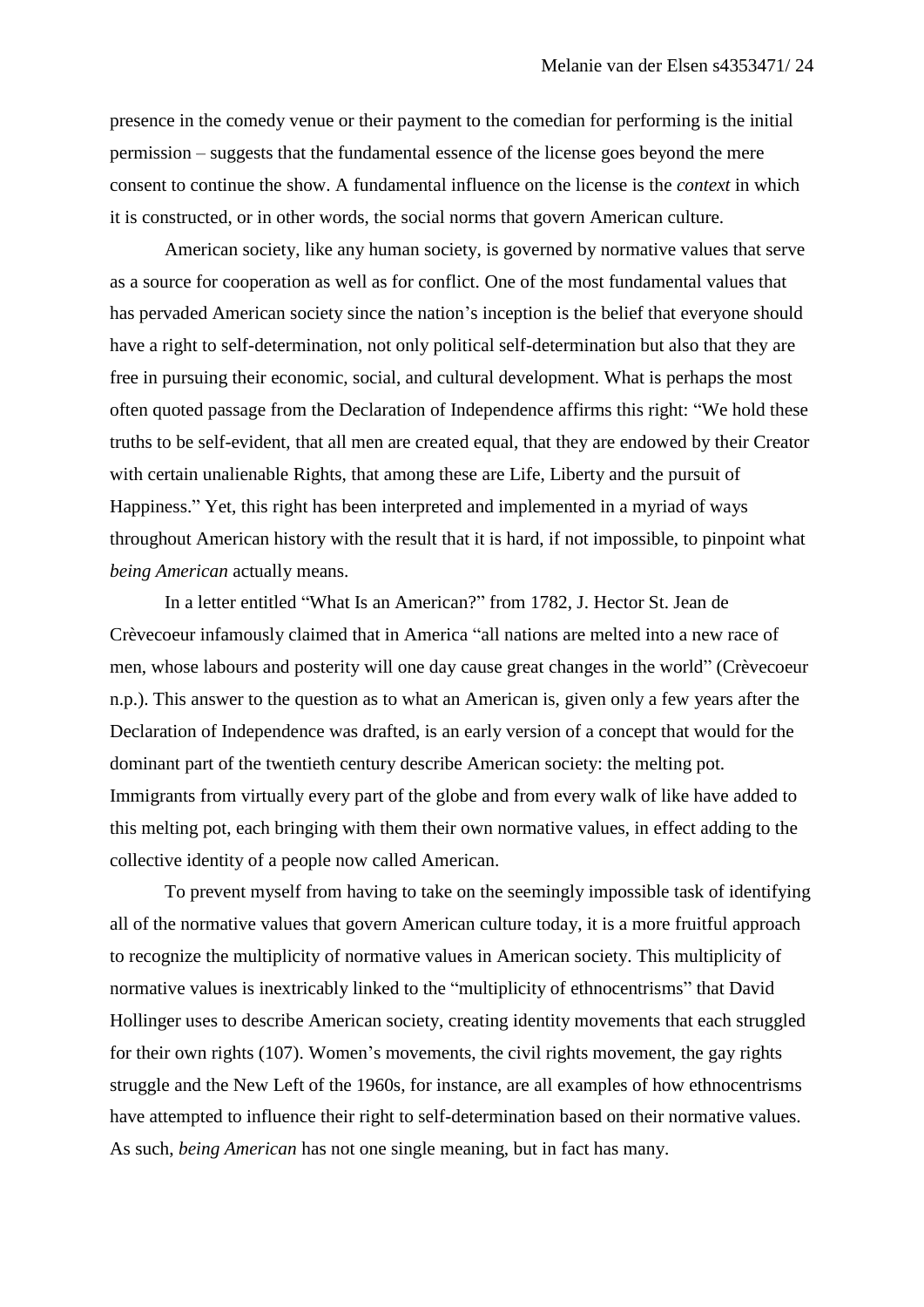To this purpose, the formulation of marginality as discussed in the previous subchapter connects to the formation of social identity. In the same fashion as the way marginality is defined by cultural transitions and cultural conflicts, social identity is defined along lines of relational and mutable identifications created by conflicting positions occupied simultaneously within society (Gilbert 3). In this regard, social identity and American identity are seen "as a constellation of different and often competing identifications or "cultural negotiations" (Kaplan 124). One famous example of this is how W.E.B. Du Bois defined his American identity as a "double consciousness" in which "one ever feels his two-ness, – an American, a Negro" (qtd. in Kaplan 124). American social identity as such is always constructed in relation to other identities, be it personal identity or other social identities, and "should be viewed not as a stable entity, but rather as a fluid practice" (Gillota 107).

Struggles to deal with the multiplicity of ethnocentrisms have given rise to an identity politics in the United States that "offered new conceptualizations of the importance of recognizing – and valuing – previously denigrated or devalued identities" (Kaplan 124). As Charles Taylor puts it, "a person or group of people can suffer real damage, real distortion, if the people or society around them mirror back to them a conflicting or demeaning or contemptible picture of themselves" (qtd. in Kaplan 124). Taylor's words imply an increased sensitivity towards identity politics and the inevitable stereotyping that accompanies the formation of groups based on a collective social identity. This heightened sensitivity has called for the respectful and equal treatment of ethnic minorities in daily conduct and in the use of language and has set the stage for the upsurge of political correctness that pervades American culture today.

The stage of heightened sensitivity has since the rise of identity politics called for a "politically correct" treatment of ethnic minorities and reverberates increasingly excessive cries for political correctness in American society today. The term "political correctness" – or in short, PC – first emerged in American Universities in the 1980s, "with the aim to enforce a set of ideologies and views on gender, race and other minorities" (Nguyen 5). It refers to language and ideas that may offend marginalized identity groups such as women or ethnic minorities and aims at giving preferential treatment to members of those social groups. It implies language reformation to undermine sexist or racist expressions either by speech codes or by replacing certain loaded terms with new ones. Consequently, not only a number of words have been taken into use that may be just as or even more offensive, but also the replacement of certain words with euphemisms have loaded these euphemisms with the exact same offensive connotations that the original words were embedded with. Think, for instance,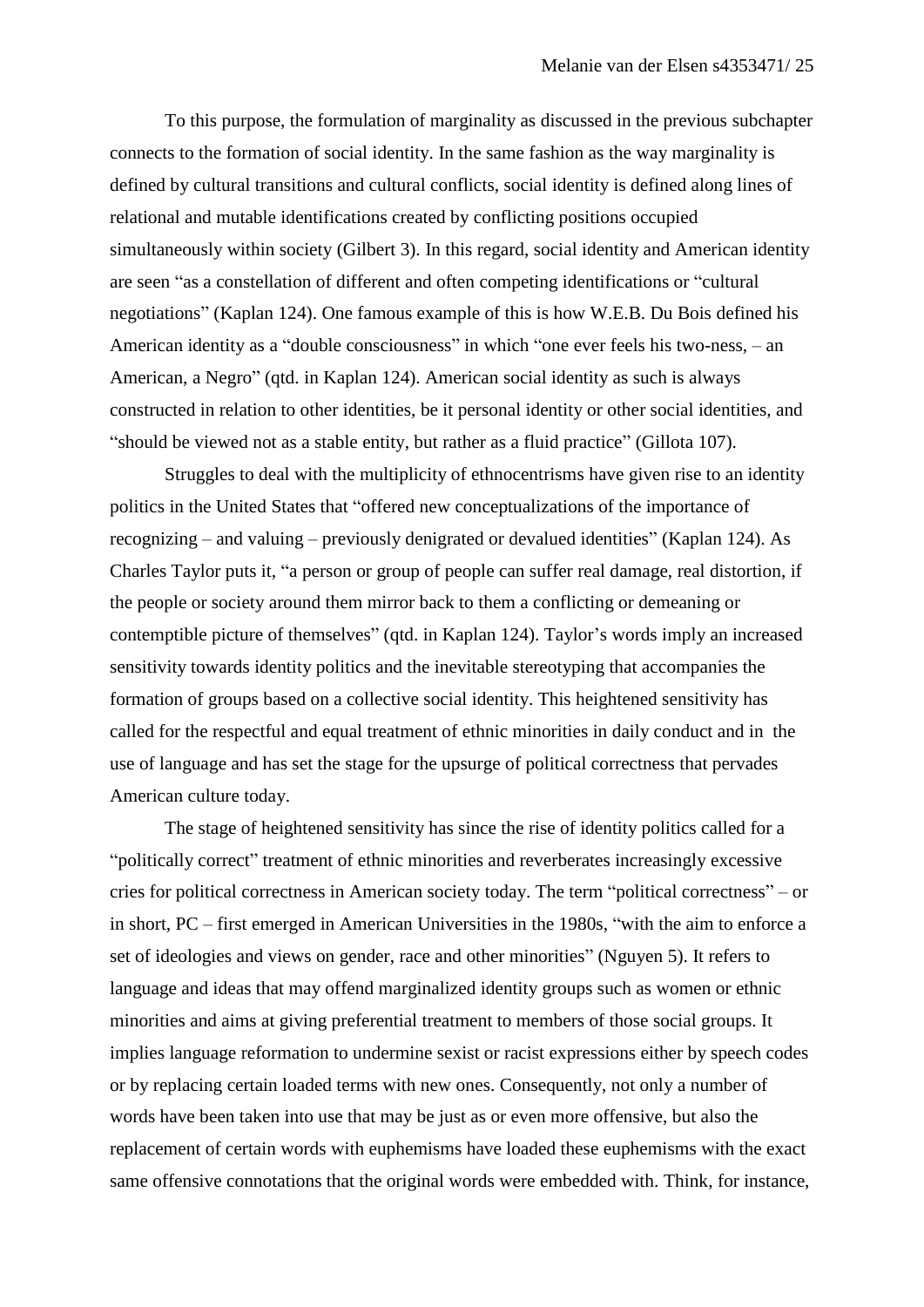of euphemisms such as the "n-word" or the "c-word" that effectively put the terms they euphemize into the mind of the listener.

The topics of political correctness and its inevitable reverberation of microaggressions – seemingly insignificant actions or words that are meant harmlessly but are thought of as violent nonetheless – in relation to the settings of their origins – college campuses – have been covered extensively in *The Atlantic*, one of America's oldest and most respectable magazines (see for instance Friedersdorf; Lukianoff and Haidt; and Prior). In a piece for the September 2015 issue titled "That's Not Funny!" Caitlin Flanagan, in line with both Kaplan and Taylor, suggests that cries for political correctness originate from over five decades of fierce identity politics. She specifically discusses the effects of political correctness for the performance of stand-up comedy. One of the effects she identifies is that mainstream comedians increasingly refuse to perform on college campuses. Jerry Seinfeld, for example, no longer performs at college campuses after having received warnings from fellow comedians to steer clear from colleges because "they're so PC" (Flanagan n.p.). In addition, Chris Rock refuses to perform on college campuses because students are "too conservative," meaning not politically conservative, but far too eager "not to offend anybody" (Flanagan n.p.). Flanagan connects these refusals to how college campuses have infantilized and coddled the American student, "promoting the importance" of "eliminating" any language that is "discriminatory or culturally insensitive" (n.p.).

However, student attitudes are not the only explanation for a culture of political correctness. Up-and-coming comedians who are in need of the well-paying jobs that college campuses offer are accommodating the cries for political correctness by limiting their material to include only politically correct routines. This raises their competitiveness on an already competitive job-market, but at the same time accommodates the students' wishes for not being exposed to insulting material. Though comedians save their morally challenged material for comedy clubs, "the realpolitik of the college market" certainly adds to the culture of political correctness in stand-up comedy in general (Flanagan n.p.).

Moreover, not only college campuses are prone to political correctness. In an episode of Jerry Seinfeld's Web Series called *Comedians in Cars Getting Coffee*, comedian Bill Burr identifies the increasing sensitivity of audiences in comedy clubs, describing exactly the breaking of the contract implied in the license:

> There's this new level of, like, selfishness when you go to a comedy club – where they'll watch you for forty minutes and take everything as a joke, and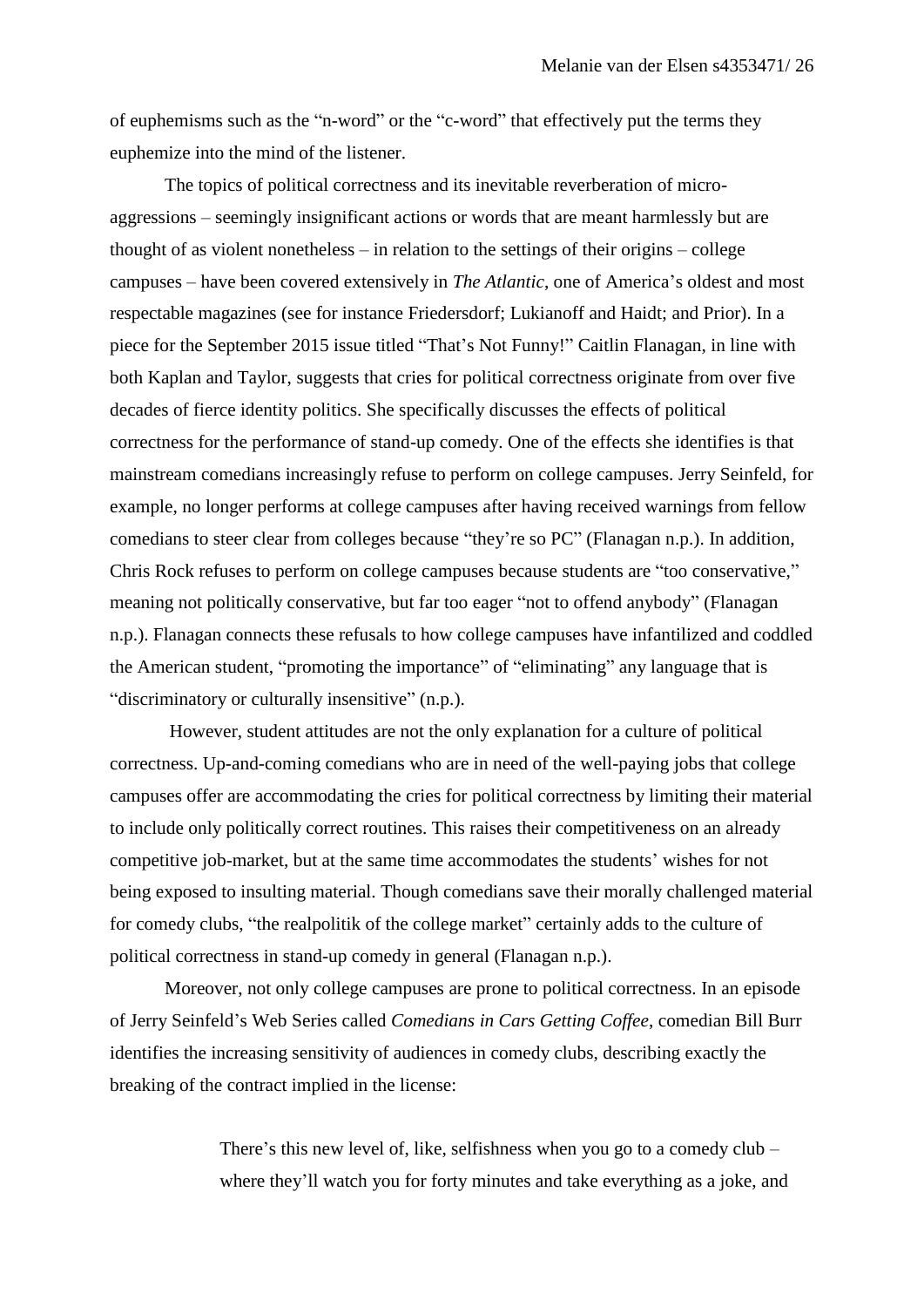then all of a sudden you'll hit a topic that's sensitive to them, and then all of a sudden you're making statements  $[\dots]$  If I'm saying something and I'm joking, then I'm joking" ("Smoking Past the Band" n.p.).

At the point where the comedian breaks the contract, they are recognized by their audience as the "outlaw" in the traditional sense, no longer safeguarded by the protection of the law implied in the license. The repercussion of "I'm only joking" is not accepted by the audience who does not hold humor to be amoral, so beyond good and evil and beyond moral accountability. Paradoxically, however, this also provides the comedian with a unique setting for critiquing American social norms.

If audiences take Bill Burr's suggestion of "I'm only joking" to heart and consider humor to be amoral, then humor loses much of its social function. First of all, humor may excite a higher level of comic amusement precisely *because* it is morally flawed. Martin Shuster has provided a convincing argument in maintaining that "if we take a different view of ethics, where one displays moral sensibilities in areas beyond the application of moral concepts and judgments, then a person's sense of humor is itself morally expressive" (619). In this sense, "moral flaws in individuals serve to connect them, by means of humor, to morally flawed subject matter" (Shuster 626). Cries for politically correct comic routines may, according to this logic, serve for the audience as prevention from being exposed to *their* moral flaws. In effect, the use of morally flawed or politically incorrect material in comic routines provides the comedian with a unique enhanced setting to hold up a mirror to the politically correct audience and challenge, subvert, reinforce, or influence social norms.

Moreover, because some topics are sensitive and others not, I have explicitly traced the comedian's license to the use of self-deprecatory humor. The use of self-deprecatory humor has two functions (Lee, Slater, and Tchernev 1186). The first one is that selfdeprecatory humor reduces reactions to a message that may be perceived as threatening by the intended audience. The rhetorically constructed marginality of the comedian based on selfdeprecation can then be considered an effective remedy to cries for political correctness. Though these routines may contain vulgar language, the comedian is not verbally abusing anyone but themselves. Any micro-aggressions that may be present in their comic routines are directed towards themselves. They use their own performed corporeal or psychological marginalities as an *allegory* for the social norms that they are critiquing or reinforcing. Effectively only insulting themselves, a politically correct audience is less inclined to take the humor as offensive or is indeed more inclined to give the comedian a pass. The notion of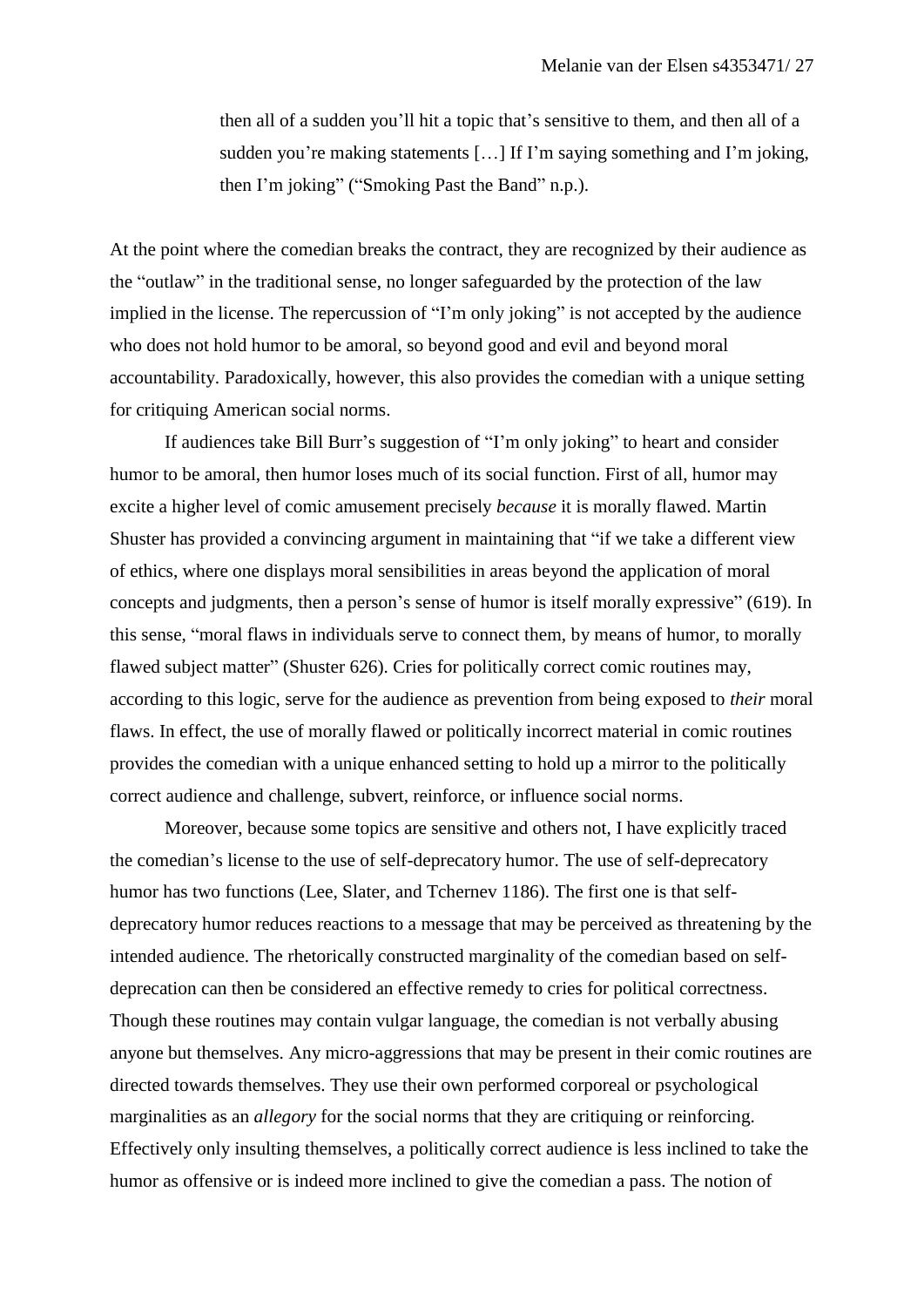incongruous superiority reinforces the comedian's effectiveness as a stand-in by allowing them to push the license to the furthest limit.

This leads to a second effect of increased intentions about a behavior advocated in the message. Self-deprecatory humor may serve as a courtship behavior that leads to audiences feeling a sense of affiliation with the speaker as an in-group member. This, according to Lee, Slater, and Tchernev results in submissive intentions to the humorous message (1186). The combination of this effect with the former provides the comedian with a unique position to influence social norms, even in settings where audiences are sensitive to morally flawed subject matters and where they want their comedian to stay within the boundaries of political correctness.

Humor has always served as a mirror to society. The constructed license serves as an approval for influencing social norms. Thus, humor in itself has become normative in the sense that it is a *violation* of the norms that constitute other normative concepts (Kotzen 396). A violation of political correctness, condoned because of self-deprecatory humor, becomes normative when the license of the comedian allows them to reduce the audience's reaction and persuade them to act according to the humorous message. In this sense, the analytical, critical, and extensive monologues of the stand-up comedian function either as reinforcements or as subversions of social norms, or as Bergson's has informed us, they may serve as a "corrective" (41). How the comedian puts these profound powers into effect, I analyze in the next chapter.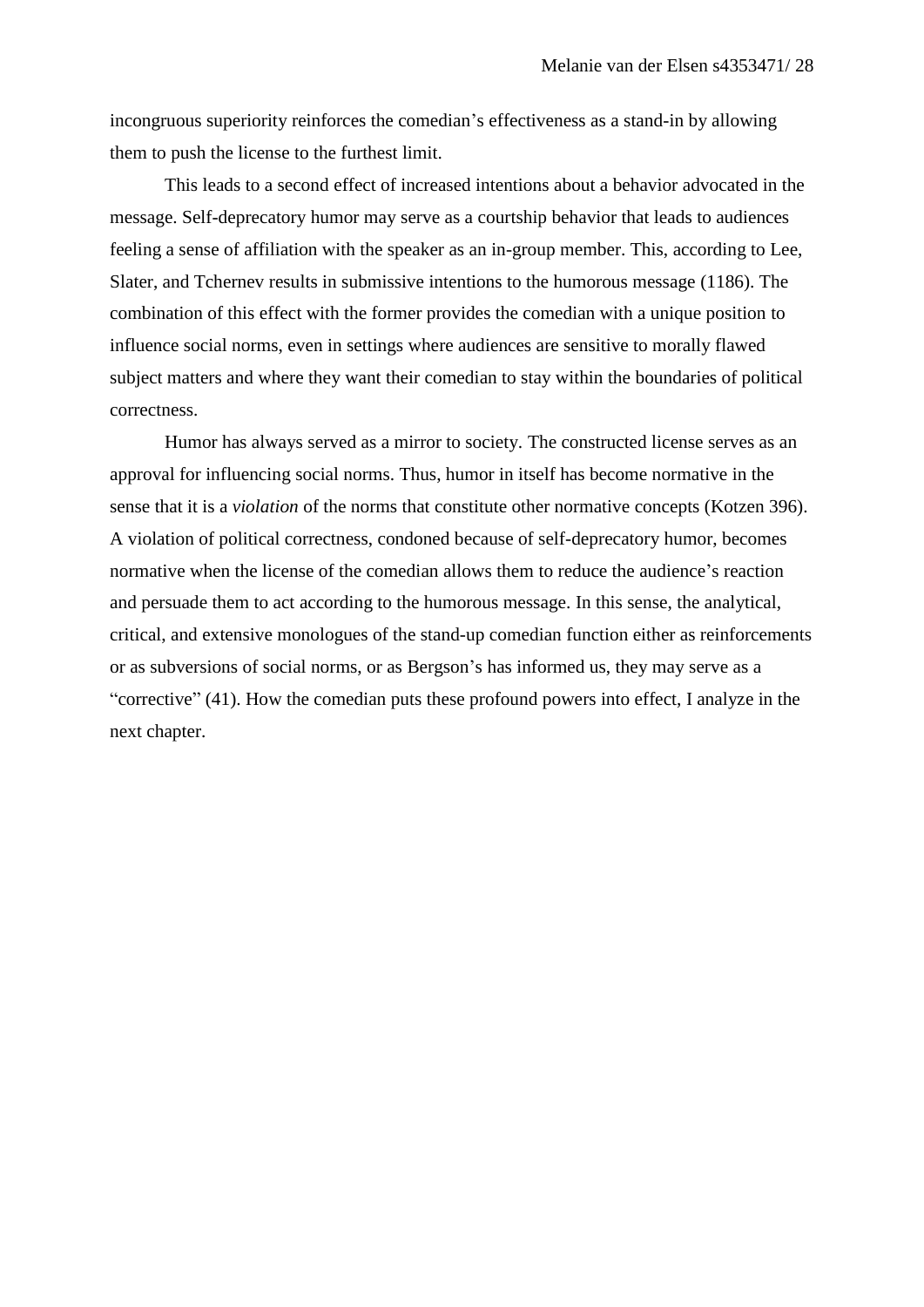#### Chapter 3 – Theory in Effect

The theoretical chapters of this thesis set out a framework for explaining the nature of humor in stand-up comedy based on the comedian's license. Several arguments have been illustrated with examples of stand-up comedians but an extensive analysis of stand-up performances is yet to be provided. Such an analysis strengthens my argument that stand-up performances are based on a constructed license. Moreover, it also examines the specific techniques a comedian employs to construct their license. Paralanguage in terms of gestures, articulation, intonation, hesitation noises, and facial expressions are important tools in constructing the license and influence how far the comedian can push the boundaries of the setting described in the previous chapter.

I have extensively discussed the performance of marginality in stand-up comedy and the two identified types of marginality – one based on fictional marginality and the other based on actual marginality – serve as qualification for the selected case studies. I delve deeper into these two types using the stand-up comedy of Louis C.K. to substantiate the former and that of Chris Rock to substantiate the latter. I have selected a single performance from both to analyze the construction of the license throughout one performance. Instead of selecting fragments from different performances that might only show the construction of the license, the analysis of a single performance allows me to trace where and how the license is reinforced or where it falters.

#### **3.1 – Case Study of Louis C.K.**

The first case study this chapter takes on is the stand-up comedy of Louis C.K. He has already been briefly mentioned in the previous chapter but certainly deserve a more proper introduction here. Louis Székely (pronounced [\[ˈseːkɛj\]\)](https://en.wikipedia.org/wiki/Help:IPA_for_Hungarian), professionally know as Louis C.K., is an American comedian, actor, write, producer, and director who, apart from stand-up comedy, is known for the semi-autobiographical comedy-drama *Louie* (2010-2015) and the web series called *Horace and Pete* (2016). He has won a Peabody Award and two Emmy Awards for *Louie* and an additional four Emmy's for his stand-up specials. He lives in New York City as a divorced father, sharing custody of his two girls with his ex-wife – a topic he more than frequently resorts to in his stand-up comedy and that has set the main story line for *Louie*. His unique focus on parenting as a source of humor has earned him the nickname of "America's new dad" (Gordon, n.p.).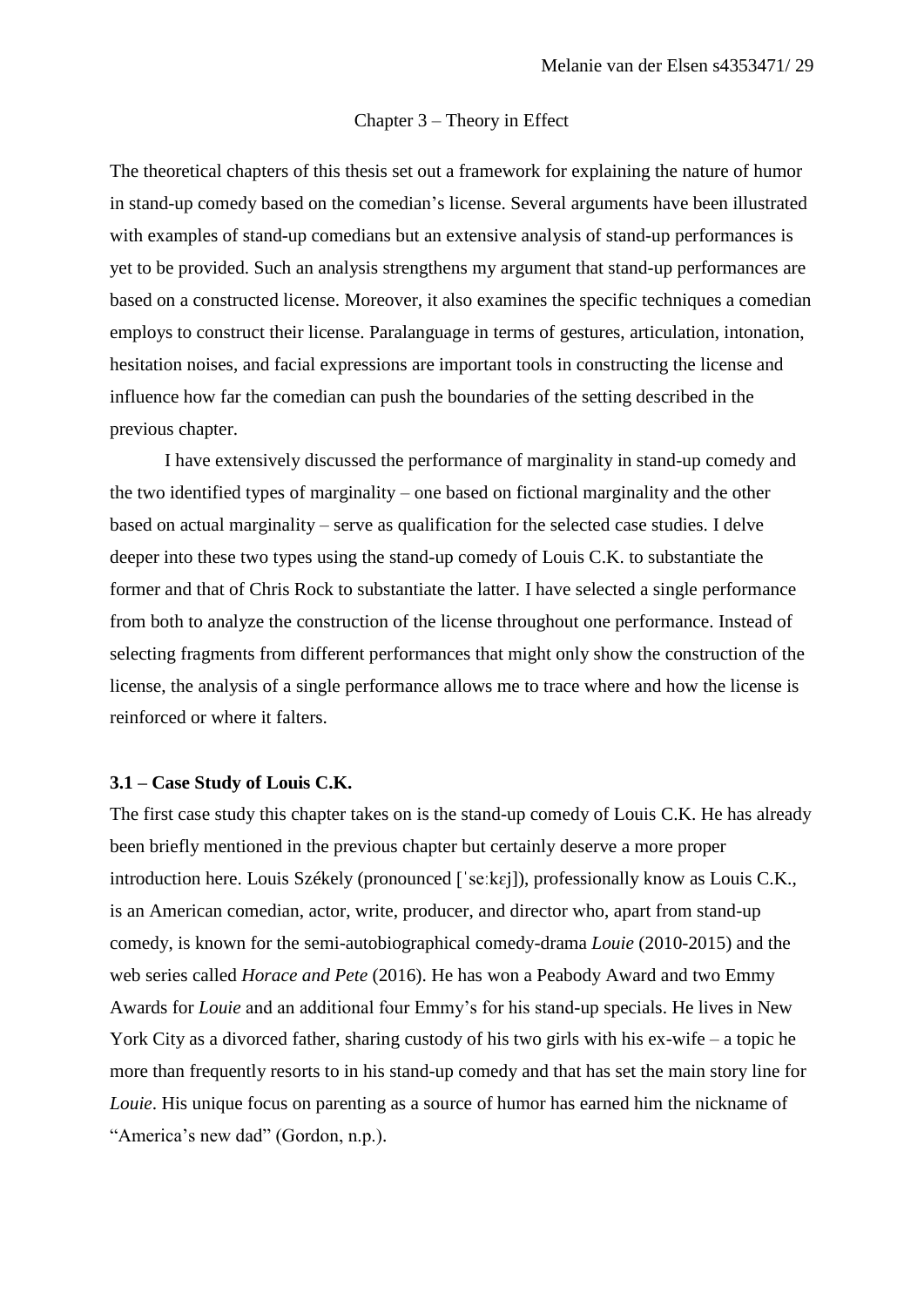The rhetorically constructed marginality of Louis C.K. as a failing parent, the stand-up performances filled with self-deprecatory humor, and the subjects of parenting, marriage, and divorce that cut across cultures within American society make Louis C.K. a fitting case study for the category of performed fictional marginality. The stand-up performance that best adheres to this description is *Hilarious* (2010), which as C.K.'s longest recorded stand-up performance devotes about one third to the subjects of marriage, divorce, and parenting. It therefore serves as the source of analysis for this subchapter.

In the opening act of the performance, Louis C.K. draws our attention to the binary divide between the individual and the community. In his costume of jeans and a black t-shirt, supported by nothing but his microphone and an iconic bar stool in terms of props, he welcomes "everybody" to the show but then immediately corrects himself (2:00). He does not welcome everybody, just the people of the audience, because "most people are not here by a pretty *huge* majority" (2:03). He continues by setting the audience apart from people in China and then from people who are dead. In doing so, he creates a sense of community among the audience, contributing to their perception of homogeneity that reinforces the license he is constructing.

C.K.'s paralanguage in the opening act contributes to the construction of his license as it contains many hesitation noises in the form of "uhh." While he utters these hesitation noises, his head is tilted down somewhat and his eyes frequently look downwards, suggesting that he is genuinely puzzled as to what the reason is for him to address his audience. The low intonation of the "uhh" contributes to a sense of awkwardness of his appearance on stage. The punch is delivered when C.K. confirms that he does not "know how to start shows" and that this "is just a problem" that he has (4:03). Ironically, the opening act has effectively initiated the construction of the license with C.K. deprecating himself for being a defective comedian who does not know how to start a show. He recognizes the importance of this action as he notes, "the first thing you say on a stage always feels stupid because there's no real reason for me to talk to you. It just doesn't exist […] so I just have to blehh" (4:18; 4:30). The flapping hand gesture accompanying the utterance "blehh" is used paradoxically to indicate his awareness of the emptiness of the word "blehh," while simultaneously implying a sense of pressure to gain a license to talk beyond the mere consent given by the purchase of a ticket.

Only a few minutes into the show, C.K. arrives at the topics of marriage and divorce. These topics cut across actual marginality in the sense that nearly every subculture in American society can identify with these topics and as such partly form the basis of C.K.'s fictional marginality. At the start of the routine on "happy divorces," he constructs his license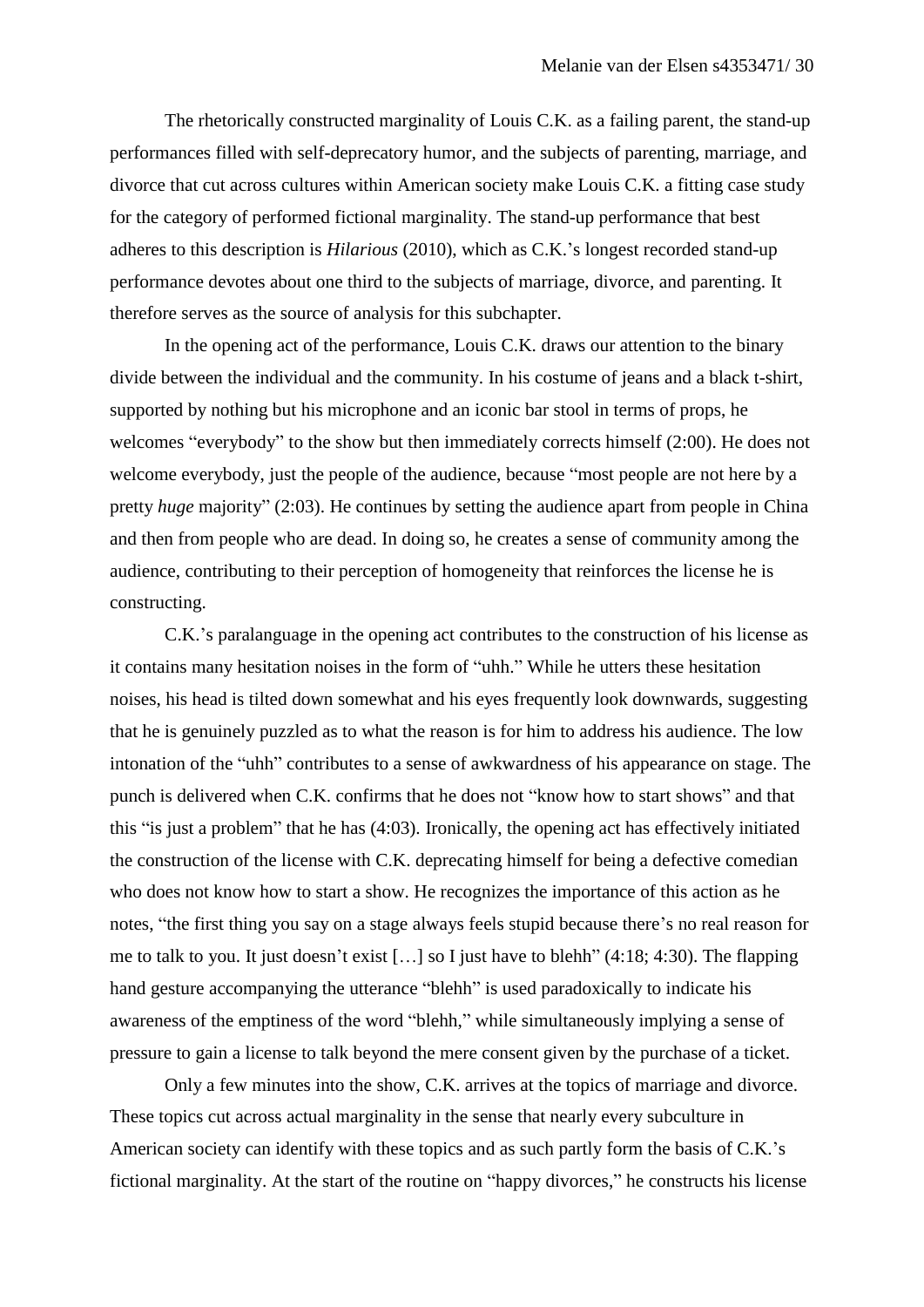by explicitly referring to his own divorce, demonstrating his "inside" insights into this demographic. The audience, who until this point has resorted only to laughter, expresses their compassion for C.K with cries of "ahhhh" (5:19), sympathizing with him as a divorced man. In effect, they not only recognize but also reinforce his constructed marginality with their reaction of "ahhhh," granting him the license to critique the current norm on marital dissolution.

The license to critique marital dissolution becomes normative in itself when C.K. takes it upon himself to educate his audience on how they ought to react. C.K. firmly commands the audience to "cut the shit. Don't even start with that noise like a puppy died" (5:20). As he reasons, "divorce is always good news because no good marriage has ever ended in divorce" (5:57). His intonation and style reflect that of someone lecturing in a determinate manner, pointing his index finger towards the audience and keeping his face in a tight expression. Not until the mentioned reasoning does his expression break into a smile, letting go of the seriousness of the lesson and mirroring the audience's laughter. This latter technique is one C.K. frequently resorts to at the ending of certain comic routines, especially of those involving self-deprecatory humor. It affirms the notion of incongruous superiority as C.K. seems to react to the audience laughter based on their perceived superiority.

The routine continues with another spur of self-deprecation, this time directed towards the corporeal marginality that he inhabits in his status as a divorced father. C.K. describes being single at the age of 41 after ten years of marriage and having two kids as "having a bunch of money in the currency of a country that doesn't exist anymore (6:55). He did not expect to be single again, so he "didn't keep this shit up" (7:15). He did not "maintain any of this... at presentation condition… it's function only," referencing his cosmetically overweight body (7:18). The paralanguage of this routine is significant as his hand moves over his body to indicate the parts that he failed to maintain. The dots I used in the transcription indicate short pauses for dramatic effect and coincide with the hand gesture. The gesture pulls focus to these body parts and emphasizes his self-deprecation as the defective in the "single world" based on what he considers corporeal marginality.

About twenty minutes into the show, the first test occurs as to how far the constructed license reaches. C.K. starts this routine by deprecating his own intelligence, articulating that he *really* is stupid and that it bothers him. He explains how his brain works: "It's stupidity, followed by self-hatred, and then further analysis. It is not a very efficient system of thought" (18:07). He demonstrates this system of thought with an example including a "string of bad dumb thoughts" (19:11). Before he elaborates on the example, however, he deprecates himself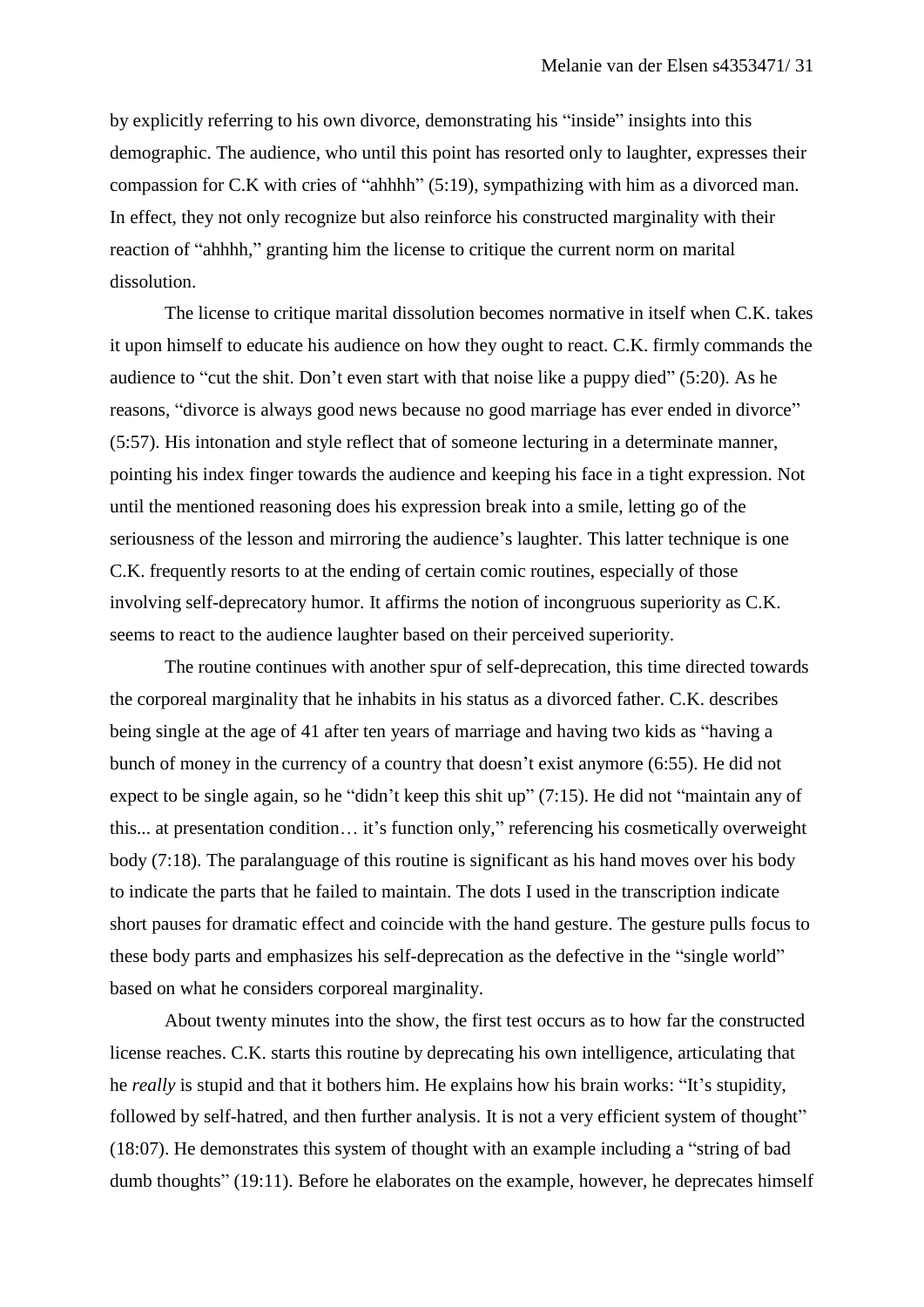further by commenting on his eccentric eating habits, posing himself as the deviation from the norm and reinforcing the license in place by now.

C.K. then moves to illustrate his stupidity by describing himself standing outside his hotel room and seeing a beautiful couple with a child walking on the sidewalk across from him. He cannot completely see the child because a dumpster is in front of it and he is curious what the child looks like because the couple is so beautiful. He builds up this routine using straightforward descriptions of the parents and place, but then shocks the audience with his punch by saying: "I'm curious what their kid looks like because they're so beautiful, maybe I wanna fuck their kid. I don't know" (22:37). The audience reacts as one solely with laughter and no appalled shouts of non-acceptance are audible.

C.K. does acknowledge the grotesqueness of this comic routine by admitting that "that's just me saying something terrible because it makes me laugh that it upsets you," acknowledging the perceived superiority on his part (22:45). Yet, he then takes it one step further to test the absolute limits of his license by saying: "I wouldn't fuck a kid. Maybe a dead kid […] Who are you hurting?" (22:58). Apart from a slight echo of "boo" that is barely audible, the audience bursts into the loudest response of laughter thus far. As C.K. continues the routine for another ten seconds, the laughter continues and is met with additional applause. C.K. retorts with a cruel outburst of laughter directed towards the audience that indicates his superiority over them. In effect, he recognizes that the license is still in place. He nevertheless reinforces it by ending the routine with admitting that the child is in fact an elderly Chinese woman completely separate from the couple, emphasizing his own stupidity: "*That's* how dumb I am" (24:43).

Having tested his license, C.K. continues the show commenting on hyperbolic use of language, the apathetic attitude towards the privileged position of his generation regarding high technological improvements to life quality, and the absurdity of airport security, among other topics. All these routines are repetitions of the process I analyzed above, constructing, testing, and reinforcing the license. Then, about two thirds into the show, C.K. explicitly introduces himself as a parent, which he does in nearly every show, interview, and other performance. Whether deliberately or not, he has branded himself as "America's new dad," having an extended license in place on this topic. Therefore, this routine differs somewhat from all previous routines of this performance as he immediately resorts to his normative powers.

C.K. states boldly that he does not like parents, for, as he reasons: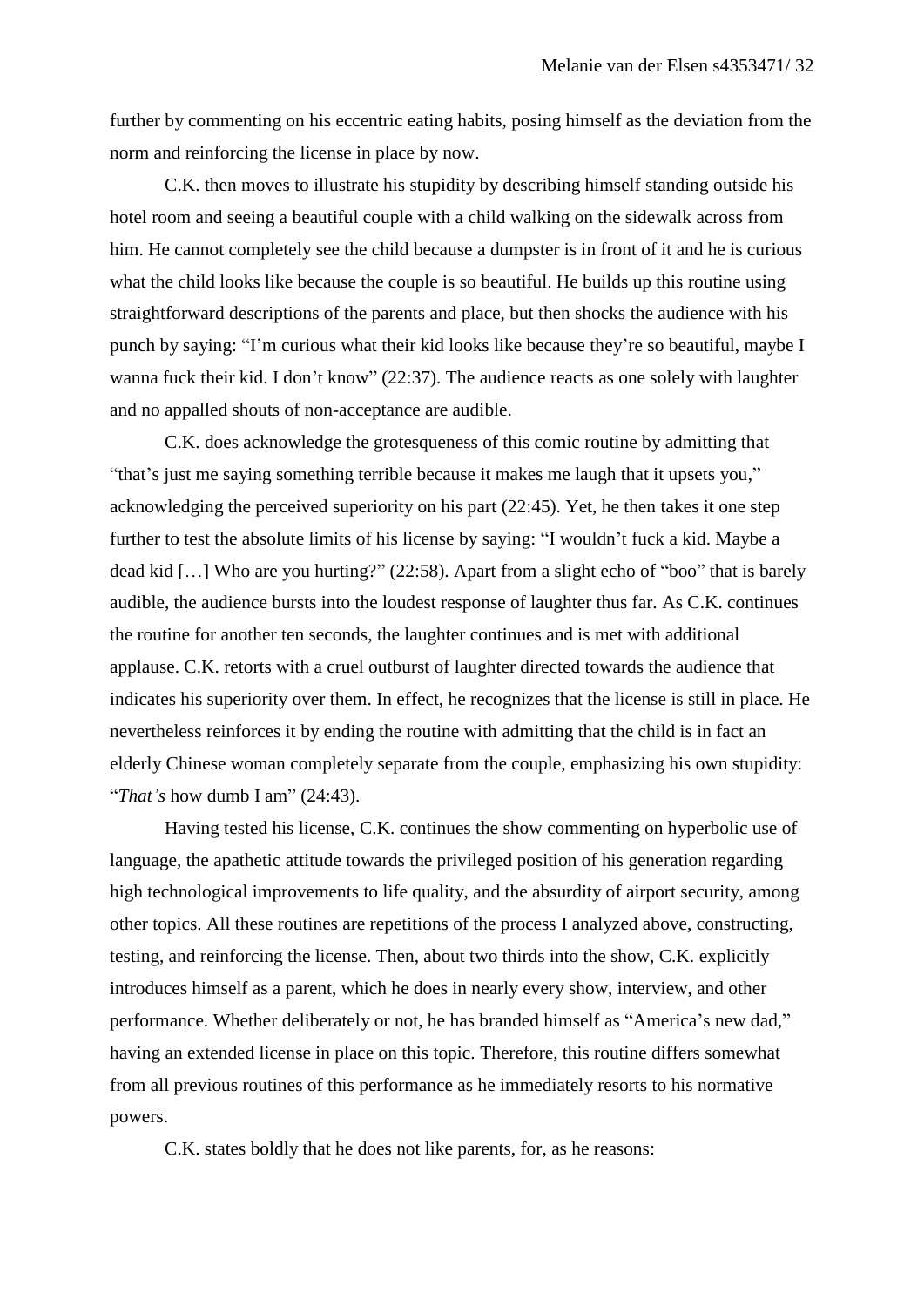Nobody gives a shit about how they raise their kids. People put minimal effort into it. They have – their kids – They're like consumers of their kids. Like, they wanna call customer service: *Why does he play video games all day? I don't understand why he plays video...* Maybe it's because you bought him a fucking video game, you idiot. Throw it away. Who told you that was a good idea? A developing mind, *deihhh deihhh deihhh deihhh*. Fucking idiots (52:58).

The first part transcribed in italics indicates C.K. imitating the annoyed and demanding voice of a parent calling customer service. The paralanguage in terms of gestures significantly contributes to the routine by mocking the physical appearance of such a parent, deliberately raising and shaping his eyebrows into a setting generally associated with a devious manner. The second part in italics indicates C.K. imitating a child playing a videogame intensely, illustrating the addictive effect video games may have on developing minds. Again, paralanguage is an effective magnifier as he imitates a child with raised eyebrows and eyes that bulge out from intense focus. The routine is received with loud laughter and other nonverbal endorsements, showing how strong the license is to critique and shape the norm on this topic.

C.K. continues by critiquing the diet Americans force upon their children, the defenselessness of children against domestic violence, and the impatience that pervades parenting. Yet, the question arises as to how he would have constructed the extensive license on parenting in the first place. I need not look far, for C.K. answers this question with a detailed routine on his failing parenting skills further into the performance. He begins by putting himself beneath his oldest daughter, who according to his logic is better, smarter, more decent, and cleaner than him. He imitates her saying "good morning, daddy" in a solemn yet happy voice and juxtaposes her to his own unkempt appearance. The social incongruity perceived here – surely, C.K. should be an adult who sets an example for his daughter, at least according to the norm – is again accompanied by fitting paralanguage. C.K. deprecates himself by pretending to fix his hair upon being greeted with such solemnity, indeed appearing to be beneath his daughter in social manner.

The routine then continues with several instances of C.K. "screwing up" (1:00:03). He managed to bestow upon his seven-year-old within a matter of twelve seconds the cumulative information that she will die, everyone she knows will die, they will be dead for a long time, and the sun will explode. Information, as he recognizes, not particularly well-suited for a child that age. In addition, his bad judgment skills as a parent led the same daughter to be bitten by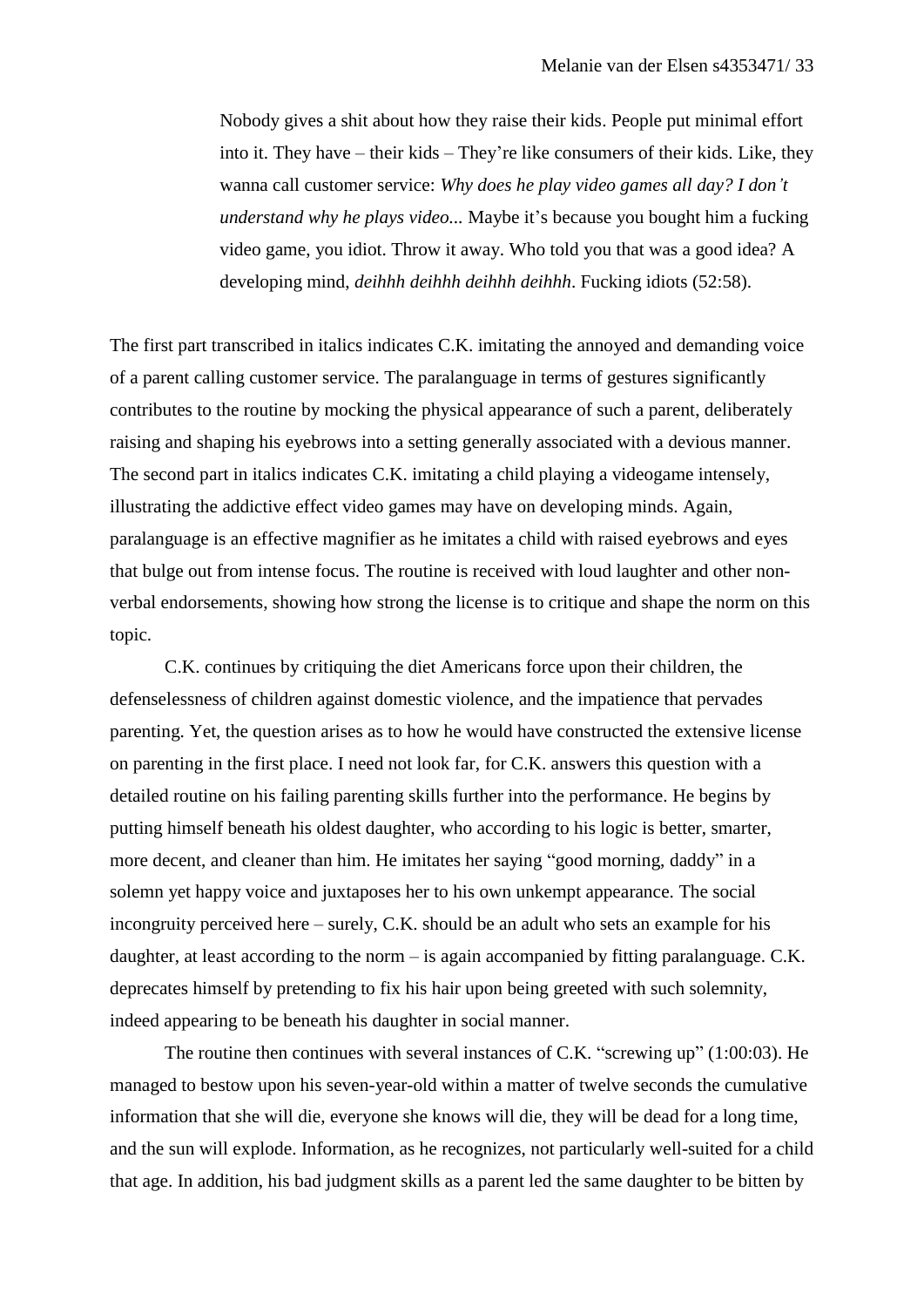a pony. Moreover, he is not capable of avoiding an argument with his three-year-old over the proper name of their favorite cookie. His self-deprecation in these routines serve as an allegory for bad parenting in American society in general. Not only does C.K. frequently and explicitly mention this, he also implicitly shapes the norm by deprecating his own failings.

The "argument-with-my-three-year-old" routine deserves more attention for it shows C.K.'s recognition of the importance of the extended license he is constructing based on failing parenting skills. He allows himself to be engaged in an argument with his daughter over Fig Newtons. She is three, he is forty-one, so he reasons it is always his fault. During this routine, he frequently imitates the three-year-old with a high-pitched voiced that cannot yet articulate eloquent sentences – or words, for that matter, because she calls the cookies Pig Newtons. Even as C.K. engages her, he asks himself: "What are you doing? Why? What is to be gained? What do you care?" (1:08:45). The angry articulation of his part in the imitated dialogue encourages the audience to view him as the inferior parent who cannot raise his children properly. In fact, the comic routine was so successful, that C.K. branded himself based on it, naming his production company Pig Newton with the slogan "We make television that almost doesn't stink."

The performed fictional marginality of Louis C.K. based on his failing parenting skills provides him with the license needed not only to perform his stand-up comedy but also to critique and challenge social norms that govern American culture. Especially parenting receives significant attention, for the license he constructs on this topic is not only based on insight knowledge but more so on his self-deprecation and the branding of his personality as America's new dad. The solidly constructed license allows his humor to influence American normative values and has consequently become normative in itself.

#### **3.1 – Case Study Chris Rock**

Whereas the case study of Louis C.K. mostly focused on constructing a license based on fictional marginality, the case study this subchapter takes on focusses more on the license in relation to actual marginality. I selected African-American comedian Chris Rock for two reasons. Firstly, as an African-American, Rock is part of a marginal subculture of American society. His membership to this community has been an inspirational source for plenty of his stand-up material. Secondly, and related to the first, Rock serves as a spokesperson for the African-American community as he regularly addresses American race relations. Yet, he does not generally address these race relations in a simplistic manner and is well-known for also critiquing African-American culture and undermining black leaders (Gillota 110).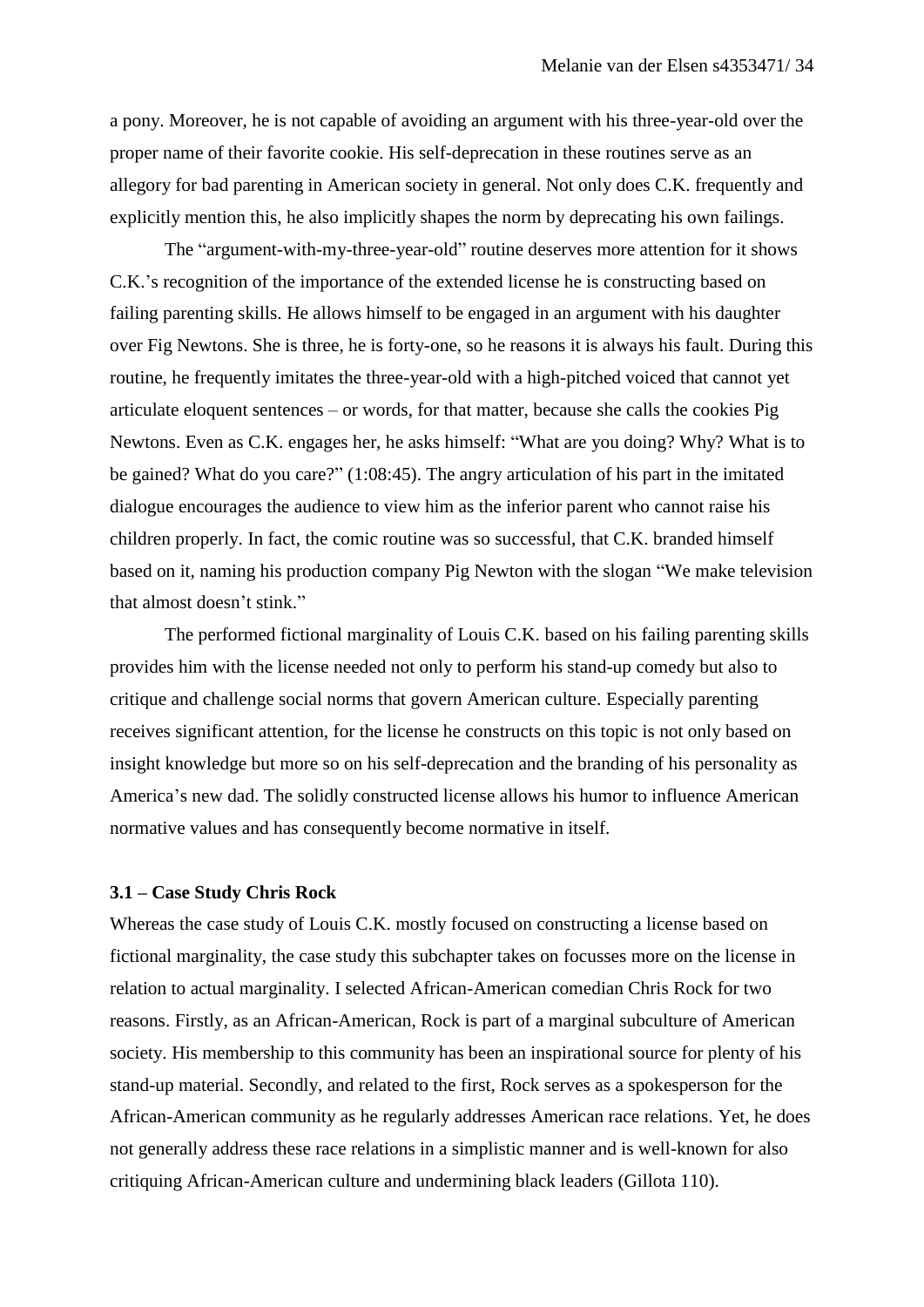Rock, similar to C.K., has a prestigious track record. Apart from stand-up, Rock also acts and appeared in major Hollywood blockbusters such as *Head of State* (2003), *Grown Ups* (2010), and the *Madagascar* film series (2005-2012). He developed, wrote, and narrated the sitcom *Everybody Hates Chris* (2005-2012) and has won four Emmy awards, among other awards. Rock is, also similar to C.K., a divorced father of two girls, but unlike C.K. does not use this as a main source of inspiration for his stand-up material. He does, however, regularly address gender relations in addition to race-related issues.

One performance of Rock that explicitly takes on race relations is the 2016 Academy Awards. This performance was Rock's second hosting of the award ceremony, yet it was an exceptional hosting. When nominees for the awards turned out to be predominantly white and lacking in African-American nominees altogether for the second year in a row, Rock was called upon by fellow African-Americans to boycott the show. However, Rock refused and used the lack of African-American nominees as a main inspiration for his performance. In addition, the setting of the performance, including the setting for constructing the license, differs significantly from regular stand-up performances in that the Academy Awards provided an audience that had not given an initial license based on the purchase of a ticket to attend a stand-up performance. The audience mostly consisted of celebrities who attended the award ceremony to celebrate the cinematic achievements of the United States film industry, not to be indulged in a lament of inequality. Moreover, the show itself is not recorded in the same manner as regular stand-up performances. Reactions of the audience, who as celebrities are as important to the award ceremony as the host, are very frequently in focus. These reasons make Rock's performance as host of the  $88<sup>th</sup>$  Academy Awards a uniquely suitable piece of stand-up comedy for analysis.

The ceremony starts with a montage showcasing filmic achievement of the past year shown on large screens to the audience attending the ceremony. Rock appears on stage, wearing a white tuxedo echoing the "#OscarSoWhite" controversy that had resurged on Twitter as well as other various social media. The intonation and tone of Rock's opening remarks cannot be reproduced on paper here, yet it is significant to note the influence of his South-Carolinian accent that is in a stereotypical manner frequently associated with the African-American demographic in general. Rock draws attention to the lack of ethnic diversity of the nominees from the very start. He points out that he "counted at least fifteen black people on that montage" before welcoming his audience and the viewers to the Academy Awards, "otherwise known as the White People's Choice Awards" (3:38),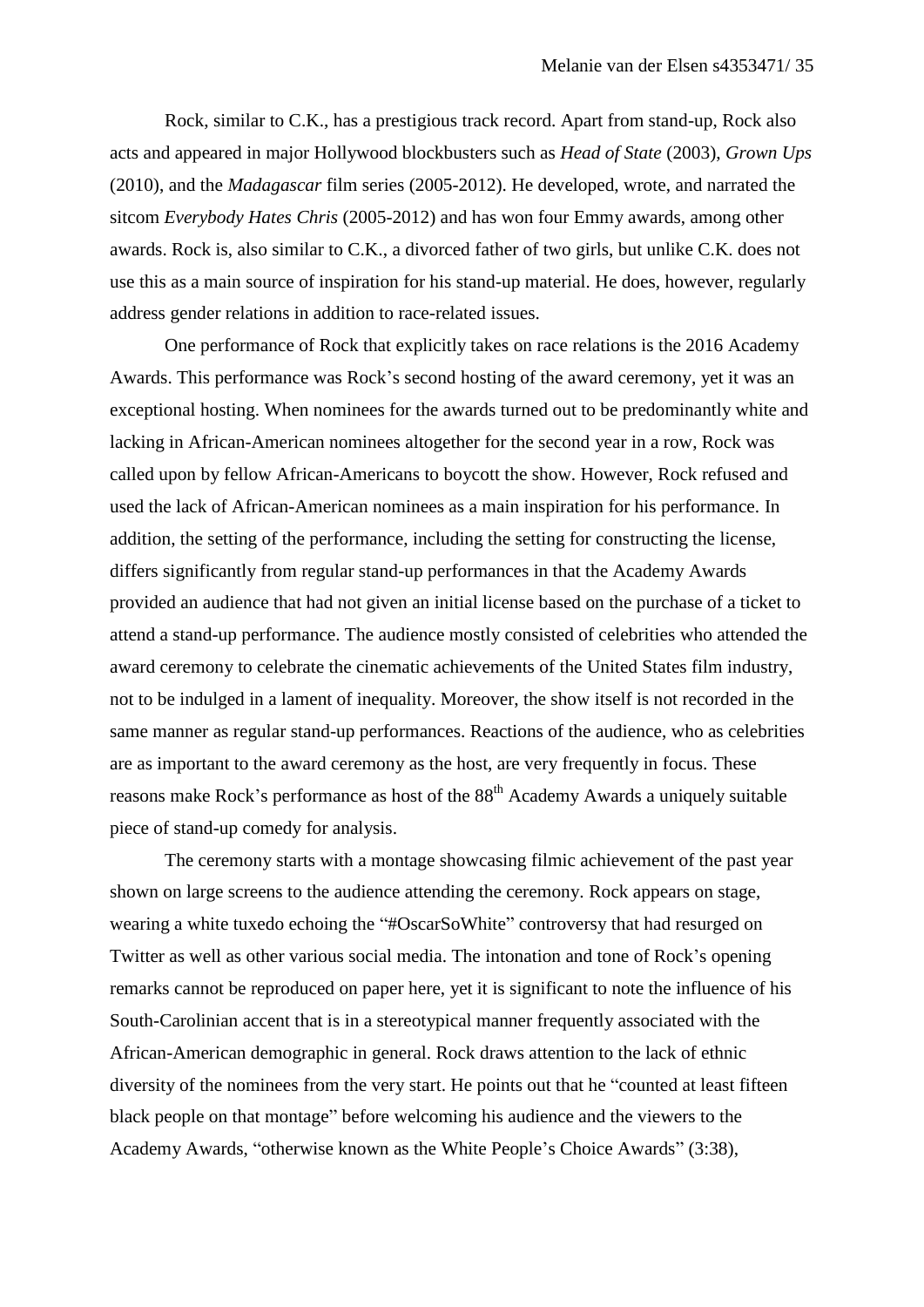signifying a first attack on institutional racism. Shots of the audience show polite smiles mixed with laughter, indicating their acceptance of the comments thus far.

The license for Rock to utter these initial comments on the lack of diversity of the Academy Awards was constructed by two preexisting conditions. Firstly, he is a member of the ethnic minority that is marginalized, not only as nominees but in American society in general. Secondly, his previous performances have acquired him a reputation for being a fierce critic of American institutional racism. This reputation relates to the practice of branding that I have resorted to in my analysis of Louis C.K., though here I prefer to use the term reputation as Rock has not actively commodified this reputation. In constructing the license, however, both serve the same function of extending the license beyond a single performances and unifying the audience in their collective recognition of the shared values (or in case of branding, a collective "fan status").

Yet, as mentioned the audience differs from the typical audience of stand-up performances in the sense that they are not primarily attending a comedy show, but rather are attending an award ceremony. As such, the license needs constructing for this specific audience based on their expectations of the show for, as I show below, it is not valid indefinitely in such a setting. The routine therefore also includes instances of Rock deprecating himself as well as deprecating the community he stands for. Rock refers to the pressure he was under to boycott the award ceremony. He recites some of the comments he received: "Chris, you should boycott. Chris, you should quite" (4:25). Next, he deprecates them with his response:

> You know, how come there's only unemployed people that tell you to quite something? No one with a job ever tells you to quite. So I thought about quitting. I thought about it real hard, but I realized they gonna have the Oscars anyway. They're not gonna cancel the Oscars because I quit. You know, and the last thing I need is to lose another job to Kevin Hart, okay? (4:30).

This first part may seem an innocent jest towards a backward attitude of unemployed people, but it implies a direct link between unemployment and African-Americans as it were his fellow African-Americans who urged Rock to quite. It is an implicit comment on the disproportionate unemployment rate and unequal economic opportunities for the African-American community. Yet, by presenting this comment in a deprecating fashion and adding that he would not lose another job to a fellow comedian whose popularity and job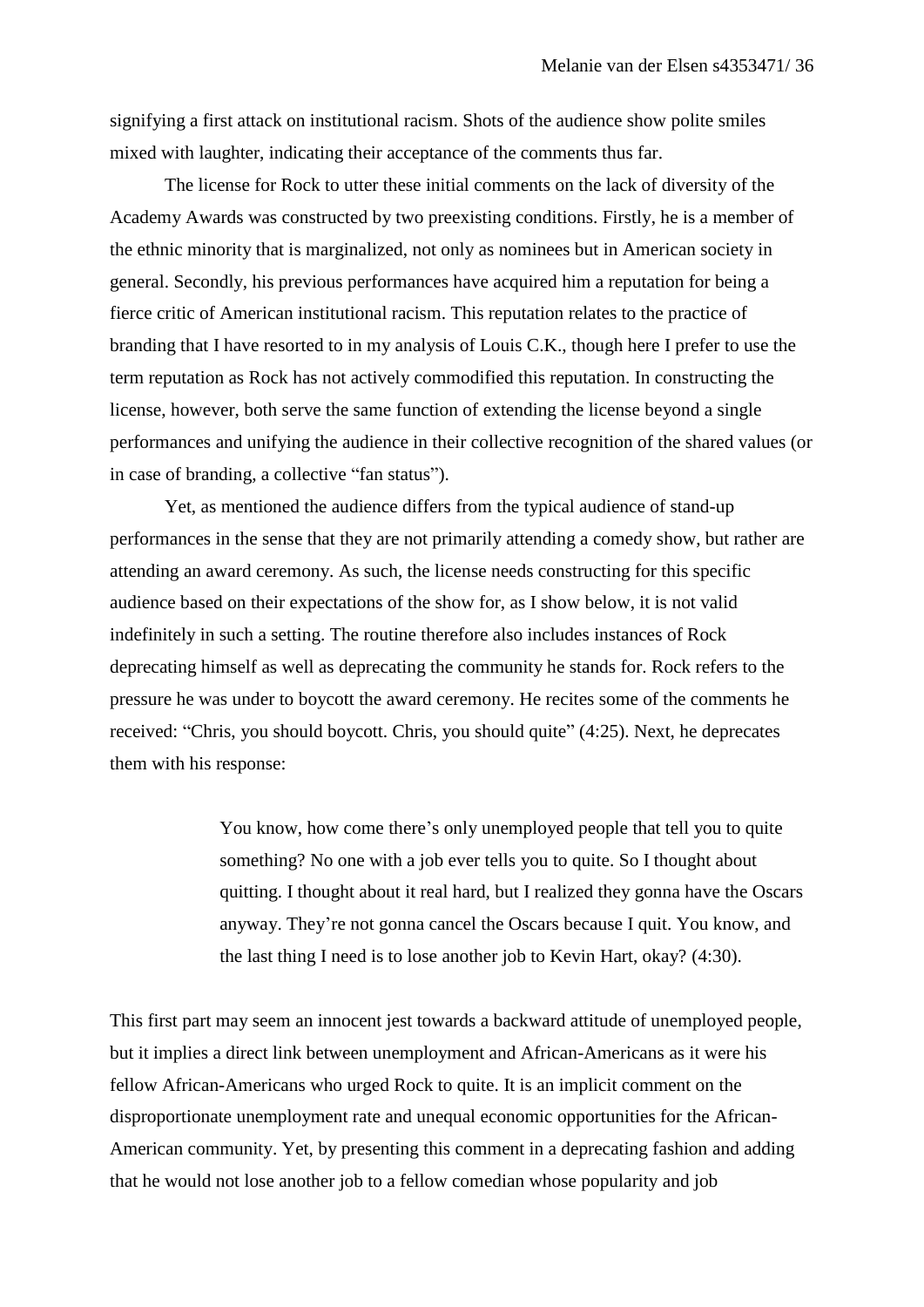opportunities are soaring, the audience grants their approval with a display of laughter, confirmed by a shot of a sea of laughing faces – including that of Kevin Hart.

The license is then tested to the limited when Rock continues his routine. He asks, "why *this* Oscars?" (5:13). As he reasons, "it's the 88<sup>th</sup> Academy Awards, which means this whole no black nominees thing has happened at least 71 other times" (5:18). According to Rock, boycotting the Oscars is such an issue now, "because we had *real* things to protest at the time" (5:51). This answer implies that the African-American community has little justification for boycotting the Oscars compared to reasons of five decades ago. The answer he provides is met by the audience not so much with laughter but with applause and shouts of "whooo" as a token of approval. However, when Rock continues, this approval quickly fades: "You know, we were too busing being raped and *lynched* to care 'bout who won best cinematographer. You know, when your grandmother's swinging from a tree, it's really hard to care about best documentary foreign short" (6:04). At the mentioning of the grandmother swinging from a tree, apprehensive and mixed feedback arises from the audience. Rock does not linger or pause for their reaction, but finishes the routine almost forcefully.

Though he makes a stance in favor of not boycotting the Oscars, he takes it upon himself raise awareness of the hardships African-Americans have faced in a shocking manner. In routines like these, Rock speaks as an insider of the African American community, emphasized by his usage of "we." His status as the insider, enforced by the paralanguage of this entire routine mainly in the form of intonation and high pitches, allow Rock to critique institutional racism and equality as well as other comparably insignificant issues, such as women's clothing. Rock vacillates between community stand-in and critiquing outsider in relation to social norms on race issues.

An additional testing of the license takes place when Rock perpetuates a stereotype of Asian-Americans. Presumably, the license to critique stereotyping in a satirical fashion is constructed upon his own marginality. However, as he introduces an award sponsor's "most dedicated, accurate, and hardworking representatives," three Asian-American children appear on stage, dressed in tuxedo's and carrying brief cases. Rock comments to the audience: "If anybody is upset about that joke just tweet about it on your phone that was also made by these kids." These comments appear well-posed for Rock afterwards via social media received negative replies from Asian-Americans who felt disparaged by the joke (Liu, n.p.). As Liu maintains, Rock shows "the very misapprehension that undergirds every stereotype about Asians: that they are all the same" (n.p.). The license based on marginalization appears not to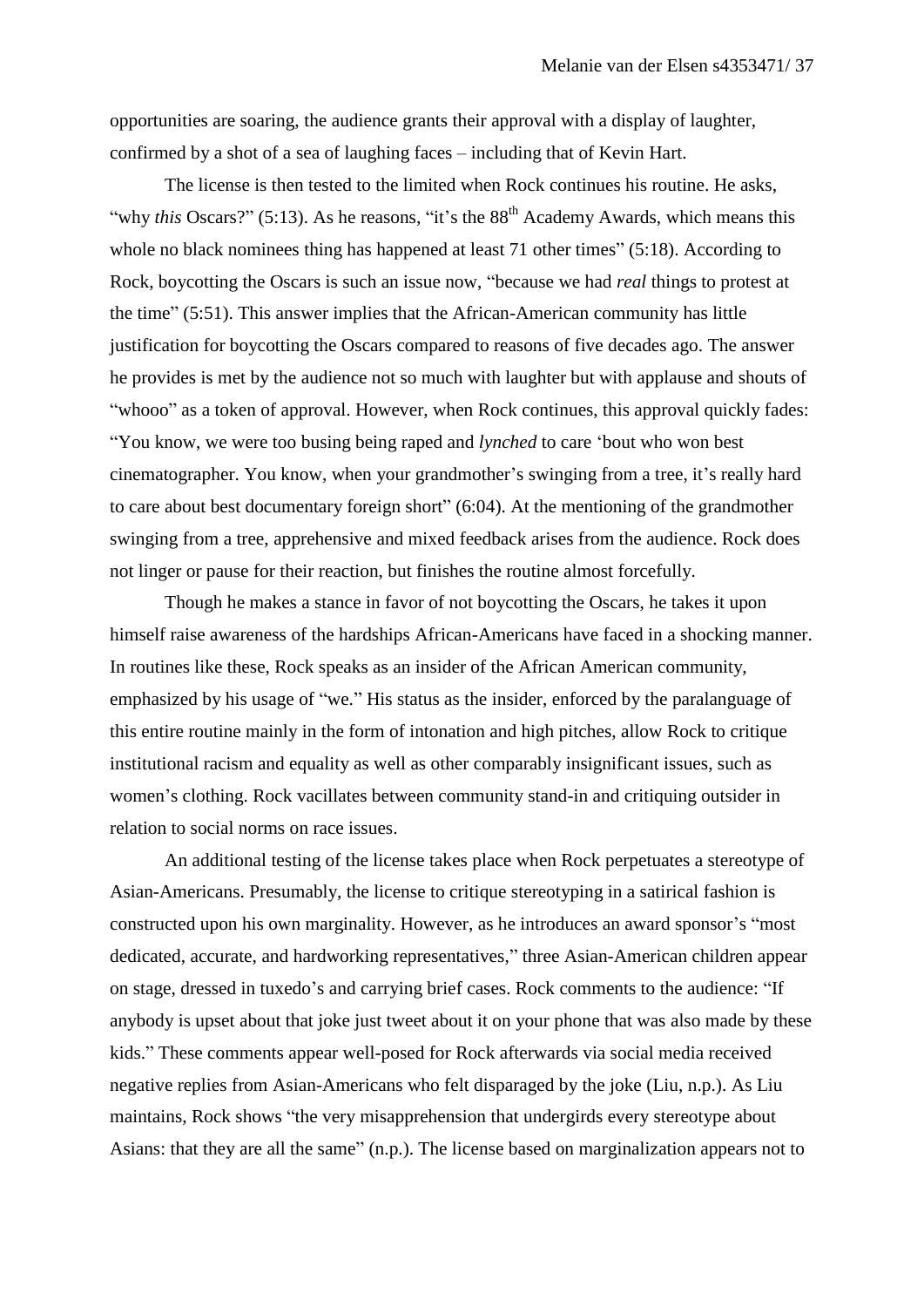cross subcultures, for being a member of one marginality excludes membership from another, at least based on race.

The negative replies to this comic routine require three comments to my purpose here. Firstly, the reactions were posted *after* the show and therefore have no direct influence on the stand-up performance. They do, however, influence the extended license based on reputation or branding. Secondly, the reactions demonstrate the general audience's sensitivity to political correctness. The perpetuation of the stereotype of Asian-Americans as hard-working child laborers, though satirized in a comic performance, is received negatively not only because no license was granted based on a rhetorically performed marginality – for Rock is not able to perform marginality on the premise of being Asian, he clearly is not – but also because this has the effect of not reducing audience reactions to sensitive material. Thirdly, the negative comments paradoxically also extend the reach of the social messages engrained in Rock's performance. The negative comments facilitate discussion and reactions, effectively opening up dialogue on issues of race and stereotyping, as is demonstrated by the explosion of reactions on social media.

The analysis of the performance of Chris Rock at the ceremony of the 88<sup>th</sup> Academy Awards has demonstrated how complicated the construction of a comedian's license may be. A license based on self-deprecation and performed marginality allows for only a limited reach and does not necessarily cut across subcultures on issues that are sensitive to society. Although the construction of a license allows the comedian to critique society, the faltering of the license facilitates a society critiquing itself by its perpetuating dissent, a fortiori holding up the mirror of humor.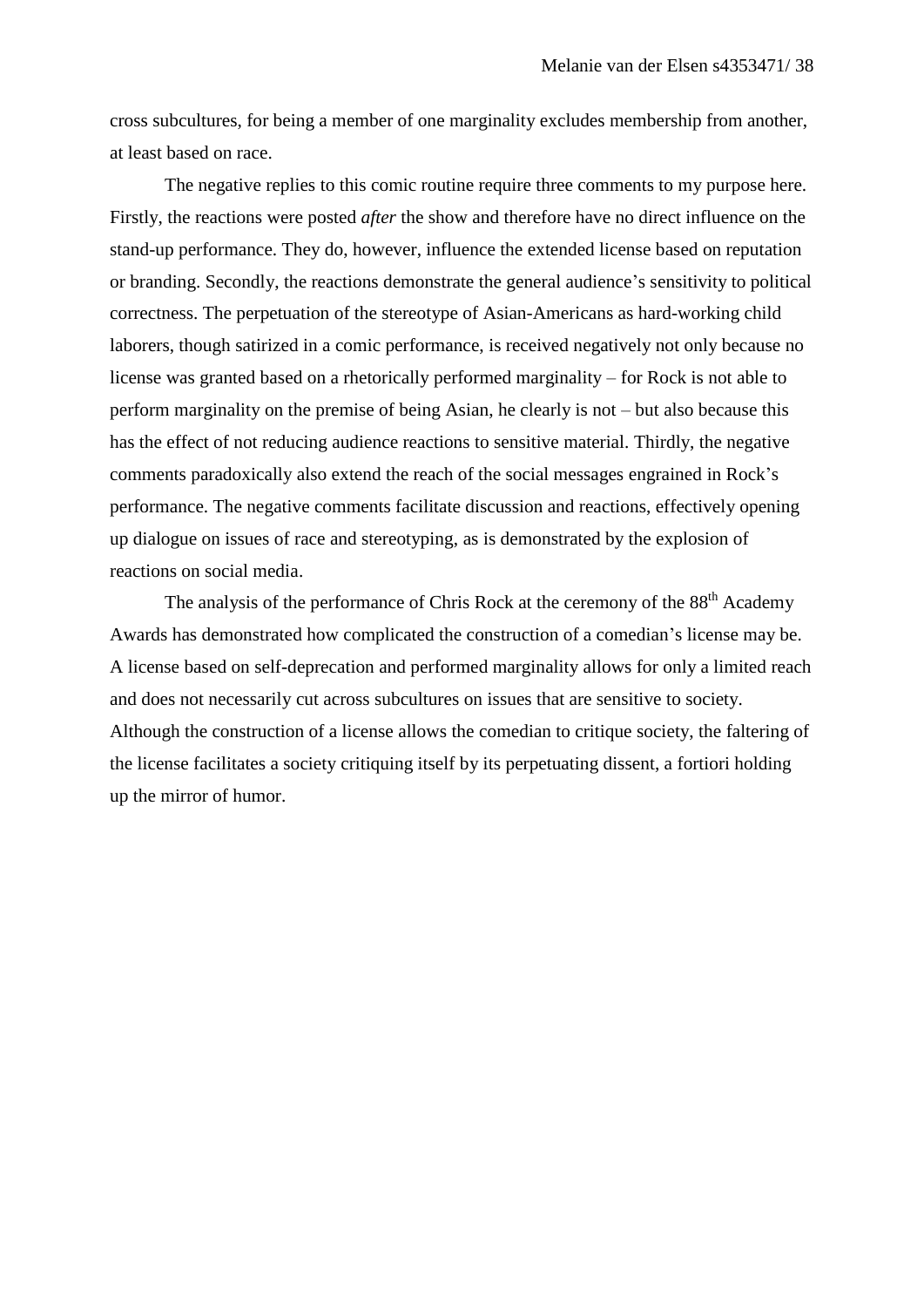#### Conclusion

I have set out to take my reader on an exploratory venture in search of the humorous nature of American stand-up comedy. More specifically, the function of the comedian was studied in order to gain insights into how stand-up may influence American normative values. Minimal attention in scholarly discourse had been paid to the function of self-deprecatory humor, though this form is more than frequently resorted to in stand-up comedy. This thesis has filled this gap by forwarding a hypothesis on the comedian's license based on the performance of self-deprecatory humor.

In order to forward this hypothesis, I have offered a review of the current discourse on humor and examined the explanatory reach of the three leading theories in relation to standup. The relief theory seemed least promising, so focus was allocated to the other two: the superiority and incongruity theories. Each theory separately could not fully account for the nature of humor in stand-up, but their amalgamated version based on the notions of incongruous superiority and the comedian's license offered a solid theoretical approach.

Moreover, the notion of incongruous superiority squared self-deprecatory humor with the superiority theory, based on the idea of perceived superiority by the audience while the de facto superiority remained with the comedian. The explanatory reach of the superiority theory was expanded in an attempt to prevent it from being pushed off the academic stage. The notion also paved the way for theorizing the construction of the comedian's license, which has been argued to be a crucial concept in relation to normative values. Traditionally, the license was granted to those who deviated from the norm, mostly in a negative way. The contemporary stand-up comedian constructs his license based on the same idea, though with one pivotal adjustment – his deviation from the norm is *performed*.

The license specifically depends on the performance of self-deprecatory humor. The performed rhetorically constructed marginality, whether based on fictional marginality or actual marginality, accounts for the *extent* of the license of the comedian. Self-deprecatory humor serves the double function of being a cornerstone for the license as well as being an allegorical comment on specific social norms that coincide with the corresponding (albeit performed) corporeal or psychological marginalities of the comedian. Moreover, by only deprecating themselves and resorting to allegory, the comedian offers an effective remedy to cries for political correctness.

Humor has always held up a mirror to society. The stand-up comedian performs this same mirroring function with the added effect of the audience granting them an explicit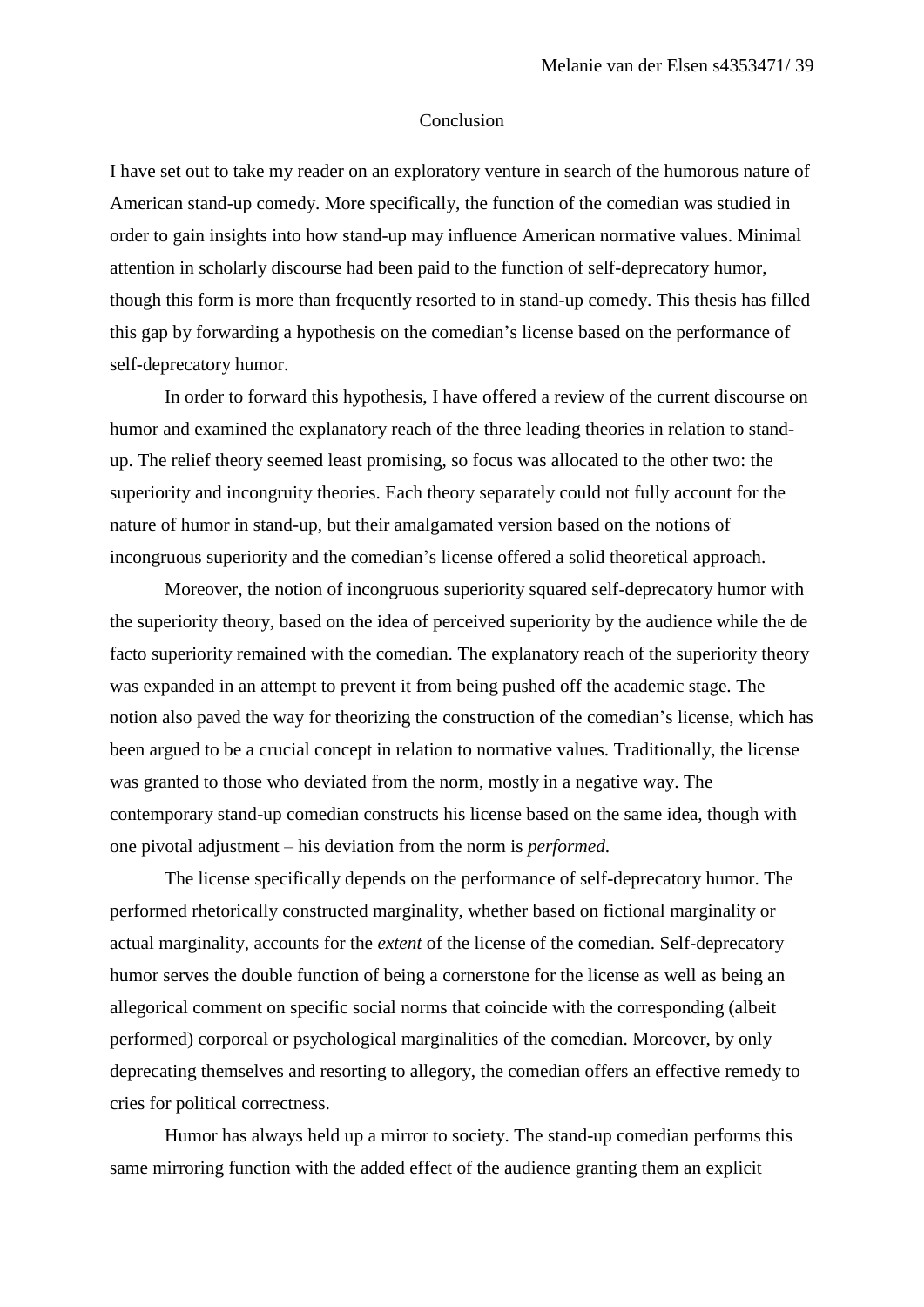license to do so. The function of the stand-up comedian is not only to entertain but also to shape, stretch, and remold normative values. As such, the humor of stand-up comedy is normative in itself. The case study of Louis C.K. showed how he was licensed to educate his audience on marital dissolution and parenting, and affirmed the theoretical framework set out in the first two chapters. The case study of Chris Rock painted a critiquing picture of the pervading inequality that still haunts American society today and at the same time demonstrated how complex the construction of the license can be. In both cases, stand-up comedy serves as a mirror and a social corrective to the established norm.

Though this thesis has extensively researched American-stand-up comedy, it is not without its limitations. American stand-up is nowadays accessible to nearly every human culture through various (social) media. As such, the absolute directness of stand-up is eliminated for the audiences watching via different media, but the global mediation of American social norms as well as its critique is ever increasing. Large venues are sold out by American comedians, notably venues in countries where the native language is not English and that may be governed by very different cultures and norms. The presence of American stand-up in these cultures may affect local norms and normative values in a new disguised form of Americanization. Therefore, future research should focus on the effect of transnational mediation of stand-up comedy for non-American audiences. One method of approach may be a comparative analysis between American stand-up comedy and its Dutch equivalent of cabaret. Such analysis may provide insights into cultural differences and the function of humor in divergent cultures, for who knows what the license to laugh in these different cultures may reveal.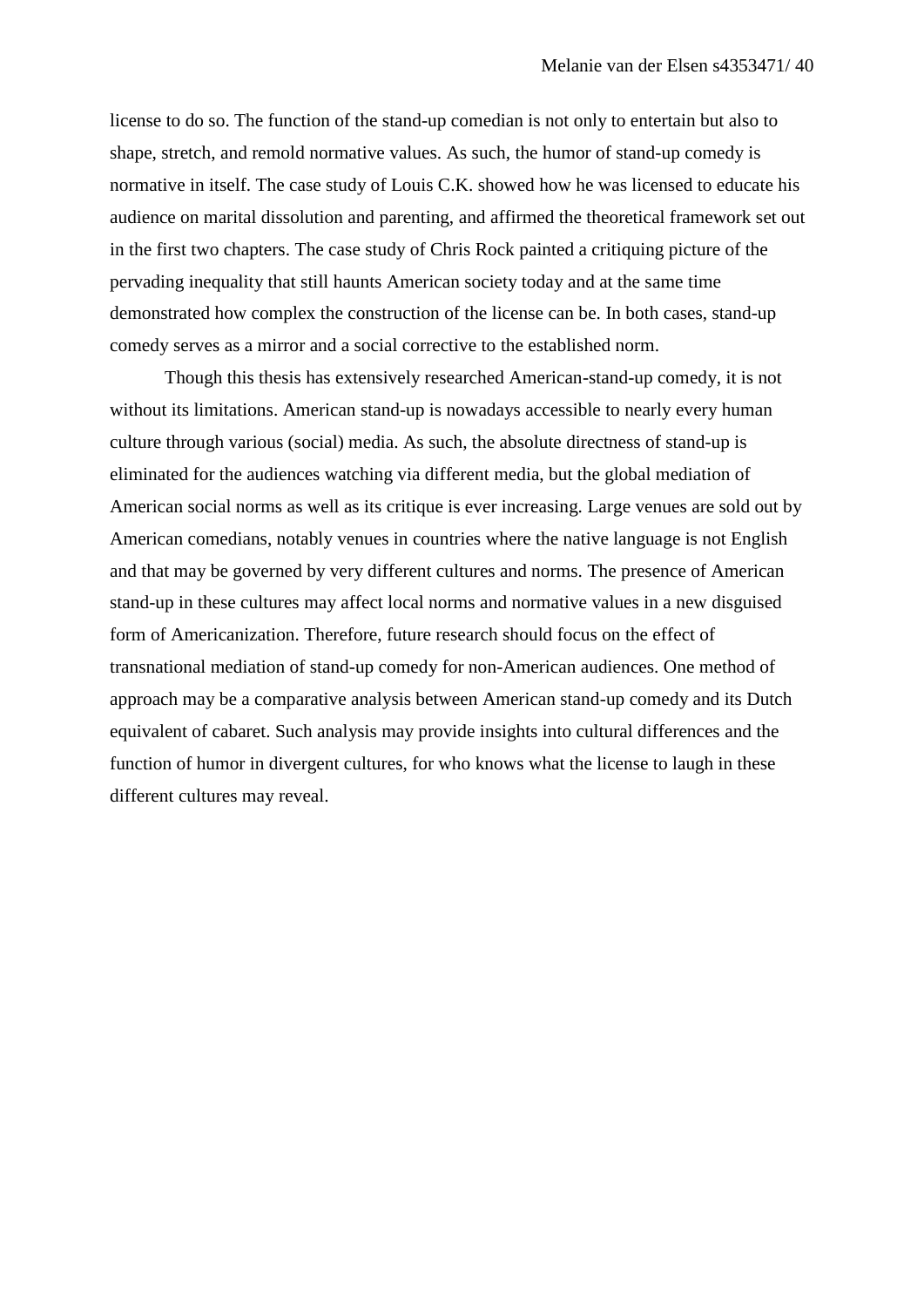#### Bibliography

#### **Primary Sources**

- Carlin, George. *Life is Worth Losing*. 2005. *YouTube*. Web. 7 June 2016. <https://www.youtube.com/watch?v=wbGR0TGJv7g>
- de Crèvecoeur, J. Hector St. Jean. "What is an American?" *Letters from an American Farmer, 1782*. *National Humanities Center*. Web. 1 June 2016.
- Iglesias, Gabriel. *The Fluffy Movie: Unity Through Laughter*. 2014. *YouTube*. Web. 20 May 2016. <https://www.youtube.com/watch?v=EOQOoUXYURE>
- Louis C.K. *Hilarious*. 2010. *DailyMotion*. Web. 29 Dec. 2015. <http://www.dailymotion.com/video/x3ffbdj>
- Rock, Chris. *The Academy Awards Ceremony "Opening Monologue."* 2016. *DailyMotion*. Web. 1 June 2016. < http://www.dailymotion.com/video/x3utt04\_open\_tv>
- "Smoking Past the Band." *Comedians in Cars Getting Coffee*. Writ. Jerry Seindfeld. Dir. Jerry Seinfeld. Sony Pictures Television, 2014. *Comedians in Cars Getting Coffee*. Web. 1 June 2016.
- Tucker, Chris. *Chris Tucker: Live*. 2015. *NetFlix*. Web. 20 May 2016.

#### **Secondary Sources**

- Allen, Robert C. *Horrible Prettiness: Burlesque and American Culture*. Chapel Hill: The University of North Carolina Press, 1991. Google Book Search. Web. 20 Feb. 2016.
- Bergson, Henri. *Laughter: An Essay on the Meaning of the Comic*. Lawrence: Digireads.com Publishing, 2010. Print.
- Buckley, F.H. *The Morality of Laughter*. Ann Arbor: The University of Michigan Press, 2005. *Google Book Search*. Web. 30 May 2016.
- Carroll, Noël. *Humour: A Very Short Introduction*. Oxford: Oxford University Press, 2014. Print.
- ---. "On Jokes." *Midwest Studies in Philosophy* 16 (1991): 280-301. *Wiley Online Library*. Web. 16 Feb. 2016.
- Cohen, Roger and Ryan Richards. "When the Truth hurts, Tell a Joke: Why America Needs Its Comedians." *Humanity in Action.* HIA Inc. n.d. Web. 16 Feb. 2016.
- Durham, Meenakshi Gigi. "Quvenzhané and the Comedians: Black Girlhood and Sexuality at the "Edge" of Mediated Humor." *Communication, Culture & Critique* 8 (2015): 505- 21. *Wiley Online Library*. Web. 10 Feb. 2016.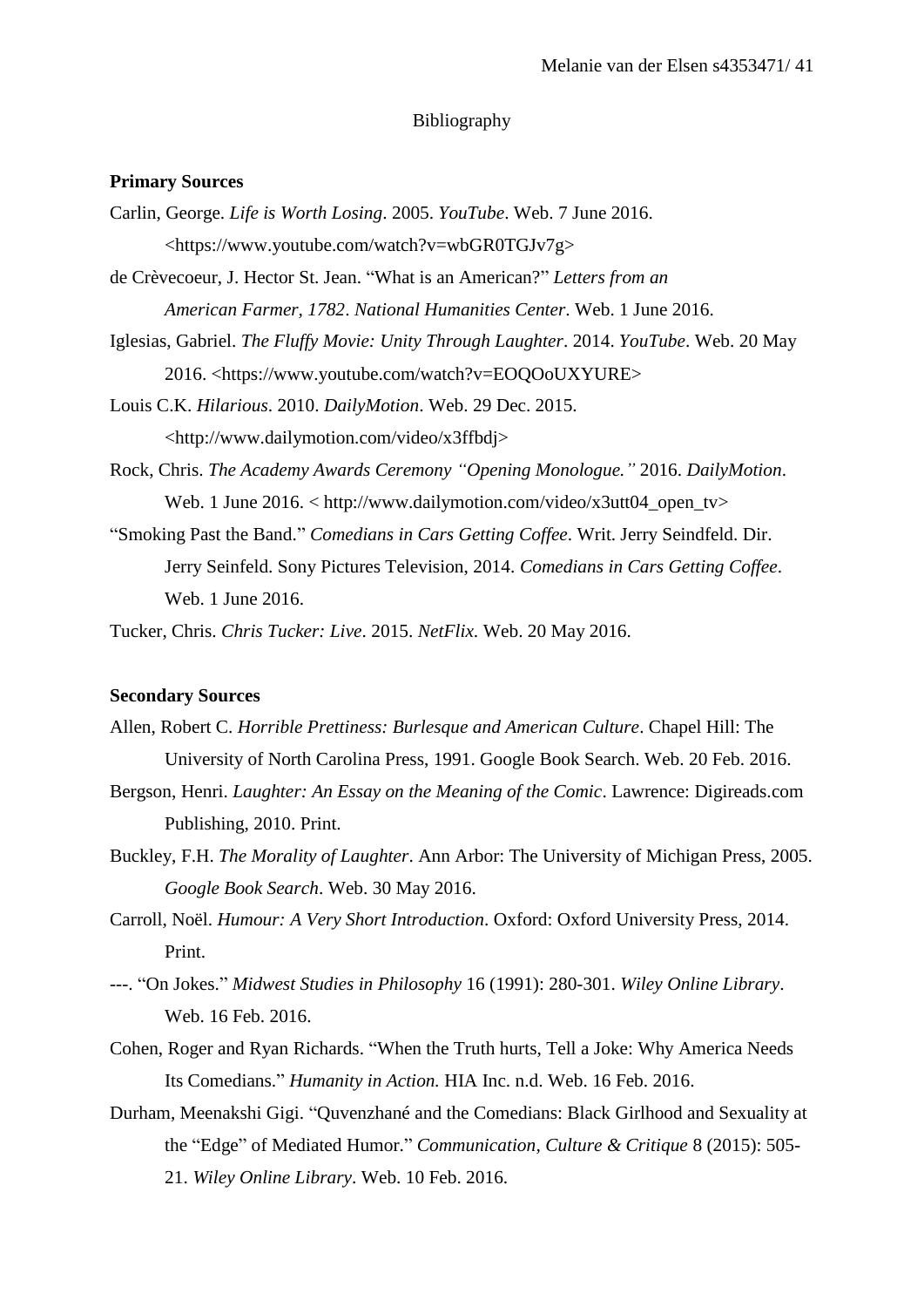- Flanagan, Caitlin. "That's Not Funny!" *The Atlantic Monthly* Sept. 2015. *The Atlantic Monthly*. Web. 4 June 2016.
- Friedersdorf, Conor. "How Politically Correct Should the Workplace Be?" *The Atlantic Monthly* Apr. 2016. *The Atlantic Monthly*. Web. 4 June. 2016.
- Gilbert, Joanne R. *Performing Marginality: Humor, Gender, and Cultural Critique*. Detroit: Wayne State University Press, 2004. *Google Book Search*. Web. 6 June 2016.
- Gillota, David. "Stand-Up Nation: Humor and American Identity." *The Journal of American Culture* 38.2 (2015): 102-12. *Google Search*. Web. 28 Dec. 2015.
- Gordon, Ken. "Louis C.K., America's (New) Dad." *The Atlantic Monthly* Nov. 2012. *The Atlantic Monthly*. Web. 4 June. 2016.
- Hobbes, Thomas. *Leviathan: Revised Student Edition*. Ed. Richard Tuck. Cambridge: Cambridge University Press, 2003. *Google Book Search*. Web. 10 Feb. 2016.
- Hollinger, David. *Postethnic America: Beyond Multiculturalism*. New York: Basic Books, 2000. Print.
- Kant, Immanuel. *Critique of Judgment*. Trans. John H. Bernard. New York: Cosimo, 2007. *Google Book Search*. Web. 30 May 2016.
- Kaplan, Carla. "Identity." *Keywords for American Cultural Studies*. Eds. Bruce Burgett and Glenn Hendler. New York and London: New York University Press, 2007. 123-7. Print.
- Kotzen, Matthew. "The Normativity of Humor." *Philosophical Issues* 25 (2015): 396-414. *Wiley Online Library*. Web. 1 June 2016.
- Lee, Ji Young, Michael D. Slater, and John Tchernec. "Self-Deprecating Humor Versus Other-Deprecating Humor in Health Messages." *Journal of Health Communication* 20.10 (2015): 1185-1195. *Taylor and Francis Online*. Web. 28 May 2015.
- Lee, Judith Yaross. "Mark Twain as a Stand-Up Comedian." *Mark Twain Annual* 4 (2006): 3- 23. *JStor*. Web. 6 Mar. 2016.
- Liu, Lowen. "Why Chris Rock's Asian Joke Was Such a Disappointment." *Slates Culture Blog*. 29 Feb. 2016. *Browbeat*. Web. 1 June 2016.
- Lockyer, Sharon. "Performance, Expectation, Interaction, and Intimacy: On the Opportunities and Limitations of Arena Stand-Up Comedy for Comedians and Audiences." *The Journal of Popular Culture* 48.3 (2015): 586-603. *Google Scholar*. Web. 10 Feb. 2016.
- Lukianoff, Greg and Jonathan Haidt. "The Coddling of the American Mind." *The Atlantic Monthly* Sept. 2015. *The Atlantic Monthly*. Web. 4 Dec. 2015.